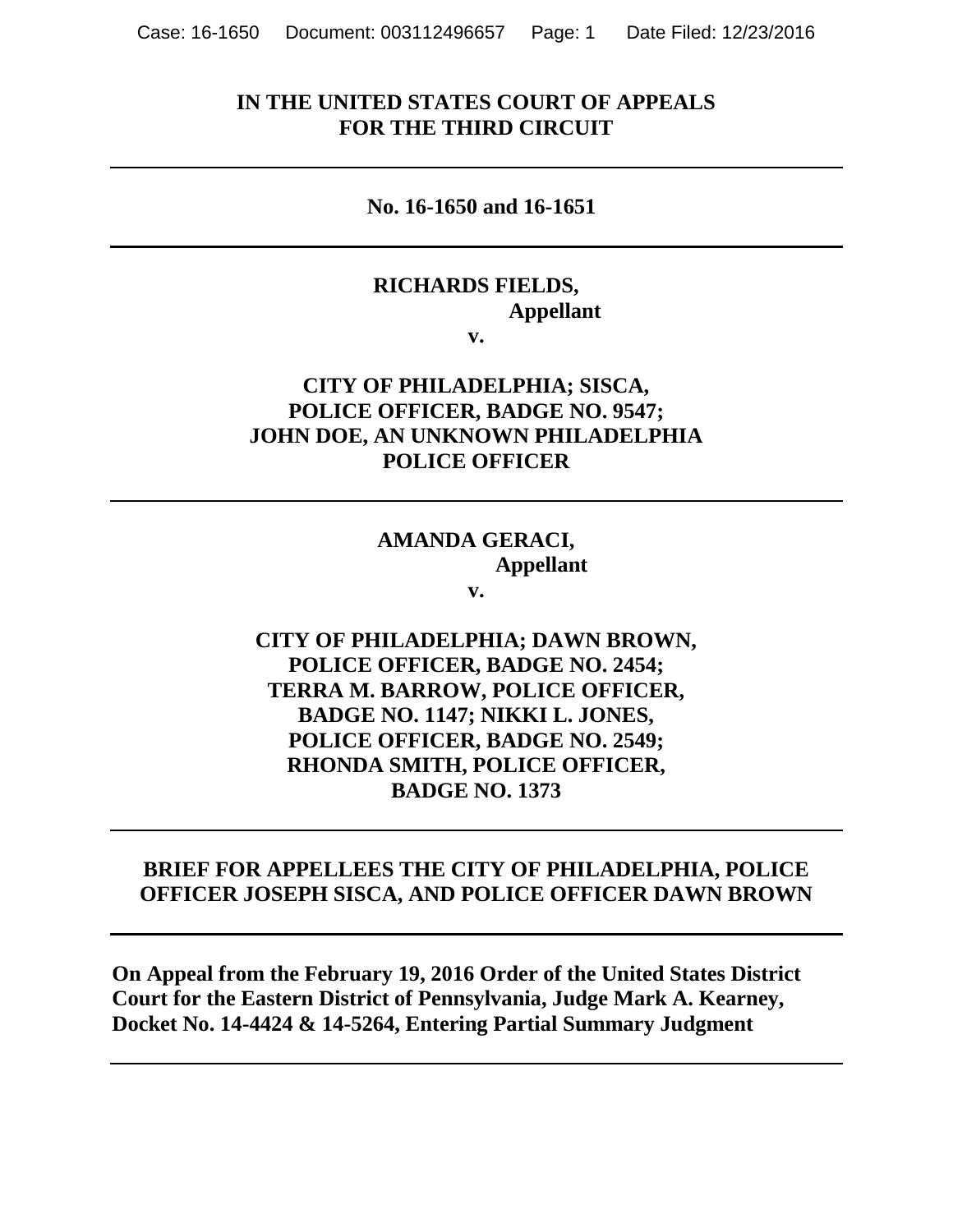**CITY OF PHILADELPHIA LAW DEPT. Sozi Pedro Tulante, City Solicitor**

**By: Craig Gottlieb Senior Attorney, Appeals 1515 Arch Street, 17th Floor Philadelphia, PA 19102-1595 (215) 683-5015 Attorney for Appellees The City of Philadelphia and Police Officers Joseph Sisca and Dawn Brown**

**Dated: December 23, 2016**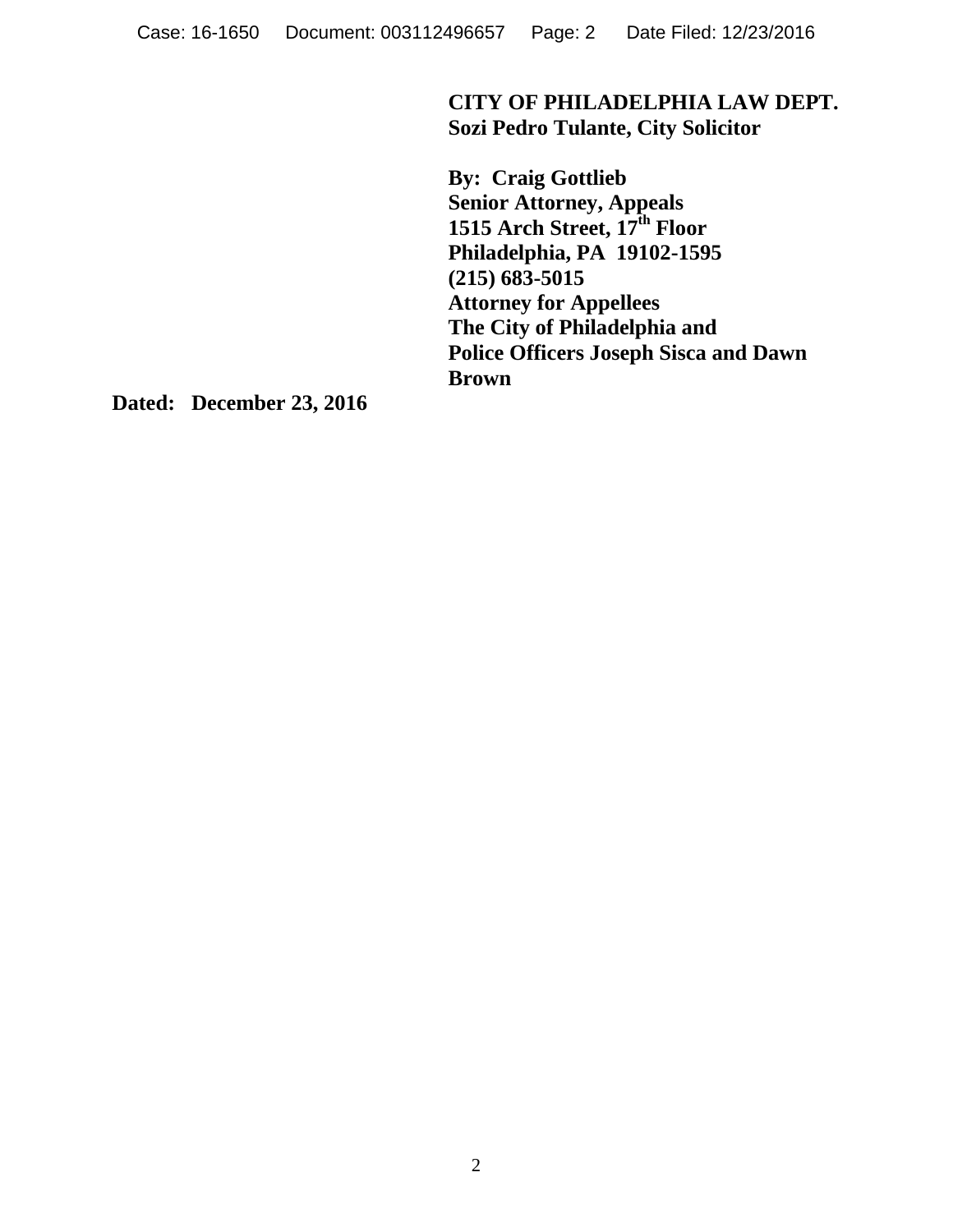# TABLE OF CONTENTS

| 1.             |               |                                                                                                                                      |  |  |  |
|----------------|---------------|--------------------------------------------------------------------------------------------------------------------------------------|--|--|--|
| 2.             |               |                                                                                                                                      |  |  |  |
| 3.             |               |                                                                                                                                      |  |  |  |
|                | a.            |                                                                                                                                      |  |  |  |
|                | $\mathbf b$ . |                                                                                                                                      |  |  |  |
|                | $C_{\bullet}$ |                                                                                                                                      |  |  |  |
|                |               |                                                                                                                                      |  |  |  |
|                |               |                                                                                                                                      |  |  |  |
| $\mathbf{I}$ . |               | The Officers Are Entitled To Qualified Immunity Because Plaintiffs<br>Failed To Prove The Violation Of A Clearly Established Right16 |  |  |  |
|                | A.            | The Law Of Qualified Immunity -- This Court Should Only<br>Evaluate Whether The Alleged Right To Record Is Clearly                   |  |  |  |
|                | <b>B.</b>     | Plaintiffs Cannot Demonstrate A Clearly Established Right To<br>Record The Police Without Evidence Of Expressive Intent 22           |  |  |  |
|                |               | 1.<br>This Court Has Already Held In Kelly v. Carlisle That<br>There Is No Clearly Established Right To Record The                   |  |  |  |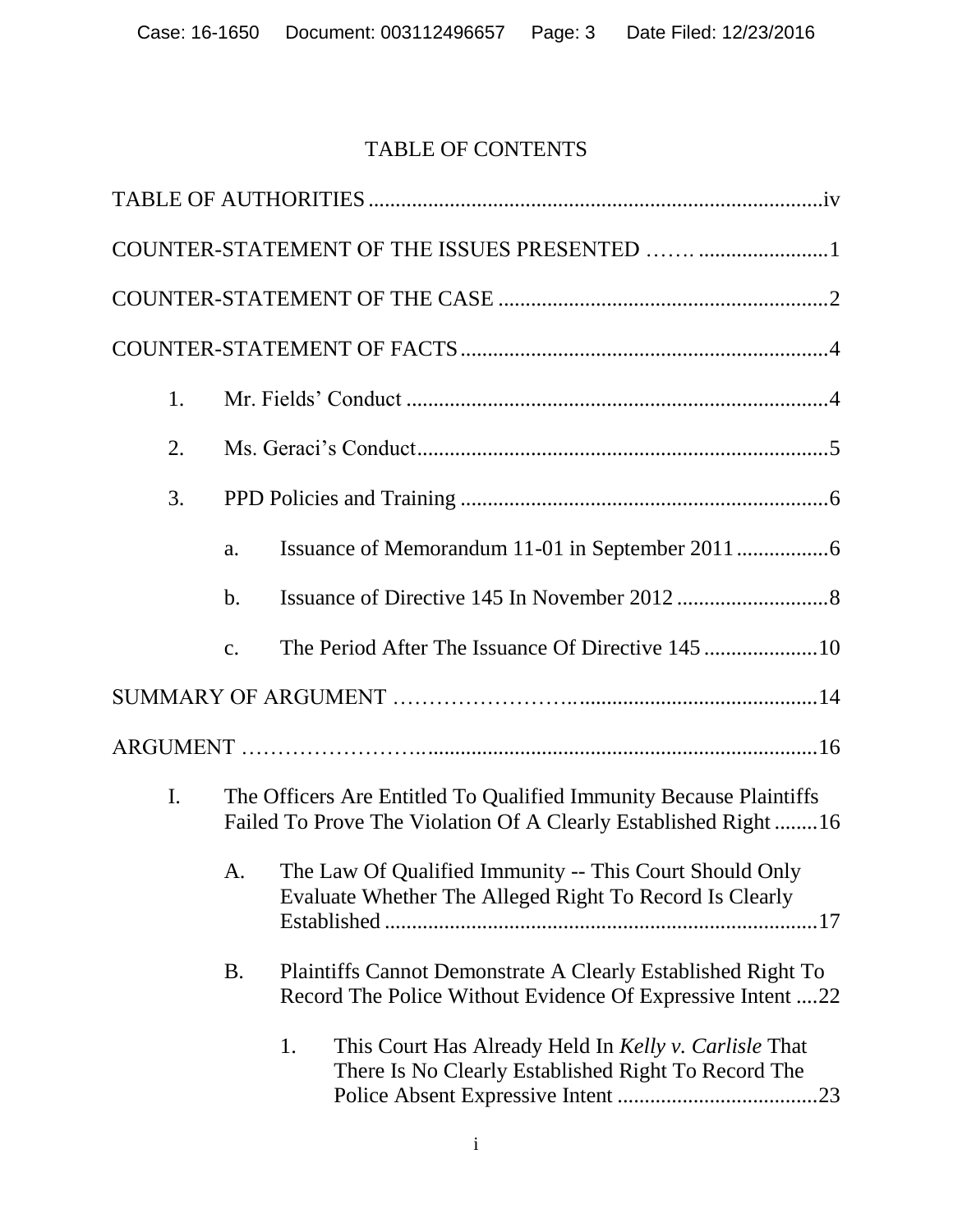|           | 2. | Plaintiffs' Efforts To Distinguish Kelly -- By Arguing<br>That Non-Binding Cases Have Rendered The Law<br>Clearly Established Since The Arrest In Kelly Occurred --                        |
|-----------|----|--------------------------------------------------------------------------------------------------------------------------------------------------------------------------------------------|
|           |    | a. Plaintiffs' Non-Binding Cases Are                                                                                                                                                       |
|           |    | b. Even If Indistinguishable, Plaintiffs' Non-Binding<br>Cases Do Not Create Clearly Established Law Because<br>There Is Conflicting Precedent Elsewhere31                                 |
|           | 3. | Plaintiffs' Policy Arguments In Favor Of The Creation<br>Of A Constitutional Right Do Not Prove Clearly                                                                                    |
| II.       |    | The Court Should Affirm The Entry Of Judgment For The City<br>Because Plaintiffs Failed To Prove A Municipal Policy Or                                                                     |
| A.        |    | To Establish An Unconstitutional Policy, Plaintiffs Must Prove<br>That The City Acted With Deliberate Indifference To The Need<br>To Train Or Discipline Its Officers To Prevent Them From |
| <b>B.</b> |    | Plaintiffs Failed To Establish That The City Was Deliberately<br>Indifferent To The Need To Train Or Supervise Its                                                                         |
|           | 1. | The City's Consistent Policy Was To Proactively<br>Prohibit Officers From Retaliating Against Those Who<br>Recorded The Police, And To Cure Any Breaches In                                |
|           |    | a. When The City Realized That Officers Were Confused<br>In 2011, The City Proactively Published                                                                                           |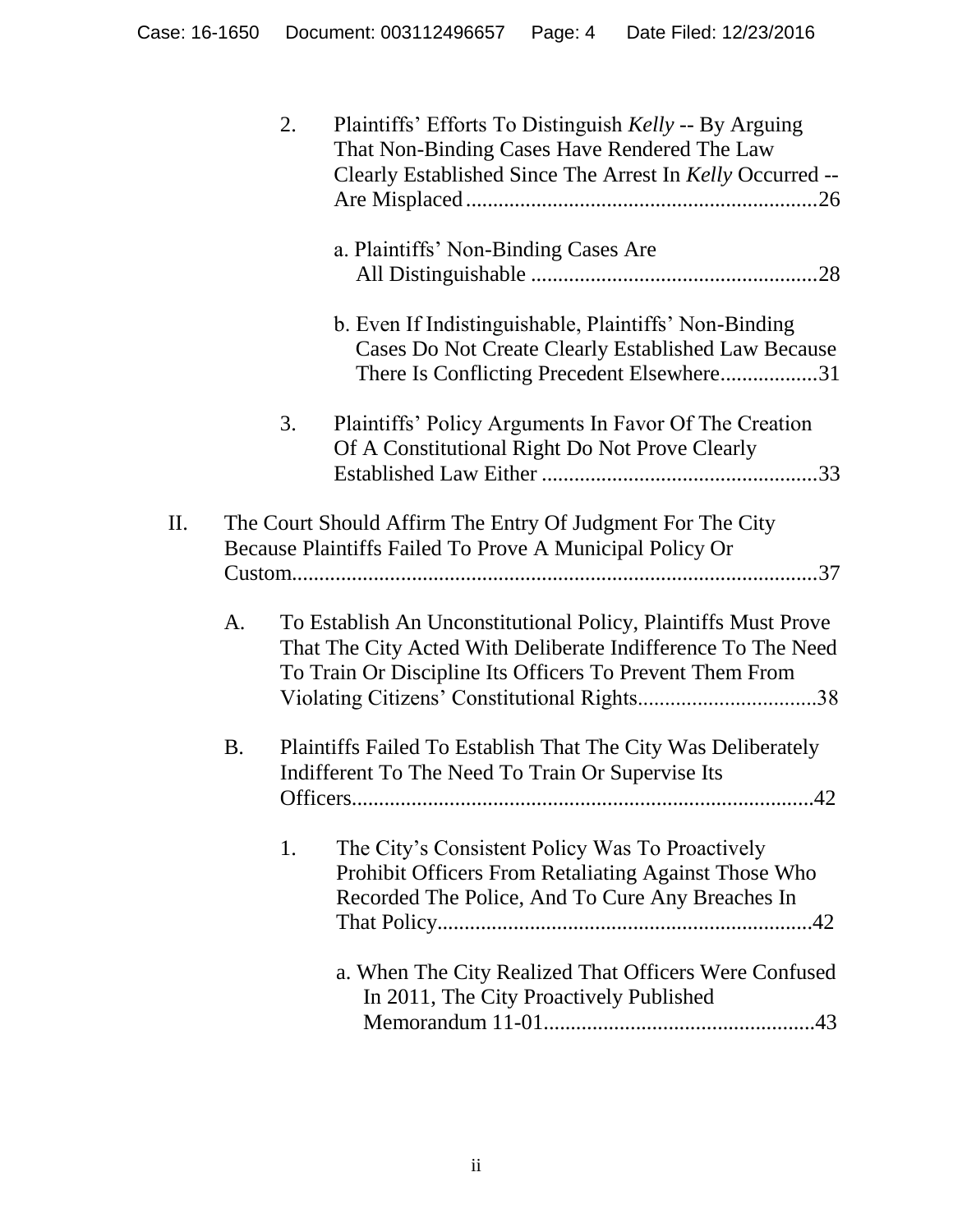|                                                 | b. In 2012, The City Continued Its Proactive Stance By<br>Converting The Memorandum Into A Directive44 |
|-------------------------------------------------|--------------------------------------------------------------------------------------------------------|
|                                                 | c. In 2013, The City Actively Enforced Directive 14545                                                 |
| 2.                                              |                                                                                                        |
|                                                 |                                                                                                        |
|                                                 |                                                                                                        |
| CERTIFICATION OF COMPLIANCE WITH RULE 32(a) AND |                                                                                                        |
|                                                 |                                                                                                        |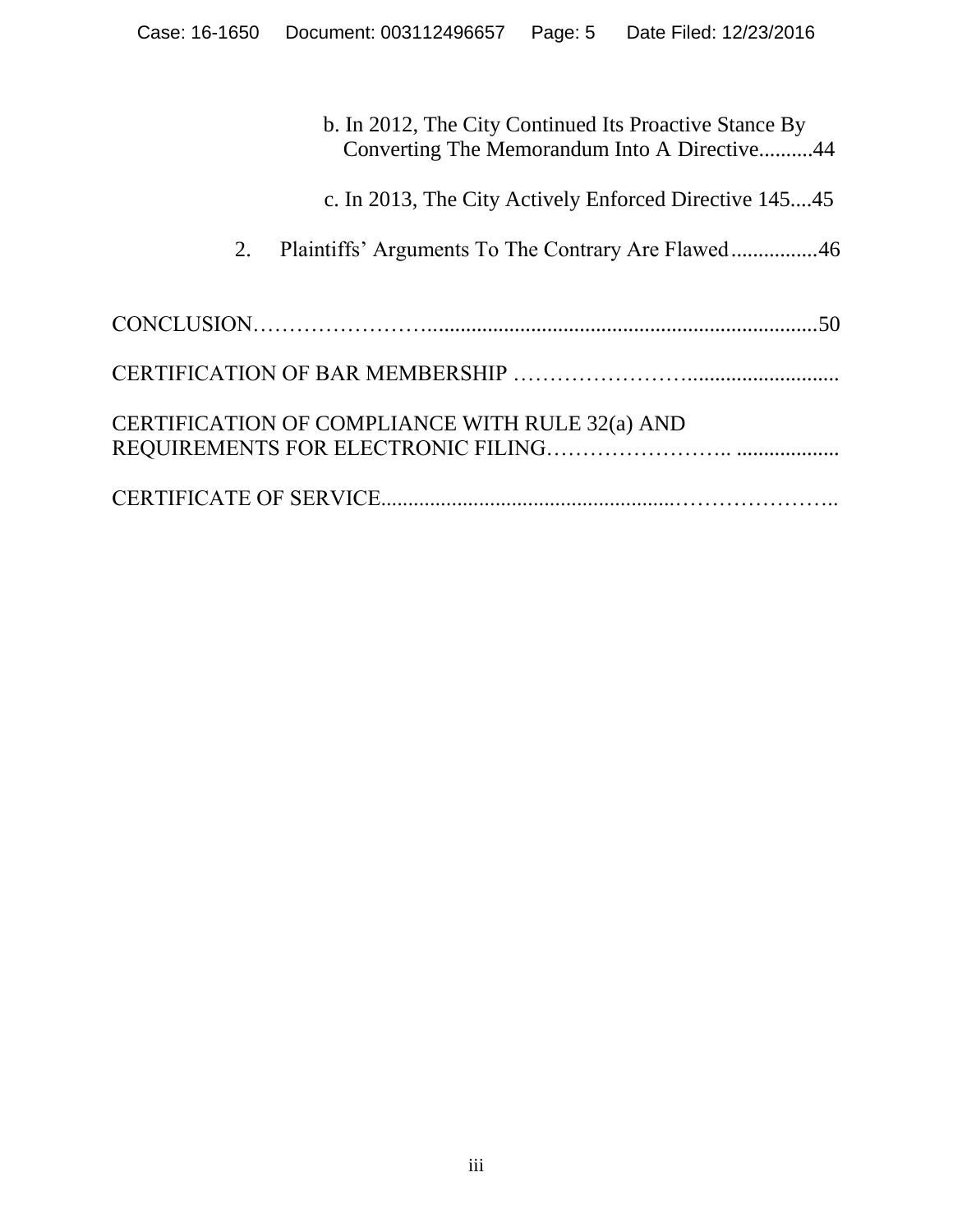# **TABLE OF AUTHORITIES**

**CASES**

**Page(s)**

| Acierno v. Cloutier,                                                                              |
|---------------------------------------------------------------------------------------------------|
|                                                                                                   |
| <u>ACLU v. Alvarez,</u>                                                                           |
|                                                                                                   |
| <u>Anderson v. Creighton,</u>                                                                     |
| Ashcroft v. al-Kidd,                                                                              |
|                                                                                                   |
| Baker v. Monroe Township,                                                                         |
|                                                                                                   |
| Banks v. Gallagher,                                                                               |
| 2010 WL 1903597 (M.D. Pa. Mar. 18, 2010), report and recommendation                               |
| Board of Bryan County v. Brown,                                                                   |
|                                                                                                   |
| <u>Bowens v. Superintendent of Miami S. Beach Police Dep't,</u>                                   |
|                                                                                                   |
| Buehler v. City of Austin,<br>2015 WL 737031 (W.D. Tex. Feb. 20, 2015), aff'd sub nom. Buehler v. |
|                                                                                                   |
| <u>Chambers ex rel. Chambers v. Sch. Dist. Of Philadelphia Bd. Of Educ.</u> ,                     |
|                                                                                                   |
| Channel 10, Inc. v. Gunnarson,                                                                    |
|                                                                                                   |
| City & Cnty. of San Francisco, Calif. v. Sheehan,                                                 |
|                                                                                                   |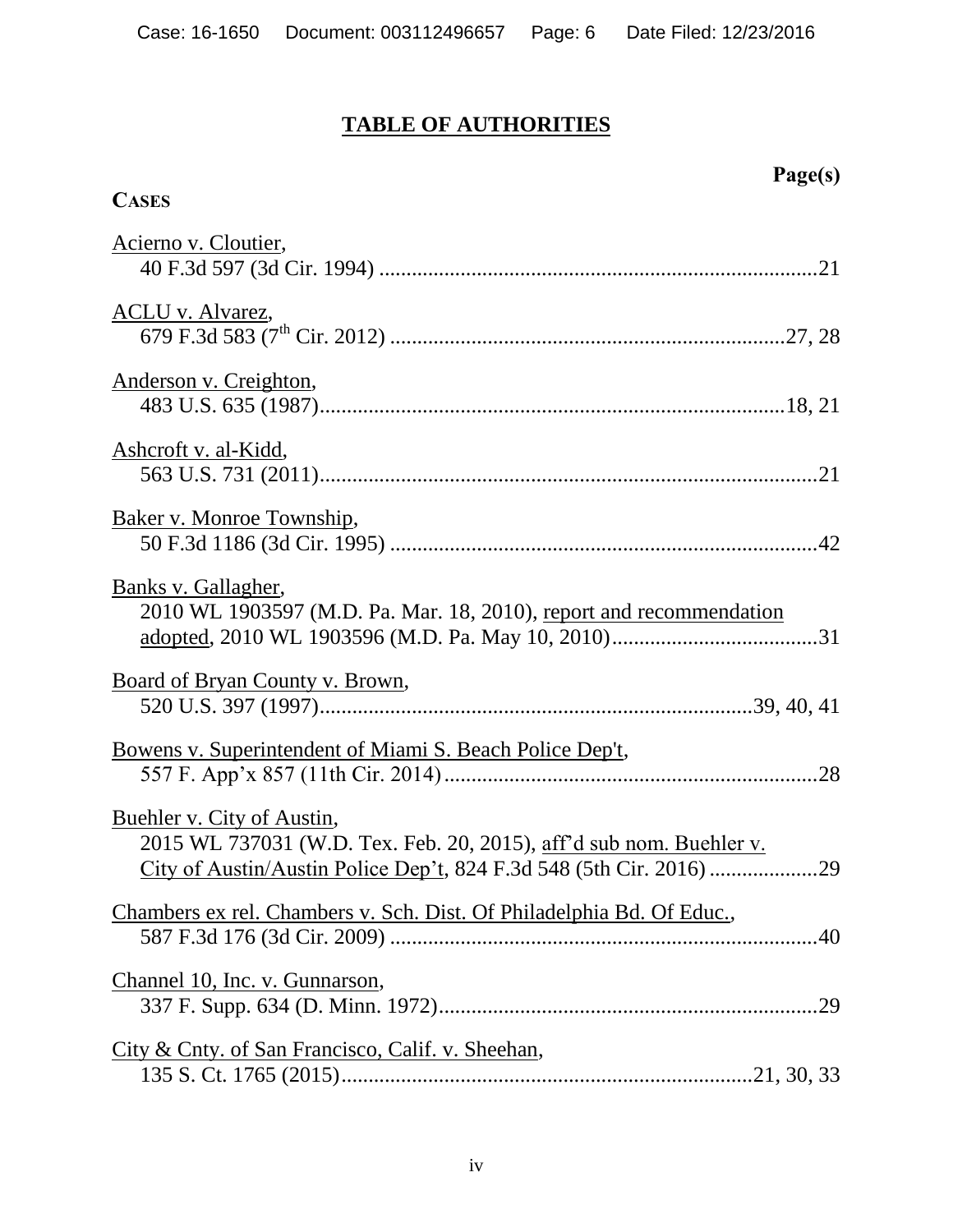| City of Canton v. Harris,                                                                                          |
|--------------------------------------------------------------------------------------------------------------------|
| Connick v. Thompson,                                                                                               |
| Crawford v. Geiger,<br>131 F. Supp. 3d 703, 714 (N.D. Ohio 2015), affd in part, rev'd in part and                  |
| D'Amario v. Providence Civic Ctr. Auth.,<br>639 F. Supp. 1538 (D.R.I. 1986), aff'd, 815 F.2d 692 (1st Cir. 1987)32 |
| Doe v. Delie,                                                                                                      |
| Doe v. Luzerne Cty.,                                                                                               |
| Fleck v. Trustees of Univ. of Pennsylvania,                                                                        |
| <u>Fordyce v. City of Seattle,</u>                                                                                 |
| <u>Garcia v. Montgomery Cty., Maryland,</u>                                                                        |
| Gaymon v. Borough of Collingdale,                                                                                  |
| Gilles v. Davis,                                                                                                   |
| Glik v. Cunniffe,                                                                                                  |
| Harlow v. Fitzgerald,                                                                                              |
| Heffernan v. City of Paterson,                                                                                     |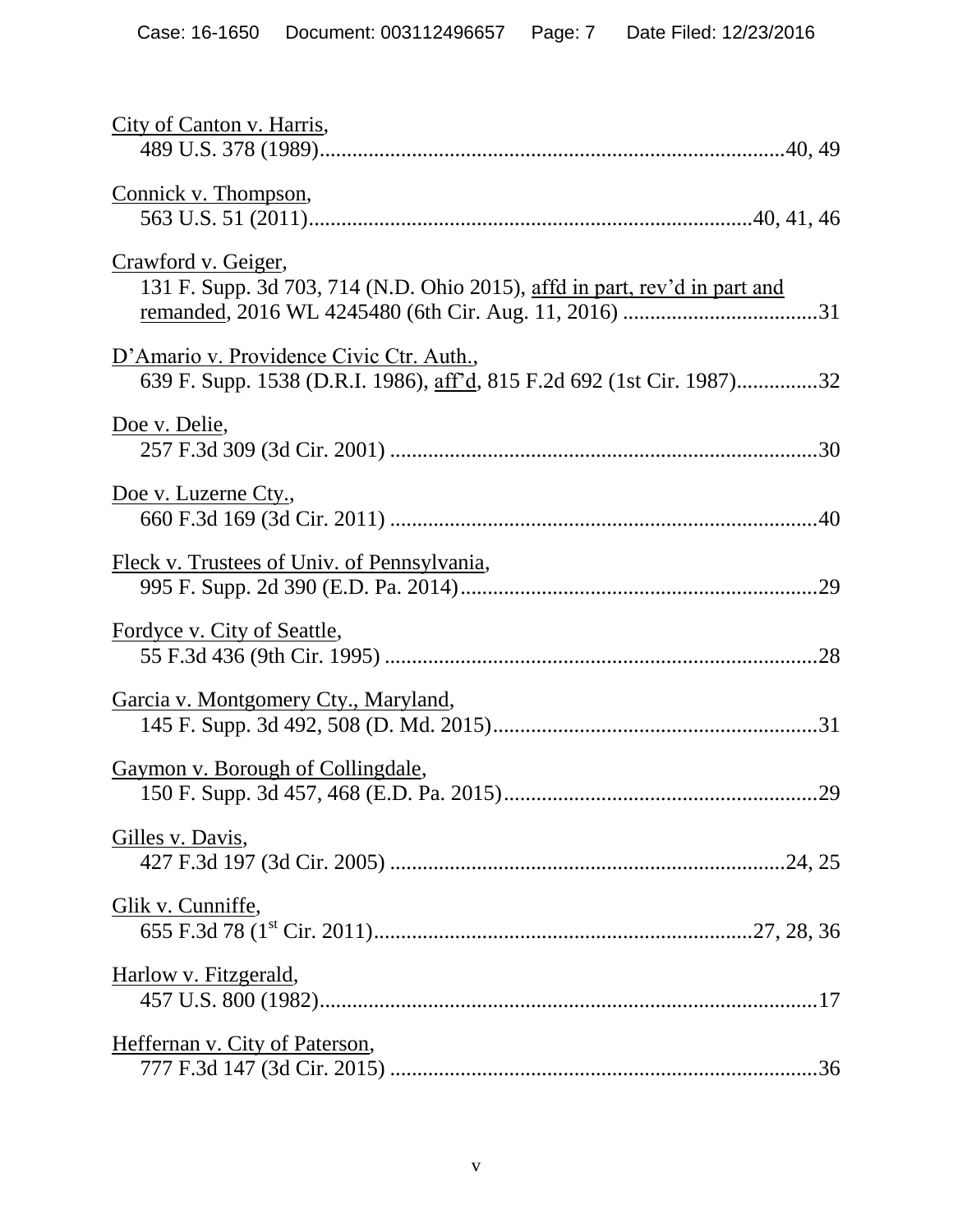| Heffernan v. Patterson,                                                                                             |
|---------------------------------------------------------------------------------------------------------------------|
| Higginbotham v. City of N.Y.,                                                                                       |
| Hope v. Pelzer,                                                                                                     |
| Jones v. Lakeview Sch. Dist.,                                                                                       |
| <u>Kelly v. Borough of Carlisle,</u><br>622 F.3d 248 (3d Cir. 2010)  14, 19, 20, 22, 23, 24, 25, 26, 27, 28, 29, 42 |
| Lambert v. Polk Cty., Iowa,                                                                                         |
| Larsen v. Fort Wayne Police Department,                                                                             |
| Lawson v. Hilderbrand,<br>88 F. Supp. 3d 84, 100 (D. Conn. 2015), rev'd and remanded on other                       |
| Leveto v. Lapina,                                                                                                   |
| McLaughlin v. Watson,                                                                                               |
| Mocek v. City of Albuquerque,<br>3 F. Supp. 3d 1002, 1075 (D.N.M. 2014), aff'd on other grounds, 813                |
| Monell v. Dep't of Soc. Servs.,                                                                                     |
| Montefusco v. Nassau Cty.,                                                                                          |
| Montgomery v. De Simone,                                                                                            |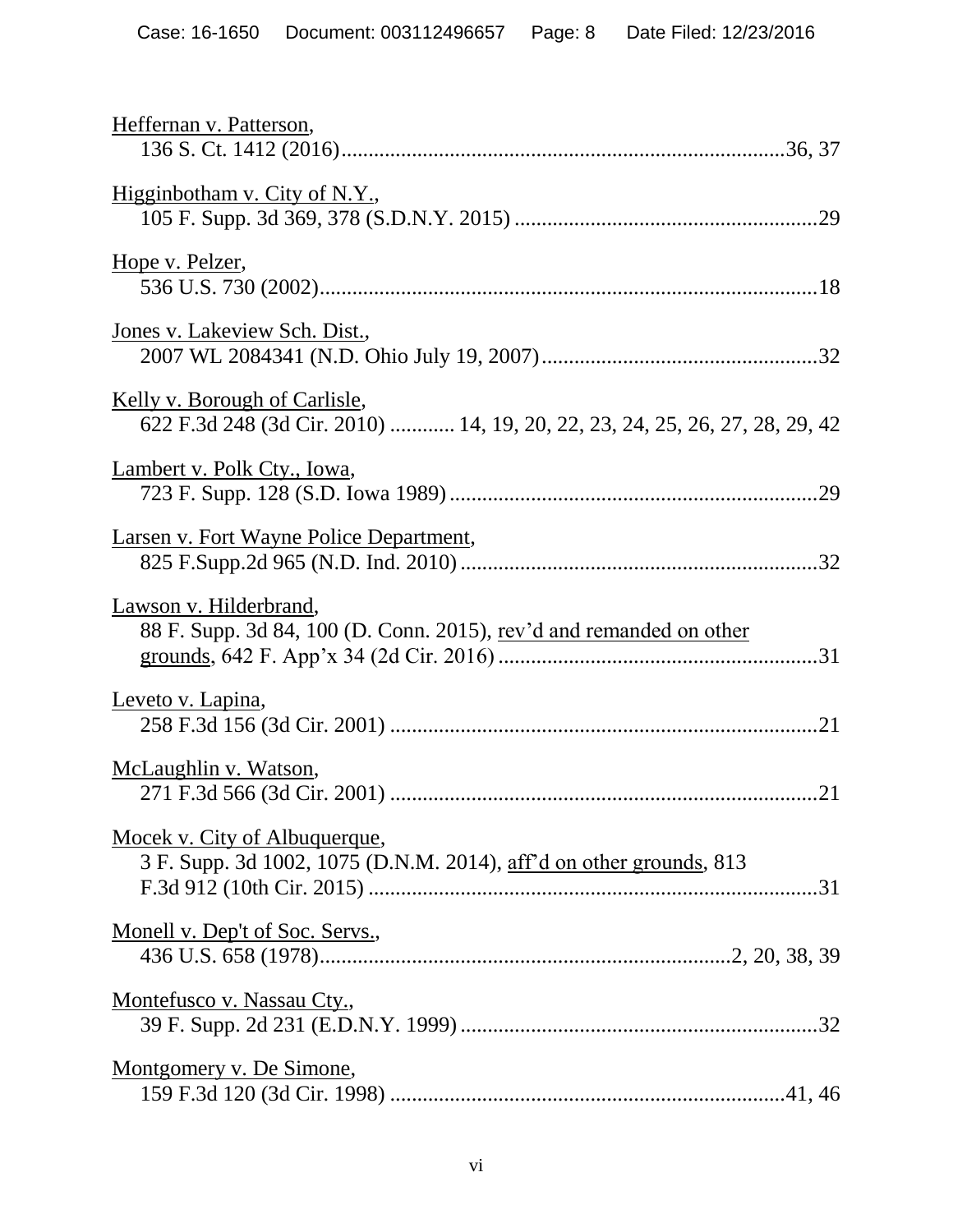| Montgomery v. Killingsworth,                                                                                  |
|---------------------------------------------------------------------------------------------------------------|
| Mullenix v. Luna,                                                                                             |
| Pearson v. Callahan,                                                                                          |
| <u>Pomykacz v. Borough of West Wildwood,</u>                                                                  |
| Porat v. Lincoln Towers Cnty. Ass'n,<br>2005 WL 646093 (S.D.N.Y. Mar. 21, 2005), aff'd, 464 F.3d 274 (2d Cir. |
| <u>Pro v. Donatucci</u> ,                                                                                     |
| Procunier v. Navarette,                                                                                       |
| Robinson v. Fetterman,                                                                                        |
| Saucier v. Katz,                                                                                              |
| <u>Smith v. City of Cumming,</u>                                                                              |
| <b>Snyder v. Daugherty,</b>                                                                                   |
| <u>Szymecki v. Houck,</u>                                                                                     |
| Taylor v. Barkes,                                                                                             |
| True Blue Auctions v. Foster,                                                                                 |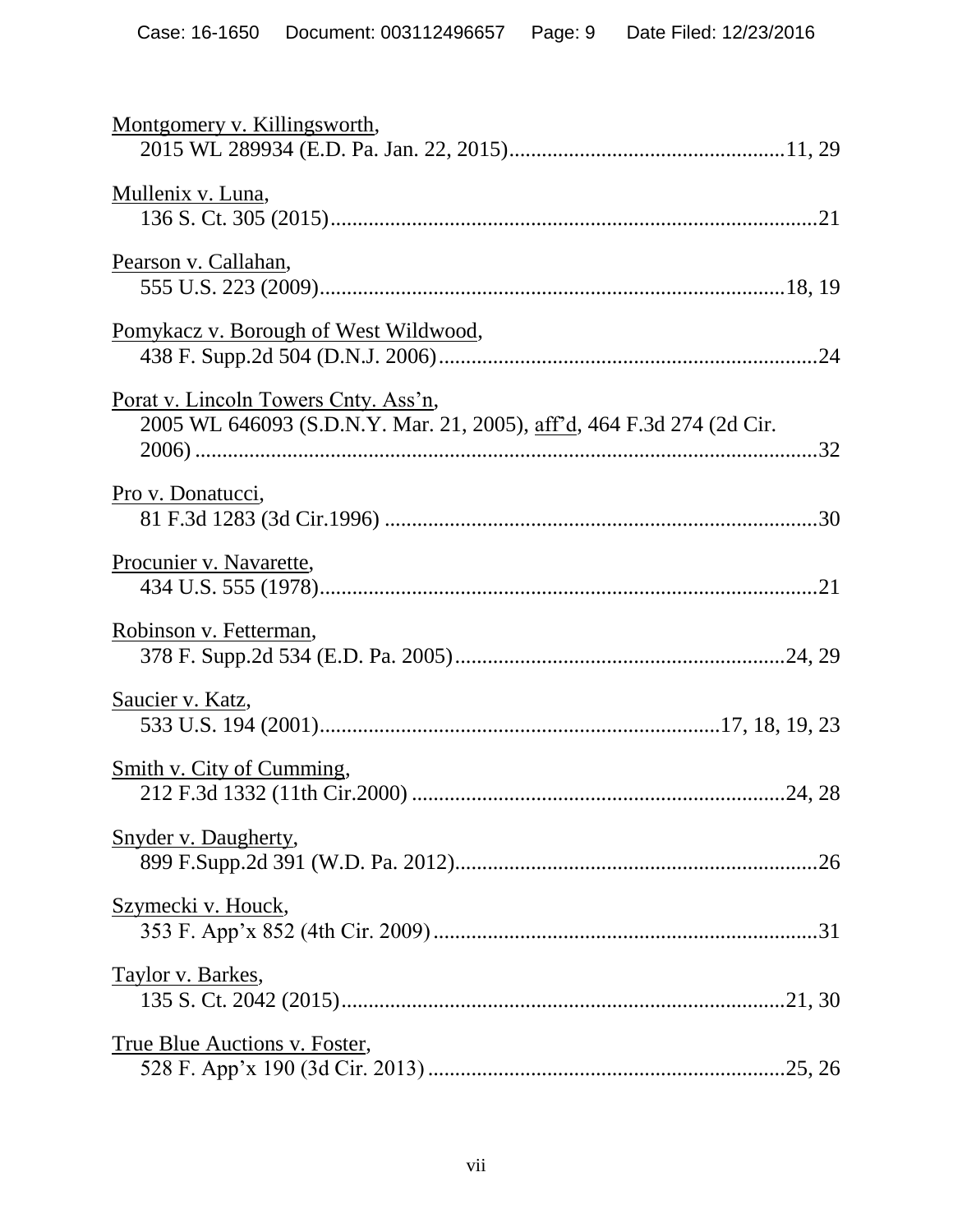| Werkheiser v. Pocono Twp.,                     |  |
|------------------------------------------------|--|
|                                                |  |
| Whiteland Woods, L.P. v. Twp. of W. Whiteland, |  |
| Williams v. Boggs,                             |  |
| Wilson v. Layne,                               |  |

# **STATUTES**

|--|--|--|--|--|--|--|--|

# **LAW REVIEW ARTICLES**

| Barry P. McDonald, The First Amendment and the Free Flow of         |  |
|---------------------------------------------------------------------|--|
| Information: Towards A Realistic Right to Gather Information in the |  |
|                                                                     |  |
|                                                                     |  |
| Jocelyn Simonson, Beyond Body Cameras: Defending A Robust Right to  |  |
|                                                                     |  |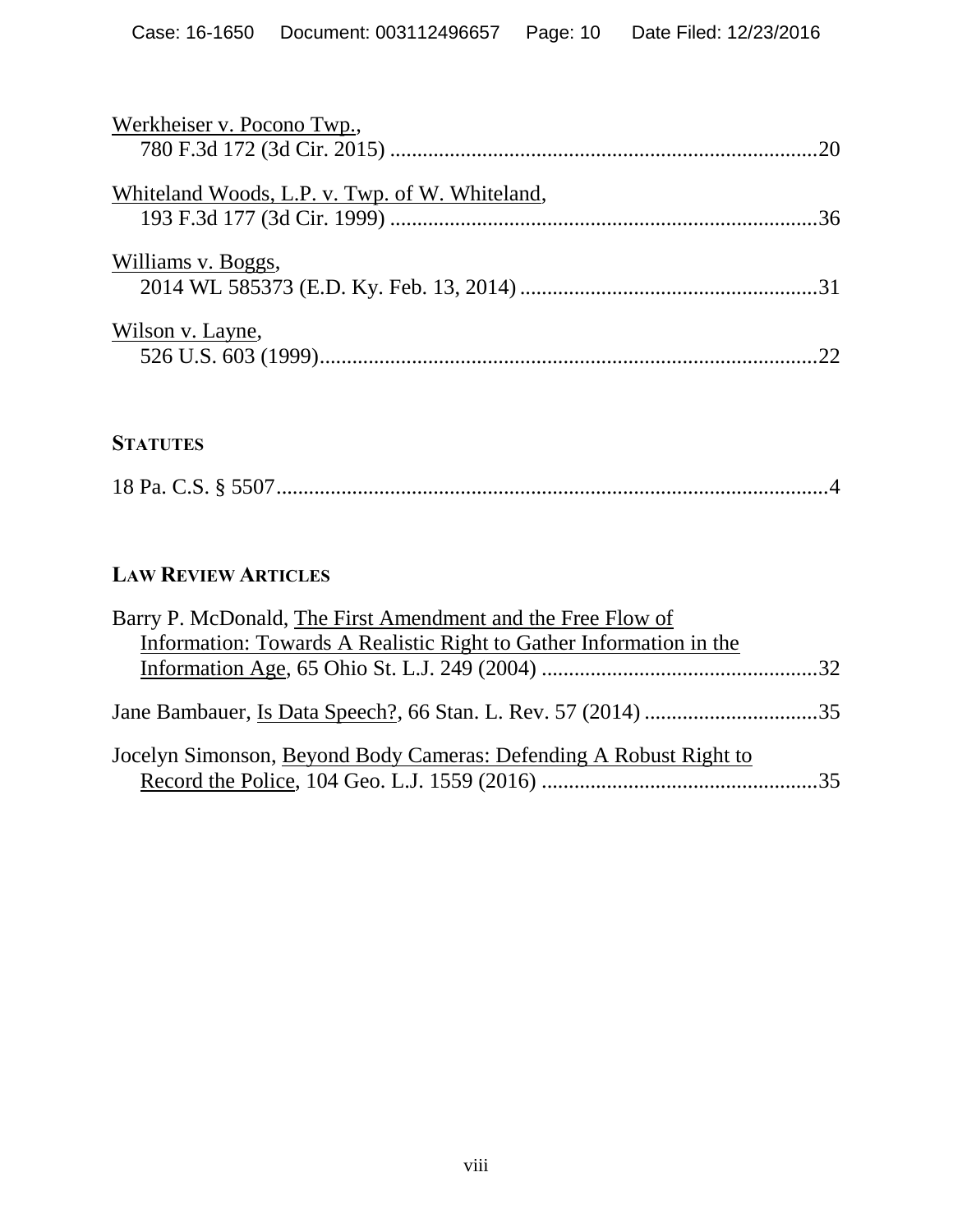## **COUNTER-STATEMENT OF THE ISSUES PRESENTED**

1. Did Plaintiffs prove a clearly established First Amendment right to record the police in 2013 without any evidence of expressive conduct, when this Court held in 2010 that any First Amendment right to record the police without evidence of expressive conduct is not clearly established, and when intervening non-binding caselaw does not demonstrate that the right is clearly established, both because that other law is distinguishable and because it cannot vitiate the binding 2010 holding of this Court anyway?

Answered below: No (District Court Opinion ("Opinion") at 12 (App. 18)) Suggested answer: No.

2. Did Plaintiffs create a genuine issue of material fact that the City of Philadelphia acted pursuant to a policy of deliberate indifference to the need to train its police officers to allow citizens to record their actions, when the City enacted a specific policy requiring officers to allow recordings, and when the City proactively protected citizens" rights where it learned of occasional violations of the policy?

Answered below: Not answered (Opinion at 5 (App. 11)) Suggested answer: No.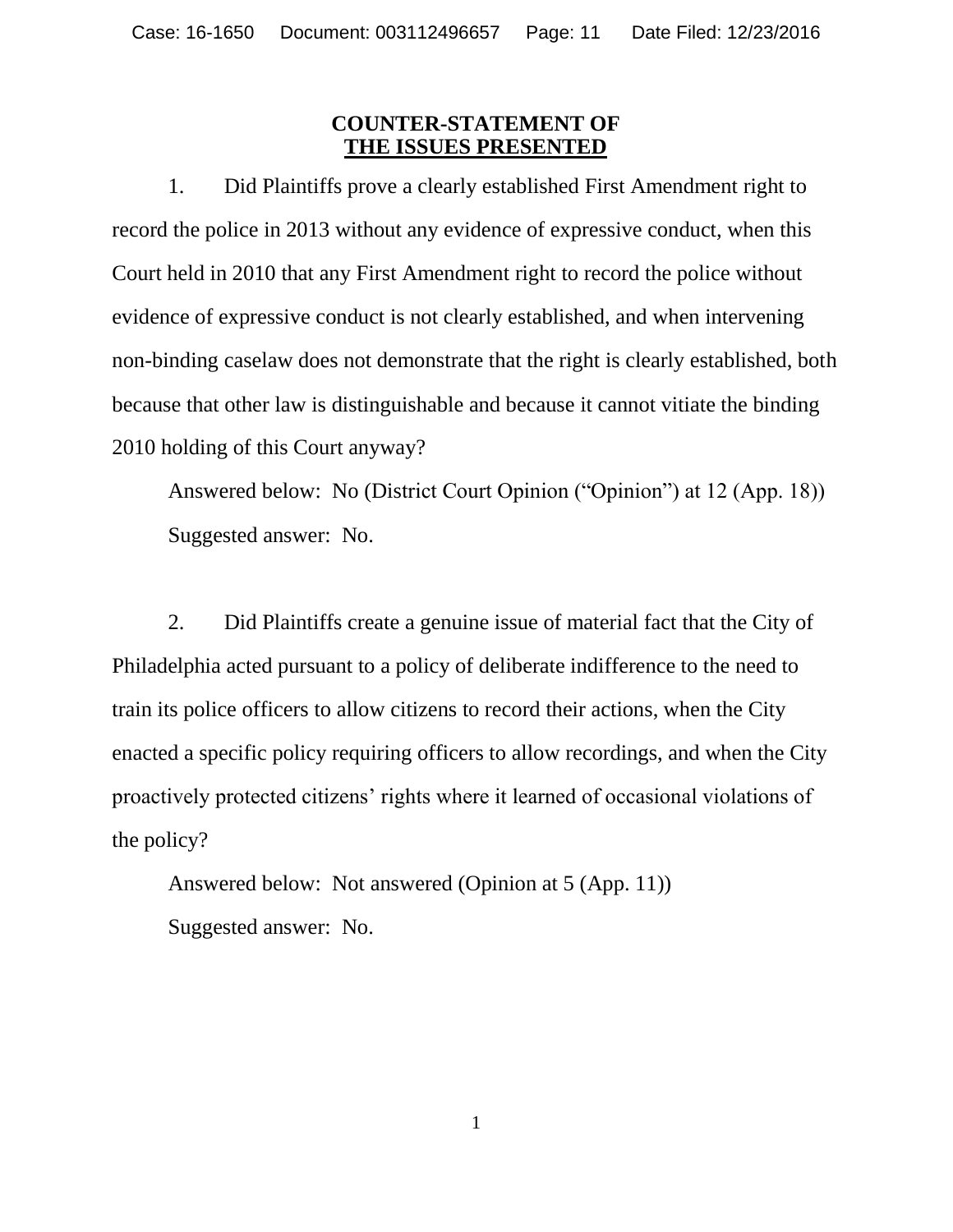#### **COUNTER-STATEMENT OF THE CASE**

On September 13, 2013, Defendant City of Philadelphia Police Officer Joseph Sisca ("Officer Sisca") arrested Plaintiff Richard Fields ("Mr. Fields"), who had been taking photographs of police breaking up a house party. App. 60 (Fields dep. at 9). On September 21, 2012, Defendant City of Philadelphia Police Officer Dawn Brown ("Officer Brown" and, with Officer Sisca, the "Officers") restrained Plaintiff Amanda Geraci ("Ms. Geraci," and, with Mr. Fields, "Plaintiffs"), before Ms. Geraci could record any interactions between the police and protestors at a protest. App. 37 (Geraci dep. at 34).

This case concerns the lawfulness of those police actions and, in particular, whether it was clearly established that the right to record the police under these circumstances is protected by the First Amendment.

<span id="page-11-0"></span>Plaintiffs filed suit against the individual Officers and the City of Philadelphia (the "City," and with the Officers, "Defendants"), alleging that the Officers violated their First Amendment rights by retaliating against Plaintiffs for recording police activity. Plaintiffs also alleged, under Monell v. Dep't of Soc. Servs., 436 U.S. 658 (1978), that the police actions here resulted from a municipal policy where the Philadelphia Police Department ("PPD") acted with deliberate indifference to the need to train its officers that they should not retaliate against citizens who recorded their actions. The cases were consolidated before the Honorable Mark A. Kearney.

After discovery, Defendants moved for summary judgment, contending that the Officers were entitled to qualified immunity, because there is no clearly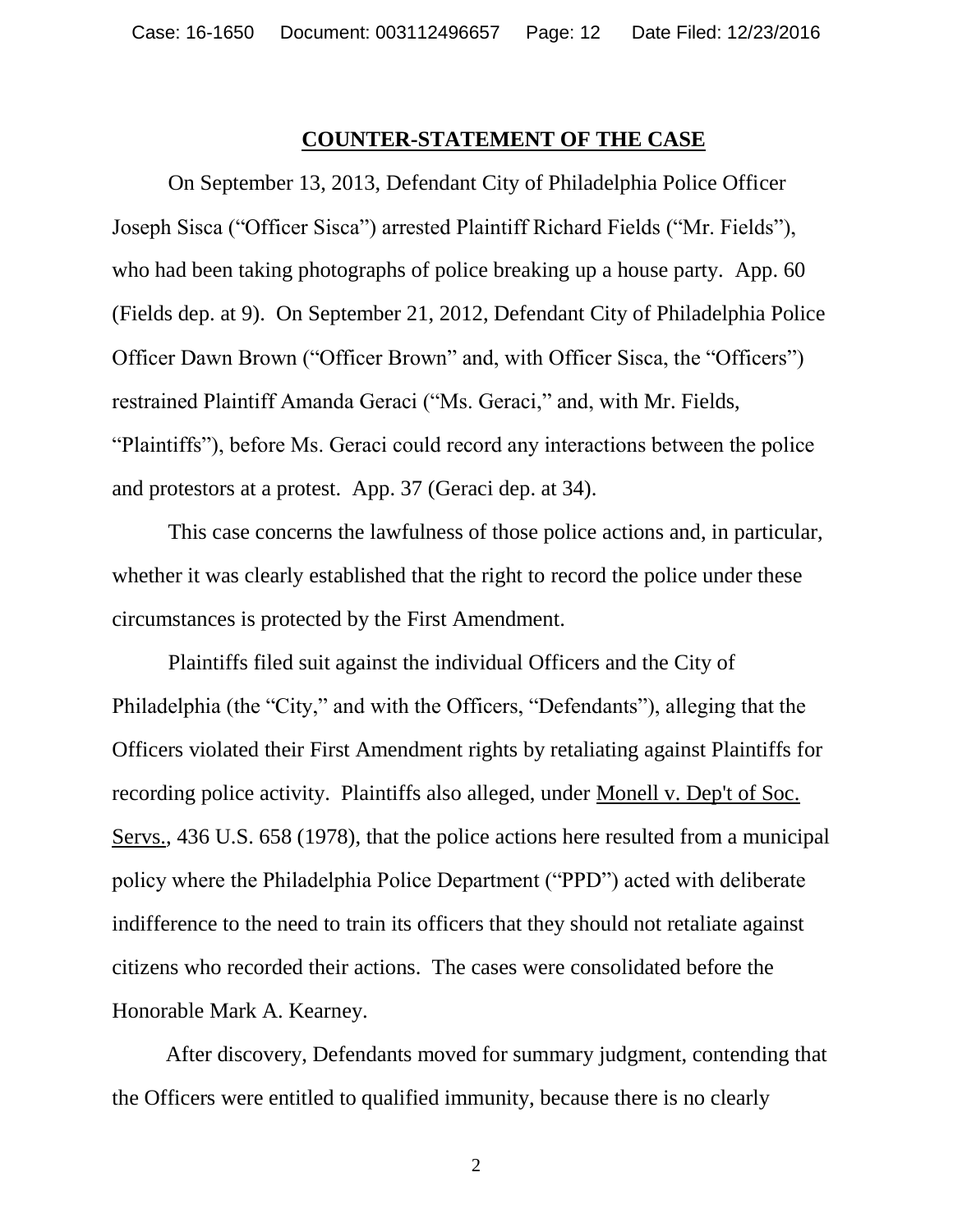established law providing that a plaintiff can record the police where that plaintiff has not demonstrated an intent to express that recording to an audience, and that the City was entitled to judgment, because Plaintiffs failed to prove that the City was deliberately indifferent to the need to train its officers.

The Court granted the motion, entering judgment for Defendants on Plaintiffs" First Amendment claims. The Court held that because Plaintiffs merely recorded and observed the police -- and engaged in no expressive activity beyond those acts -- Plaintiffs engaged in no speech protected by the First Amendment. The District Court here never reached the issue of municipal liability because it held that there was no right to record the police in the first place.

This appeal followed.<sup>1</sup>

 $\overline{a}$ 

We do not ask this Court to decide whether the underlying constitutional right exists, but instead we seek alternative grounds for affirmance. Specifically, we contend, as we did below, that the Officers are entitled to qualified immunity because there is no clearly established law, and that the City is entitled to judgment because Plaintiffs failed to prove a policy or custom.

<sup>1</sup> Plaintiffs also brought Fourth Amendment claims related to their interactions with the police, but voluntarily dismissed those claims in order to pursue this First Amendment appeal.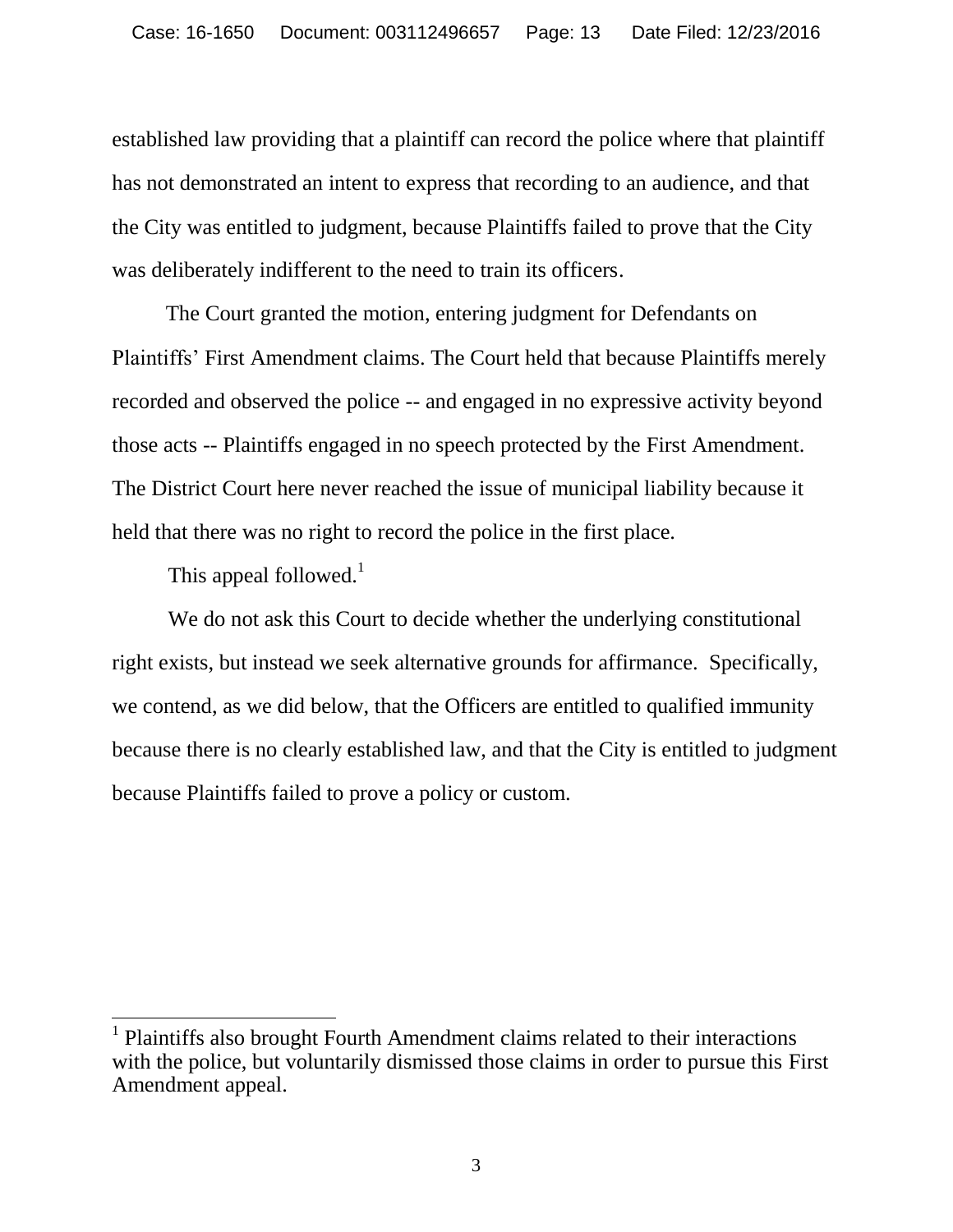#### **COUNTER-STATEMENT OF FACTS**

We describe the facts in the light most favorable to Plaintiffs, as the summary judgment non-movants.

#### **1. Mr. Fields' Conduct**.

On September 13, 2013, Mr. Fields, a Temple University student, took an iPhone photograph from the sidewalk of police officers breaking up a house party. App. 59 (Fields dep. at 8); App.100 (photograph). He thought, "what a scene," and then he took a picture from the other side of the street. App. 59 (Fields dep. at 8). Mr. Fields took the photograph, admittedly not for any expressive purpose, but because he thought the scene "was pretty cool," because it "would make a great picture," App. 62 (Fields dep. at 11), and because "it was an interesting scene," App. 84 (Fields dep. at 33). He did not say anything to anyone. App. 63 (Fields dep. at 12).

<span id="page-13-0"></span>Officer Sisca approached after Mr. Fields took the picture, and allegedly asked Mr. Fields if he "like[d] taking pictures of grown men." Mr. Fields answered, "No, I"m just walking by." App. 60 (Fields dep. at 9). Officer Sisca asked Mr. Fields to leave, but Mr. Fields refused, believing that he had done nothing wrong. App. 64 (Fields dep. at 13). Officer Sisca handcuffed Mr. Fields, took his cell phone, searched it, but did not delete the photo. App. 60 (Fields dep. at 9). Officer Sisca cited Mr. Fields for Obstructing Highway and Other Public Passages under 18 Pa. C.S. § 5507. Officer Sisca then returned the phone and released Mr. Fields. App. 71 (Fields dep. at 20).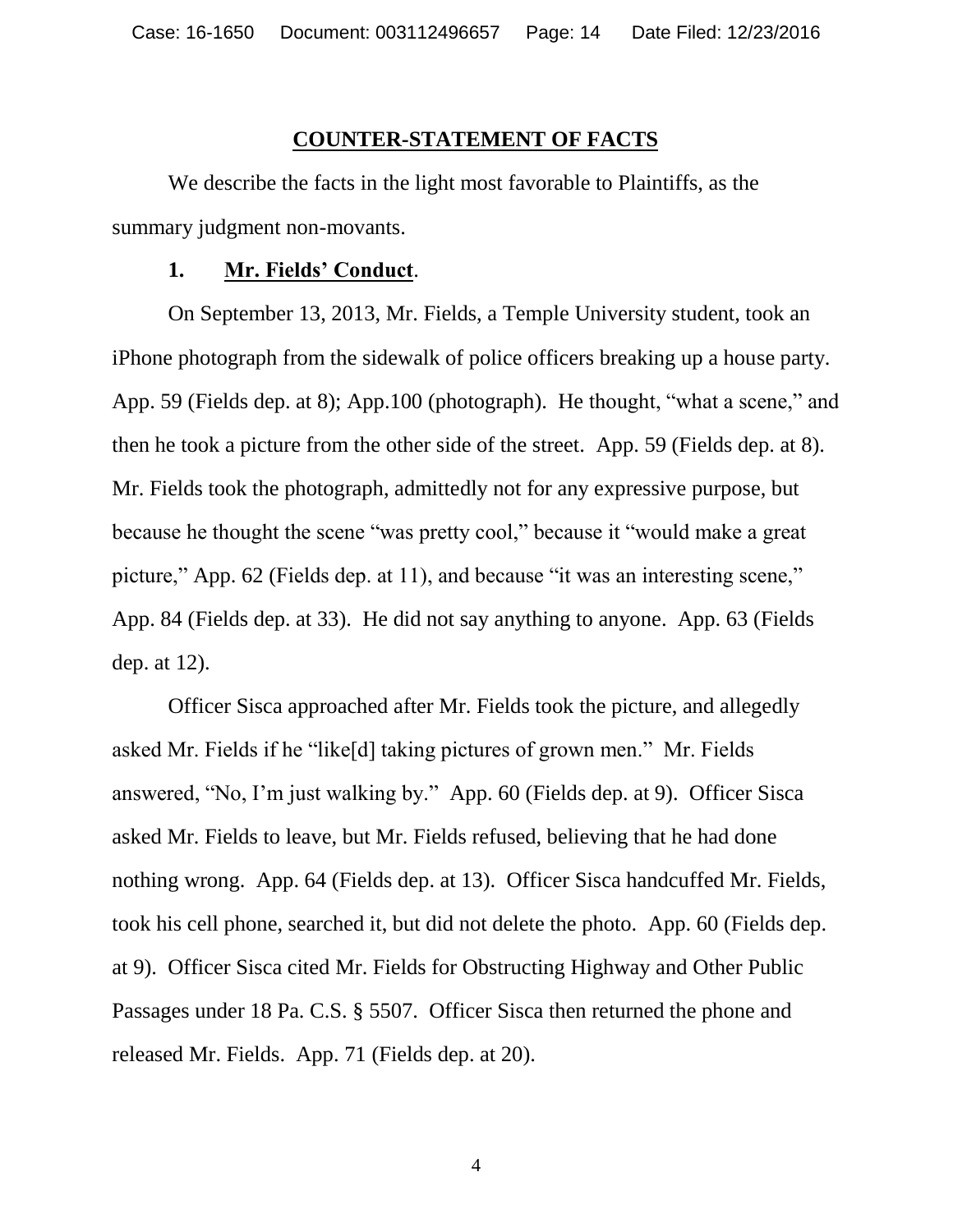#### **2. Ms. Geraci's Conduct**

Ms. Geraci is a self-described "legal observer" who observes interactions between police and civilians during civil disobedience or protests. App. 30 (Geraci dep. at 9). She believes in general that the police know who she is, but she is not a police liaison. App. 36 (Geraci dep. at 9). On September 21, 2012, Ms. Geraci attended a protest against hydraulic fracturing near the Pennsylvania Convention Center, App. 34 (Geraci dep. at 25), and carried a video camera with her, App. 38 (Geraci dep. at 40-41).

During the protest, the police arrested one of the protestors. App. 36 (Geraci dep. at 38). Ms. Geraci approached the location where the arrest was occurring to get a better view. App. 37 (Geraci dep. at 34). Ms. Geraci contends that Officer Brown then physically restrained her against a pillar and prevented Ms. Geraci from videotaping the arrest. App. 38 (Geraci dep. at 39). Ms. Geraci told Officer Brown that she was "not doing anything wrong" but "was just legal observing." App. 39 (Geraci dep. at 43). The police released Ms. Geraci and did not arrest or cite her. App. 38 (Geraci dep. at 39).

Ms. Geraci had observed the police at least twenty other times, bringing her video camera with her each time, and this was the only time she was arrested. App. 39 (Geraci dep. at 43). This particular restraint was the exception for Ms. Geraci; she "generally" found her interactions with the PPD to be "cordial." App. 36 (Geraci dep. at 43).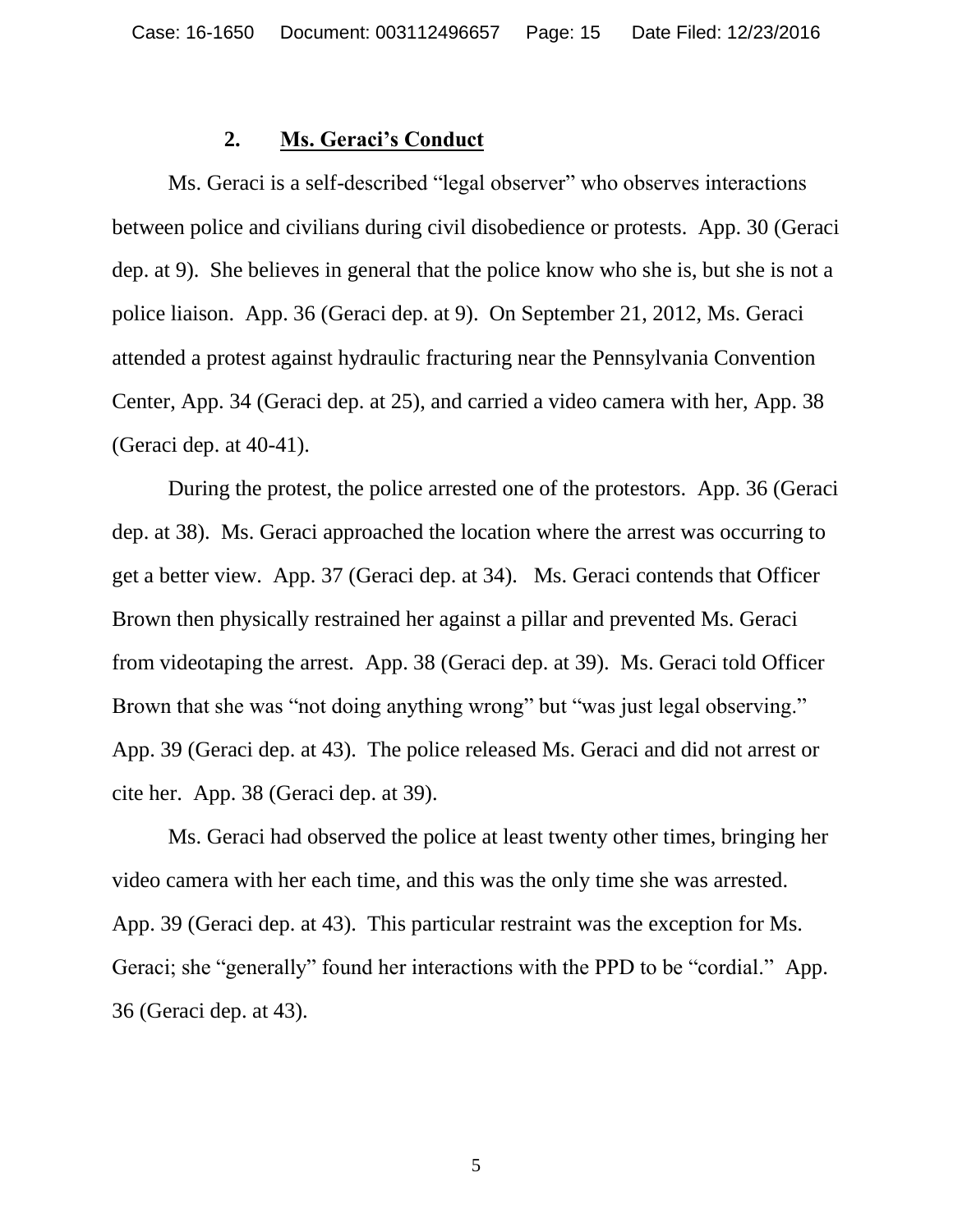#### **3. PPD Policies and Training**

According to Captain Fran Healy, a special advisor to Police Commissioner Charles Ramsey, the City has consistently attempted to be "proactive" and "ahead of the cur[ve]" with respect to the question of allowing citizens to record police officers. App. 117 (2013 deposition of Captain Healy at 46-47 (hereinafter "2013 Healy dep.").

#### **a. Issuance of Memorandum 11-01 in September 2011**

In late summer 2011, Police Commissioner Ramsey attended a conference on policing in major American cities. App. 118 (2013 Healy dep. at 50). At the conference, attendees discussed the newly developing issue of whether police should permit citizens to record police-involved incidents. App. 118 (2013 Healy dep. at 50). In Philadelphia, officers did "not understand the police [were] allowed to be taped in public." App. 119 (2013 Healy dep. at 54). Because there was "some confusion on the street" in 2011, there "was a definite need for the policy." App. 121 (2013 Healy dep. at 62).

Therefore, consistent with his desire "to be on the forefront rather than on the back end," Commissioner Ramsey immediately requested the development of a policy requiring police to allow citizens to record the police. App. 118 (2013 Healy dep. at 52). He wanted to ensure "clarification out on the street so the officers knew what their duties [were]." App. 120 (2013 Healy dep. at 59).

In response to the Commissioner's request, Captain Healy drafted Commissioner"s Memorandum 11-01 in the summer of 2011. App. 118 (2013 Healy dep. at 50). A Memorandum is a statement of policy that police can draft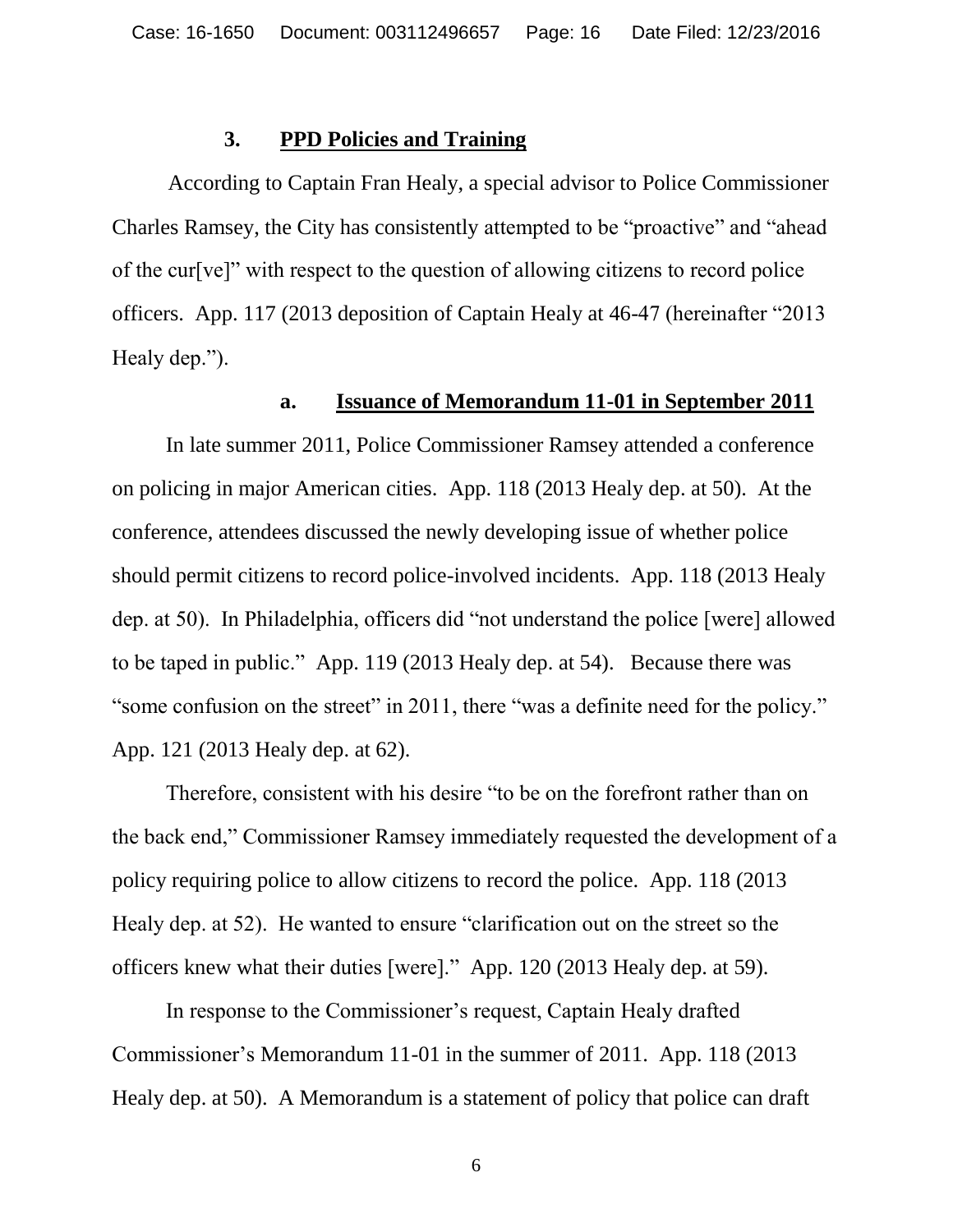and issue more quickly than an official Directive. App. 110 (2013 Healy dep. at 19). The City viewed the Memorandum as "clear and succinct." App. 125 (2013 Healy dep. at 77); see also App. 127 (2013 Healy dep. at 84-85).

Memorandum 11-01, published on September 23, 2011, specified that "all police personnel, while conducting official business or while acting in an official capacity in any public space, should reasonably anticipate and expect to be photographed, videotaped and/or be audibly recorded by members of the general public." App 1185. The Memorandum"s stated purpose was to "remove any confusion as to the duties and responsibilities of sworn personnel when being photographed, videotaped or audibly recorded." App 1185. The Memorandum unambiguously commanded Philadelphia police officers that they "shall not interfere . . . [with] photographing, videotaping, or audibly recording police personnel." App. 1185. Furthermore, "under no circumstances" were police officers to "intentionally damage[]" or "destroy[]" devices used to record the police. App. 1185.

The City published Memorandum 11-01 on September 23, 2011. It distributed the Memorandum to supervisors and those supervisors read it verbatim to officers during roll call for three straight days. App. 125 (2013 Healy dep. at 80). Such training was "standard procedure" for policy changes. App. 200 (2015 deposition of Captain Healy at 10 ("2015 Healy dep."). There are 6500 police officers in the PPD. App. 278 (2015 Healy dep. at 89).

Post-Memorandum violations were sporadic. For example, between the time of the issuance of Memorandum 11-01 in September 2011 and the time that the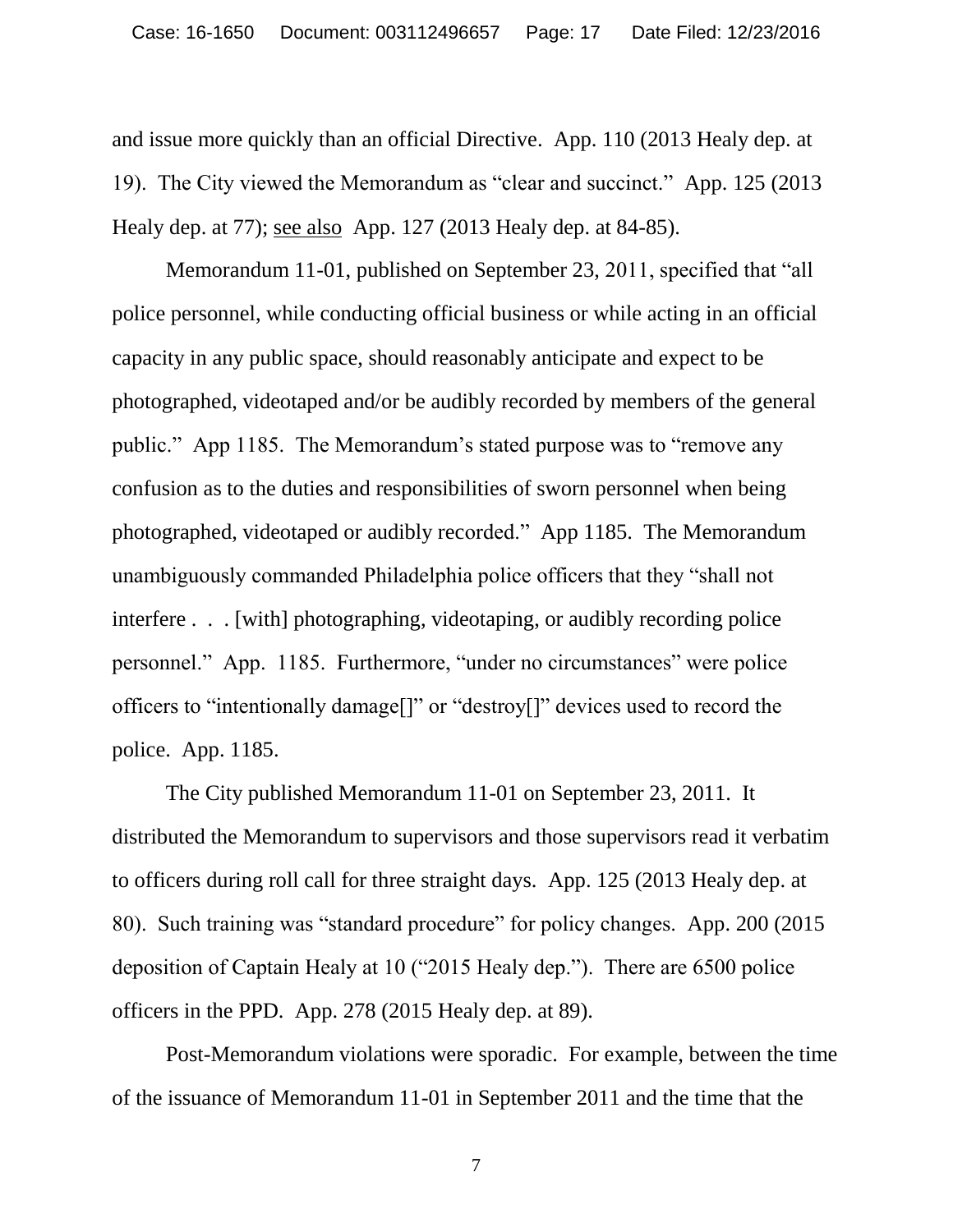police restrained Ms. Geraci in September 2012, Plaintiffs identified eight Internal Affairs Division ("IAD) complaints involving retaliation against citizens for recording the police. App. 1569, 1617, 1625, 1636, 1643, 1644, 1647. In response, the City further clarified its policy in late 2012.

#### **b. Issuance of Directive 145 In November 2012**

In 2012, the City took action both to address these occasional violations and to incorporate recommendations from the United States Department of Justice (DOJ). Specifically, in May 2012, the DOJ wrote a Statement of Interest Letter for the case of Sharp v. Baltimore. App. 1675. In its detailed letter, the DOJ provided the "United States" position on the basic elements of a constitutionally adequate policy on individuals" right to record police activity." App. 1675. These elements provided that police department policies should: "affirmatively set forth the First Amendment right to record police activity," "describe the range of prohibited responses to individuals observing the police," "provide clear guidance on supervisory review," and "describe when it is permissible to seize recordings." App. 1676-1684.

After the Commissioner learned of the Baltimore litigation and the DOJ"s letter, and after the City understood that there were occasional post-Memorandum violations, the Commissioner called upon Captain Healy and the PPD"s Research and Planning Unit to rewrite Memorandum 11-01 into a departmental Directive, which would incorporate the DOJ's recommendations. App. 129 (2013 Healy dep. at 93-94). A Directive, like a Memorandum, is a statement of official policy, but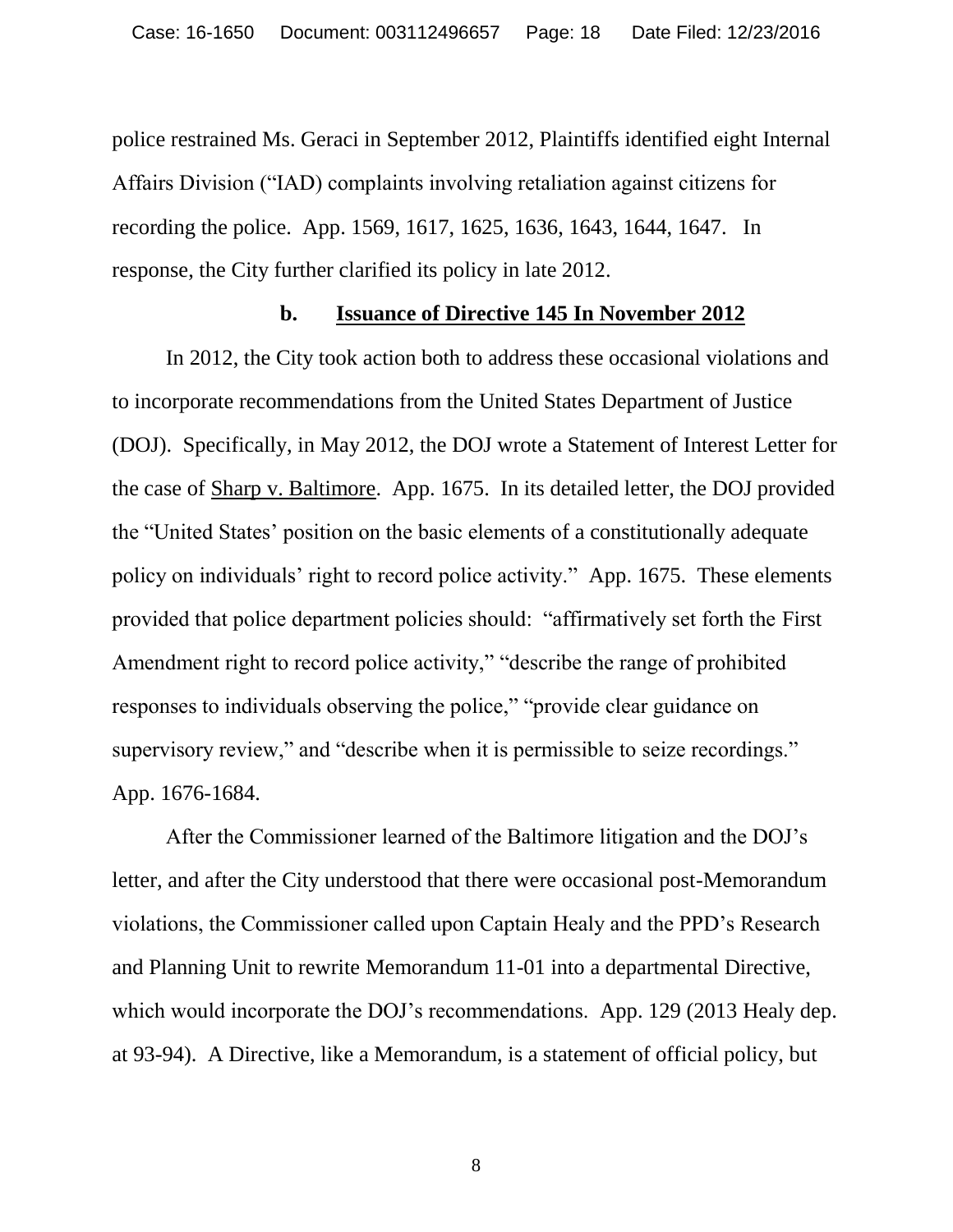the Directive is more detailed and takes more time to draft. App. 128 (2013 Healy dep. at 91).

The Commissioner wanted the Directive to be adopted "black and white from the Justice Department." App. 130 (2013 Healy dep. at 99). "We basically took that [DOJ] letter to heart and . . . almost everything in that letter is now incorporated into our policy." App. 240 (2015 Healy dep. at 51). Although the new Directive would be detailed, its message would still be straightforward, requiring officers to allow recordings. App. 242 (2015 Healy dep. at 53).

On November 9, 2012, the City completed Directive 145. App. 1187. The Directive stated on its face that it was issued in response to the DOJ"s letter, and offered the articulated purpose of "protect[ing] the constitutional rights of individuals to record police officers engaged in the public discharge of their duties." App. 1187. It opined that "observing, gathering, and disseminating of information . . . is a form of free speech" protected under the First Amendment. App. 1187. Therefore, it specifically instructed Philadelphia police officers not to "block[], obstruct[], or otherwise hinder[]" recording activities "unless the person making such recording engages in actions that jeopardize the safety of the officer, any suspects or other individuals in the immediate vicinity, violate the law, incite others to violate, or actually obstruct an officer from performing any official duty." Id. Directive 145 also provided guidance on supervisory review. App. 1193. In other words, the Directive closely followed the DOJ"s letter.

Captain Healy was subsequently selected to sit on the International Association of Chiefs of Police"s ("ICP") panel on public recording of police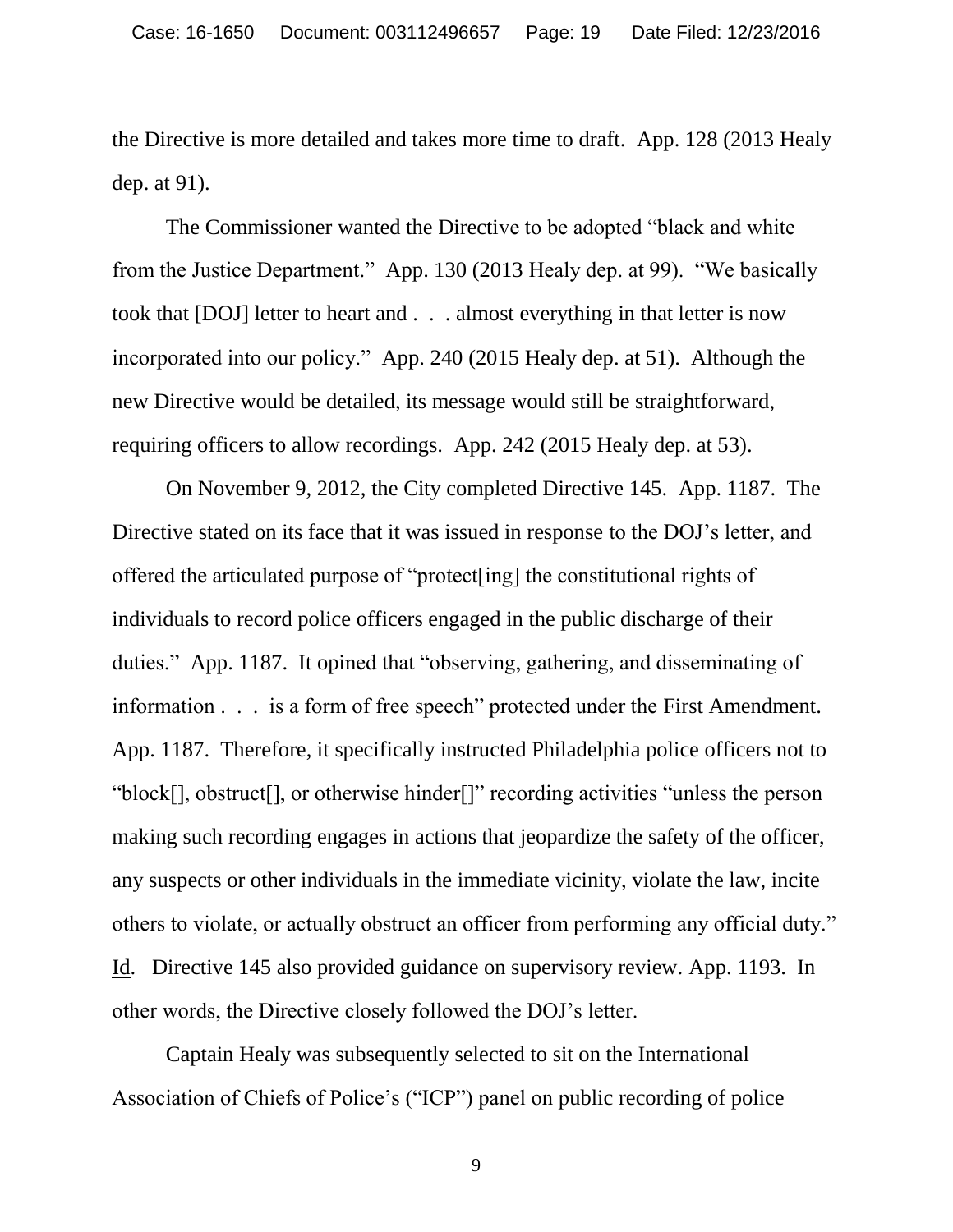because of his role in developing this Directive. The ICP is creating a model policy for the rest of the country on this issue which is based in large part upon the policy developed and implemented by the PPD. App. 225 (2015 Healy dep. at 36).

Upon publication, Directive 145 was issued via teletype notice and a sergeant read the relevant contents during roll call for three days. App. 111 (2013 Healy dep. at 22); App. 132 (2013 Healy dep. at 108). The City sent copies to each district and unit, and each police officer and supervisor received a copy of Directive 145 and was required to verify their receipt by signature. App. 132 (2013 Healy dep. at 106-107); App. 205 (2015 Healy dep. at 16). After being notified of the new Directive, each officer was then responsible for knowing and following the Directive. App. 132-133 (2013 Healy dep. at 108-109). Additionally, any officers who have received Crisis Intervention Training since 2013 have received training on Directive 145 as part of that training. App. 227 (2015 Healy dep. at 38).

#### **c. The Period After The Issuance Of Directive 145**

Thus, through the issuance of Memorandum 11-01 and then Directive 145, the City has pursued its goal of being proactive in informing police officers that they were required to allow citizens to record the police. Furthermore, the City has also sent copies to each of its 6500 officers, and had the contents read during roll call for three days.

There were still sporadic, post-Directive violations. Specifically, between the time of the issuance of Directive 145 in November 2012 and the time of the arrest of Mr. Fields in September 2013, Plaintiffs identified three more IAD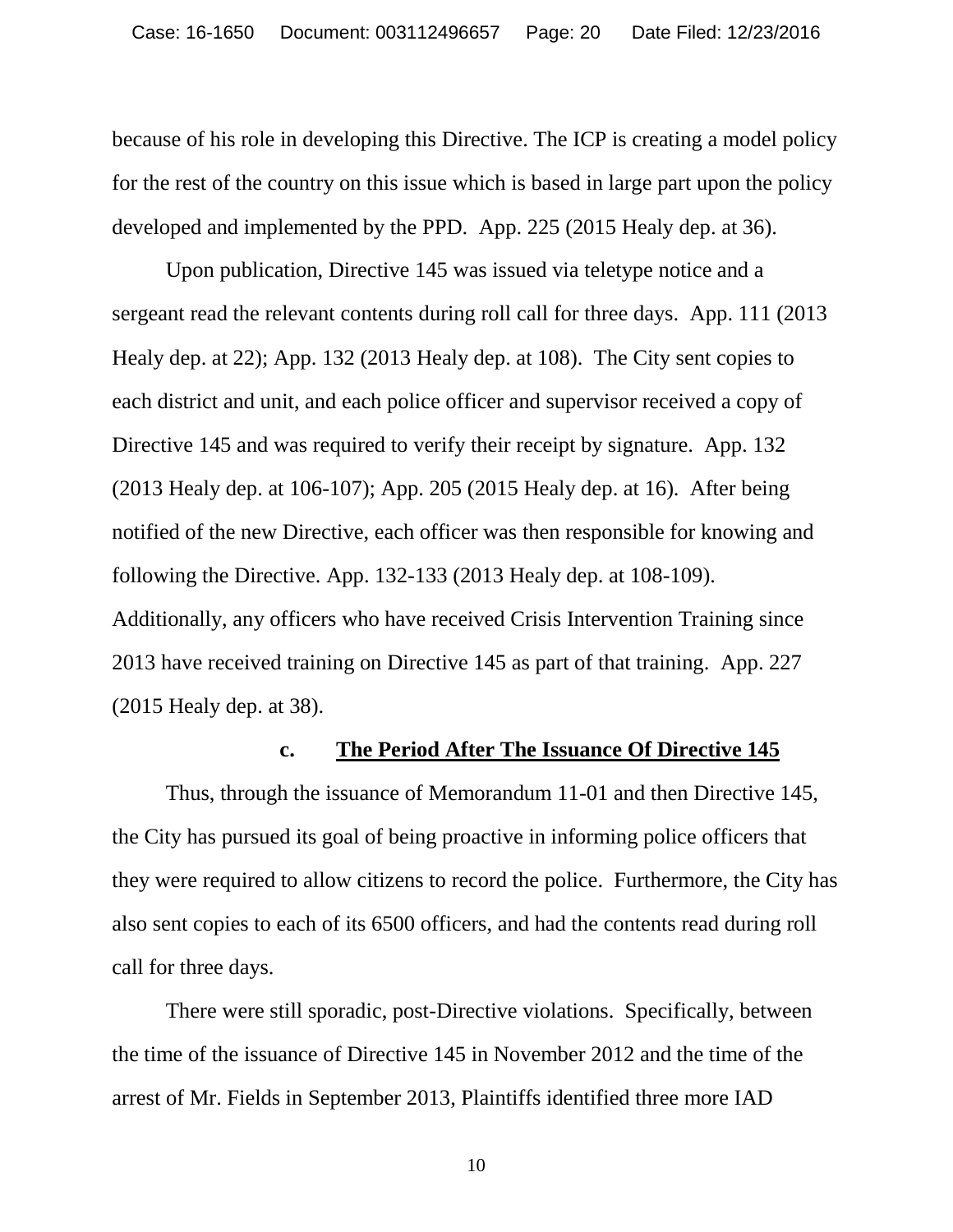Complaints involving retaliation against citizens for recording the police. App. 1642, 1649, 1740. Thus, over the two-year span between the original issuance of Memorandum 11-01 in September 2011 and the time of Mr. Fields' arrest in September 2013, Plaintiff could identify only 11 total instances of alleged police misconduct, out of 6500 officers.

However, despite the relatively small number of violations of City policy over these two years, the City remained proactive in ensuring that even fewer violations would occur in the future.

Throughout 2013, for example, after Captain Healy heard there were occasional violations, he directed additional roll call instructions about compliance with Directive 145. App. 285-298 (2015 Healy dep. at 96-109); App. 369 (March 2013: "commanding officers will ensure that all members of their command comply [with] Directive 145"); App. 374 (same in April 2013); App. 378 (same in May 2013); App. 380 (same in June 2013); App. 398 (same in July 2013).

<span id="page-20-0"></span>On November 26, 2013, Plaintiffs" counsel deposed Captain Healy in connection with three other right-to-record lawsuits brought against the City of Philadelphia, Fleck v. City, Montgomery v. City, and Loeb v. City. These cases related to pre-Memorandum interactions. See Montgomery v. Killingsworth, 2015 WL 289934, at  $*3$  (E.D. Pa. Jan. 22, 2015). During the deposition, Plaintiffs' counsel reviewed with Captain Healy the aforementioned pre-Directive complaints, plus some additional complaints that occurred after the issuance of the Directive in November 2012, including the citation related to Mr. Fields' September 2013 arrest. App. 143 (2013 Healy dep. at 150-152).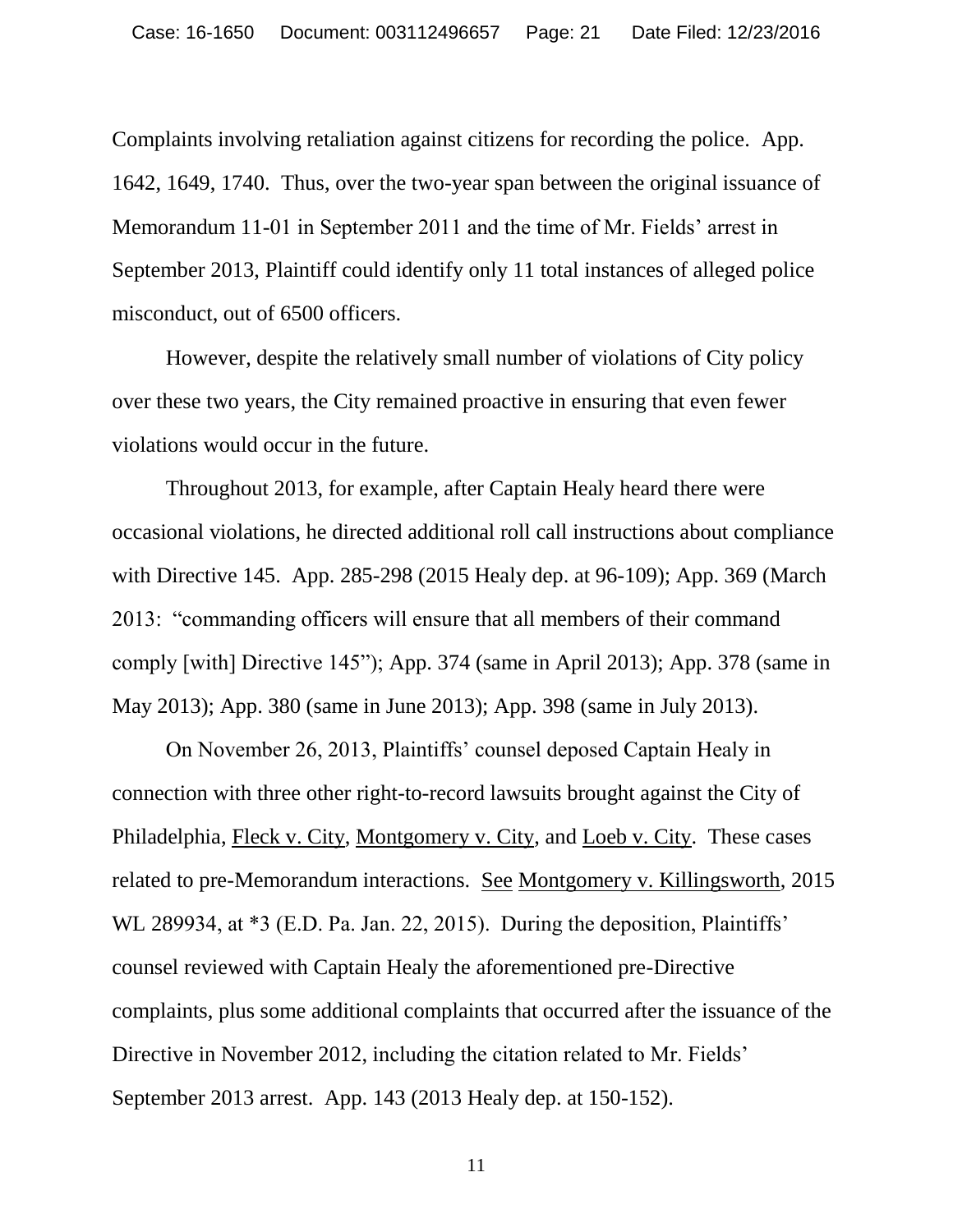Thereafter, based upon the information presented to him at the November 2013 deposition, Captain Healy proactively recognized that the training provided to officers on Directive 145 had not been as effective as the PPD would have liked. App. 208 (2015 Healy dep. at 19); App. 235 (2015 Healy dep. at 46: "after we had met, I saw a failing"); see also App. 249 (2015 Healy dep. at 60); App. 260 (2015 Healy dep. at 71).

Accordingly, on December 18, 2013, less than a month after the deposition, Captain Healy drafted a (privileged) memorandum to a Deputy Police Commissioner "recommend[ing] . . . a training module . . . associated with Directive [145]." App. 335. Specifically, in the Memorandum (which proposed subsequent remedial measures), Captain Healy wanted the PPD to remain "probably the most proactive police department in the country" on the issue of allowing recording of police. Id. However, during the November 2013 deposition, "it became very clear that the PPD could have done more training when the policy was initially implemented." Id.

Therefore, immediately thereafter, in January 2014, App. 213 (2015 Healy dep. at 24), the Police Department developed advanced training on Directive 145, which was given to every one of the more than 6500 PPD officers as part of their annual Municipal Police Officer training in 2014. App. 211-213 (2015 Healy dep. at 22-24).

The goal of the advanced training was to emphasize to the officers that, like the ability to protest, the ability to record police was a right that they had sworn to protect. App. 231-235 (2015 Healy dep. at 42-46). Moreover, officers were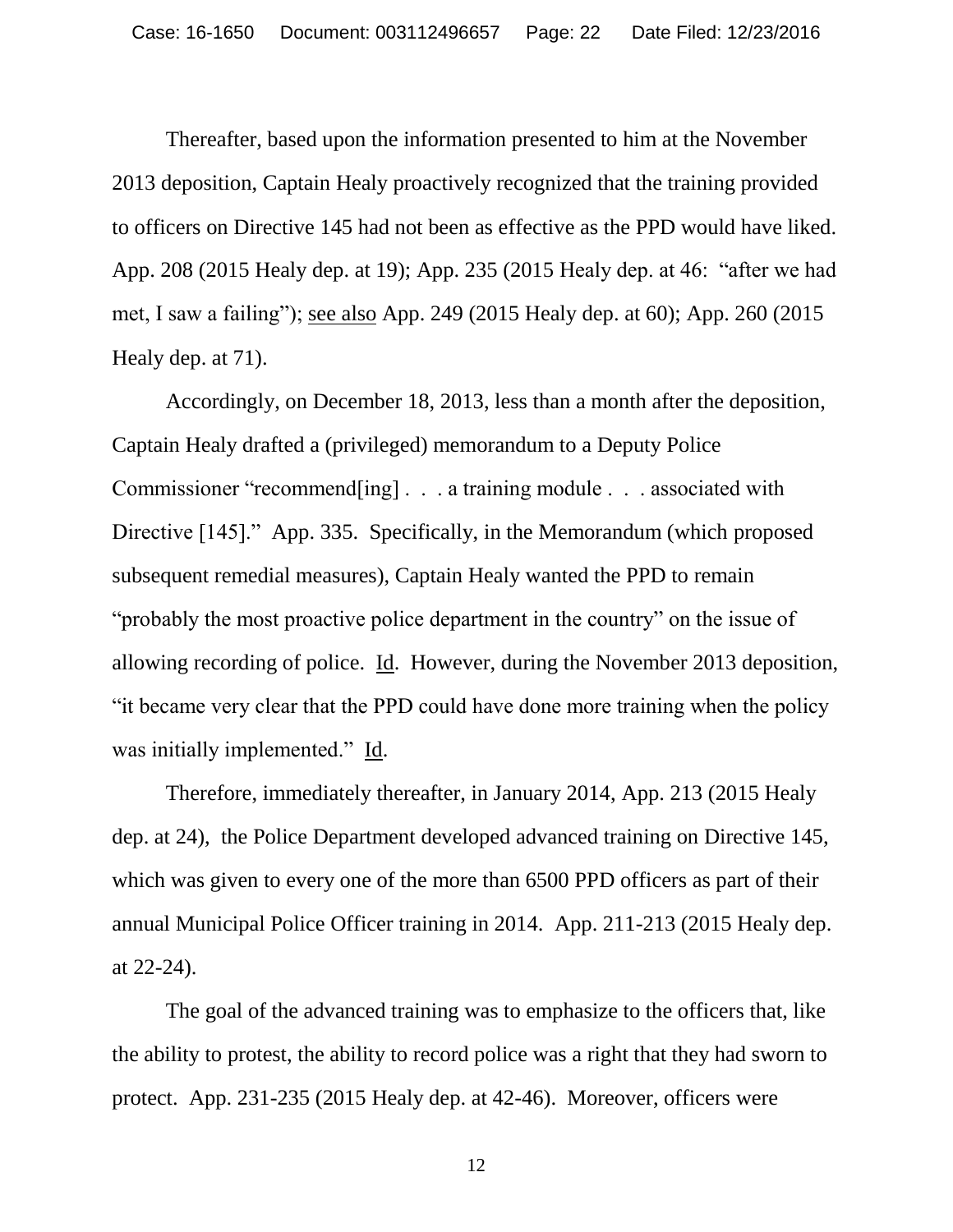trained that there would be no constitutional right to record if a citizen"s actions jeopardized safety or obstructed the officer. App. 359 (training powerpoint).

The training is a 45 minute to 1 hour module that began with a lecture on the policy, and continued with a question and answer session that allowed officers to ask hypotheticals and clarify their understanding of the policy. App. 214 (2015 Healy dep. at 25).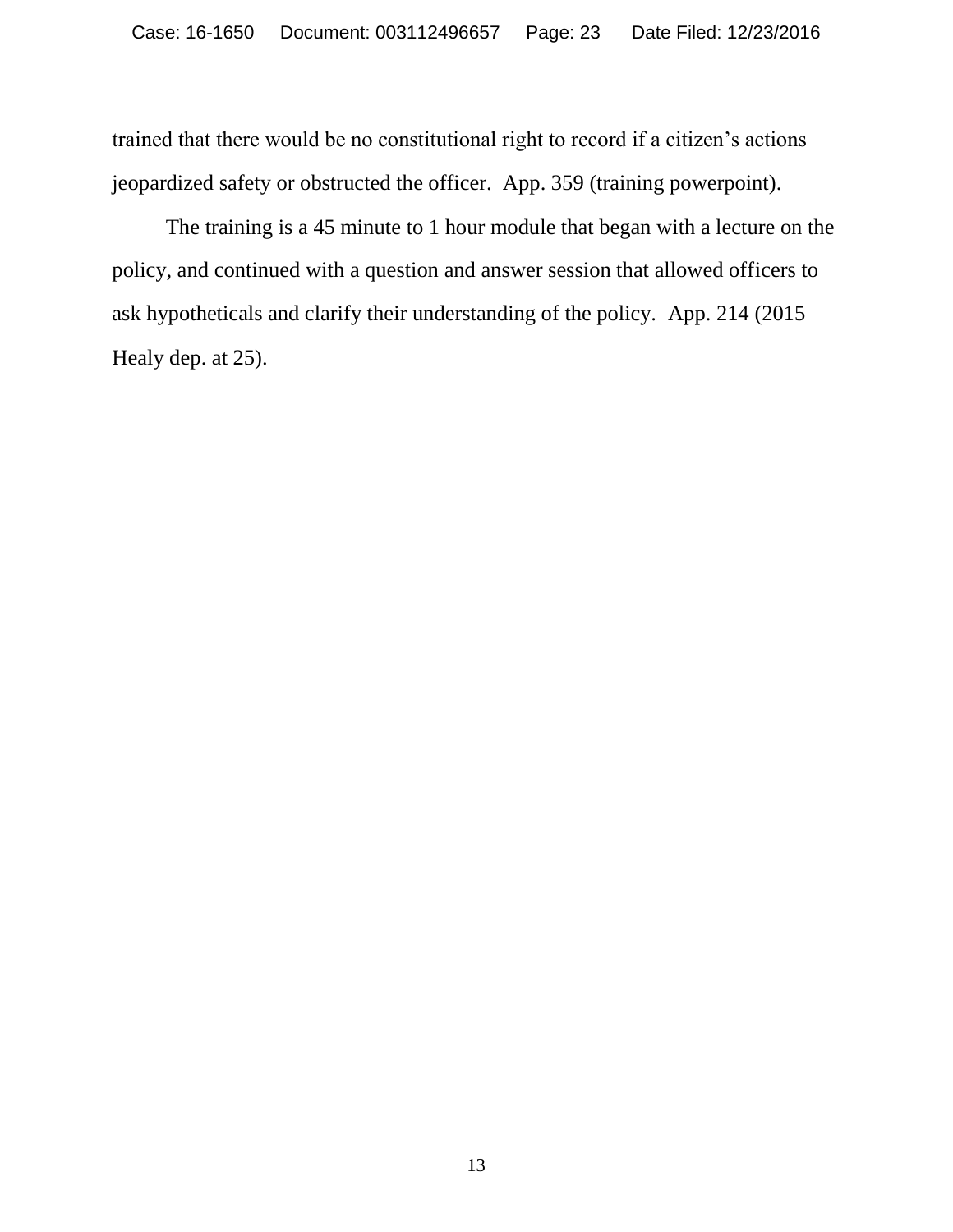#### **SUMMARY OF ARGUMENT**

This Court should affirm the entry of judgment for the Officers, because Plaintiffs failed to prove the violation of a clearly established constitutional right to record the police absent expressive activity; and this Court should affirm the entry of judgment for the City, because Plaintiffs failed to demonstrate an unconstitutional municipal policy. This Court need not address the District Court"s conclusion that there was no constitutionally protected right to record the police.

Regarding the *Officers*, this Court has already addressed the qualified immunity question at issue here -- is it clearly established that a plaintiff can record the police where the plaintiff has not demonstrated an intent to express that recording to an audience? -- and held that Plaintiffs' claimed right was not clearly established in this Circuit. Kelly v. Borough of Carlisle, 622 F.3d 248 (3d Cir. 2010).

<span id="page-23-0"></span>Plaintiffs attempt to avoid the reach of Kelly by arguing that subsequent non-binding cases since Kelly now render the law clearly established, but such non-binding cases cannot vitiate the binding holding of this Court that the law is not clearly established. Moreover, Plaintiffs' cases are distinguishable anyway, as all of them contain evidence of expressive intent. Further, Plaintiffs" cases are contradicted by other non-binding cases, rendering the law unclear again.

Regarding the *City*, Plaintiffs must prove that the Officers here acted pursuant to a policy where the City was deliberately indifferent to the need to train its police officers to allow citizens to record their actions. Plaintiffs cannot make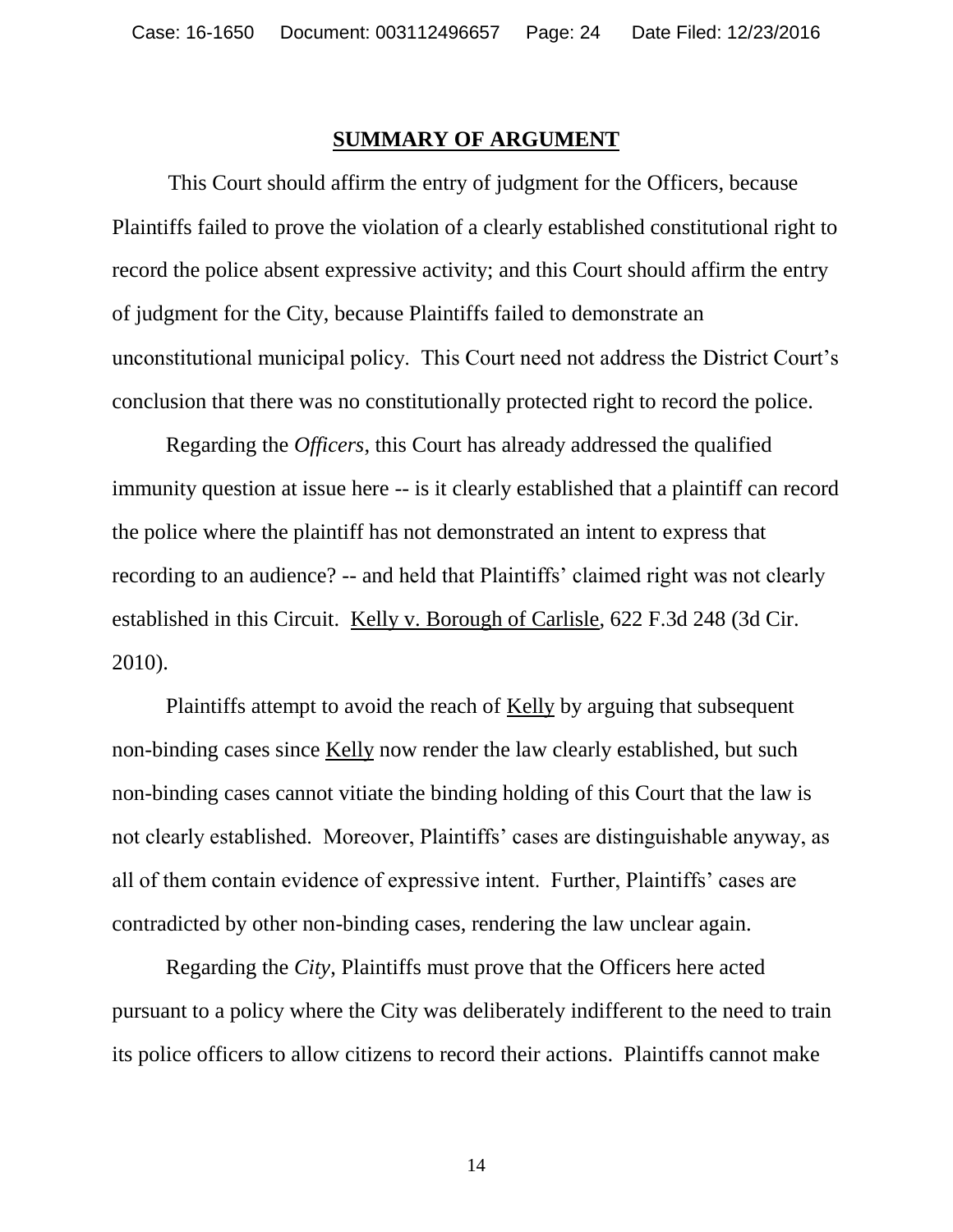such a showing. On the contrary, at every step of the way, the City consistently tried to allow the recording of police, not to prohibit it.

When the Commissioner learned at a conference in the summer of 2011 that there was confusion regarding whether citizens could record the police, he published a Memorandum in September 2011 clarifying the City"s policy of allowing recording. When the Commissioner learned in the spring of 2012 that there were occasional lapses in the policy, and that the DOJ had specific suggestions as to how to improve the policy, the Commissioner immediately promulgated Directive 145 in November 2012. When Captain Healy learned in early 2013 that there were still occasional breaches, he directed additional roll call instructions. And when Captain Healy learned in late 2013 that there was still confusion, and further occasional lapses, he immediately ordered specific training. As a matter of law, this is not deliberate indifference.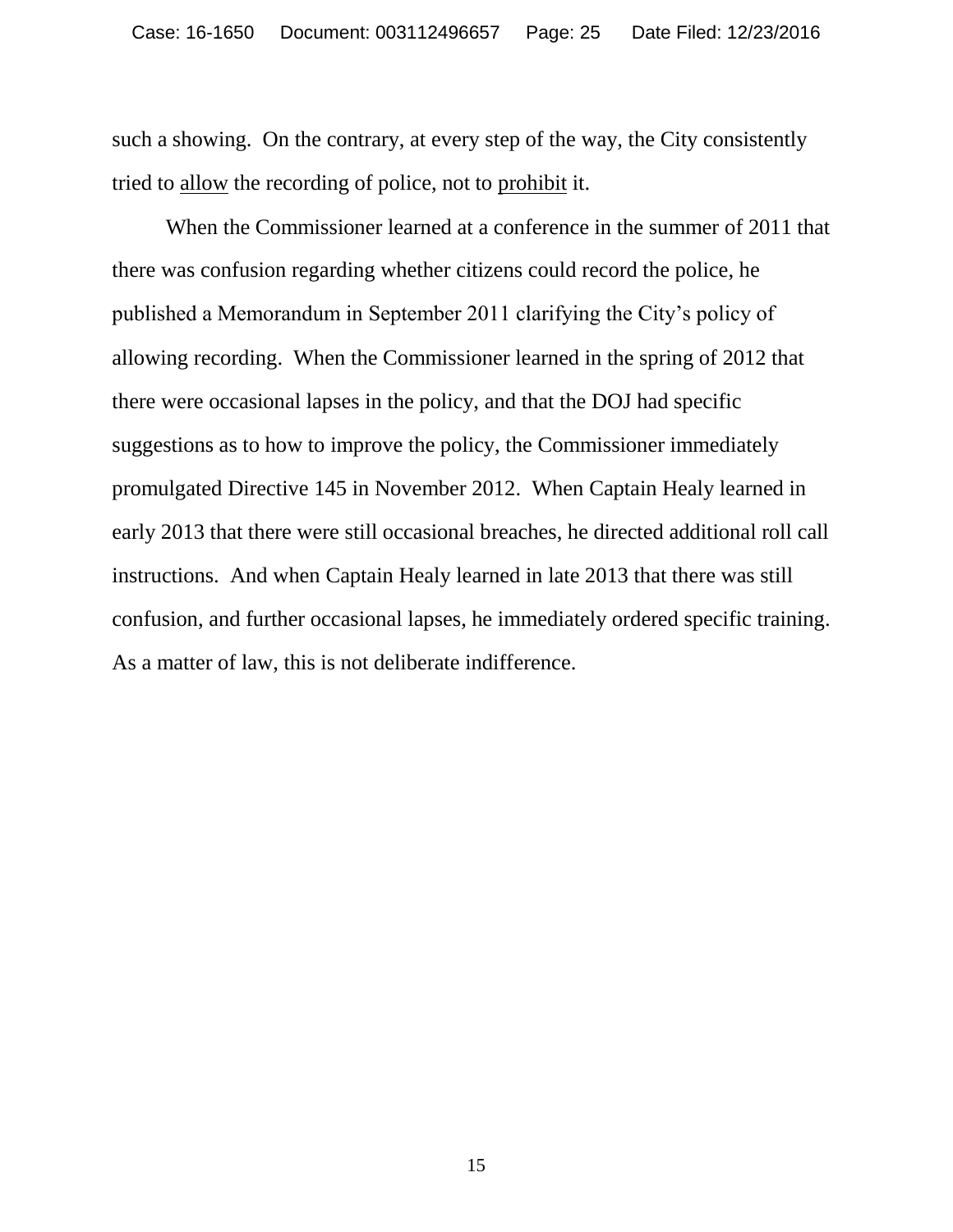# **ARGUMENT**

We first explain that the Officers are entitled to qualified immunity because Plaintiffs failed to prove the violation of a clearly established constitutional right to record the police absent expressive conduct. We then explain that the Court should affirm judgment for the City because Plaintiffs failed to demonstrate an unconstitutional municipal policy. The Court need not address the question of whether a constitutional right exists in the first place.

# **I. The Officers Are Entitled To Qualified Immunity Because Plaintiffs Failed To Prove The Violation Of A Clearly Established Right\_\_\_**

The parties seem to agree that Plaintiffs engaged in no expressive activity beyond the acts of recording and observing. Plaintiffs contend, in fact, that the First Amendment protects "civilians . . . recording images in public for their own use," Plaintiffs" Brief at 8 ; see also Plaintiffs" Brief at 25, which is what Plaintiffs were doing here. Mr. Fields had no expressive intent but engaged in the act of recording the police for his own purposes because the scene "was pretty cool." App. 62 (Fields dep. at 11). Ms. Geraci had no expressive intent but attempted to videotape the police for her own purposes because she "was just legal observing." App. 39 (Geraci dep. at 43). The District Court, in turn, concluded that Plaintiffs were "observing and recording [the police] without expressive conduct." Opinion at  $1<sup>2</sup>$ 

 $\overline{a}$ 

 $2$  Although the DOJ believes that Ms. Geraci (but not Mr. Fields) actually proved expressive intent by telling the police that she was legal observing, the DOJ accepts on appeal that this Court "need not evaluate the district court's findings on intent," but instead should "hold that no such findings are needed." Brief for DOJ at 16 n. 10.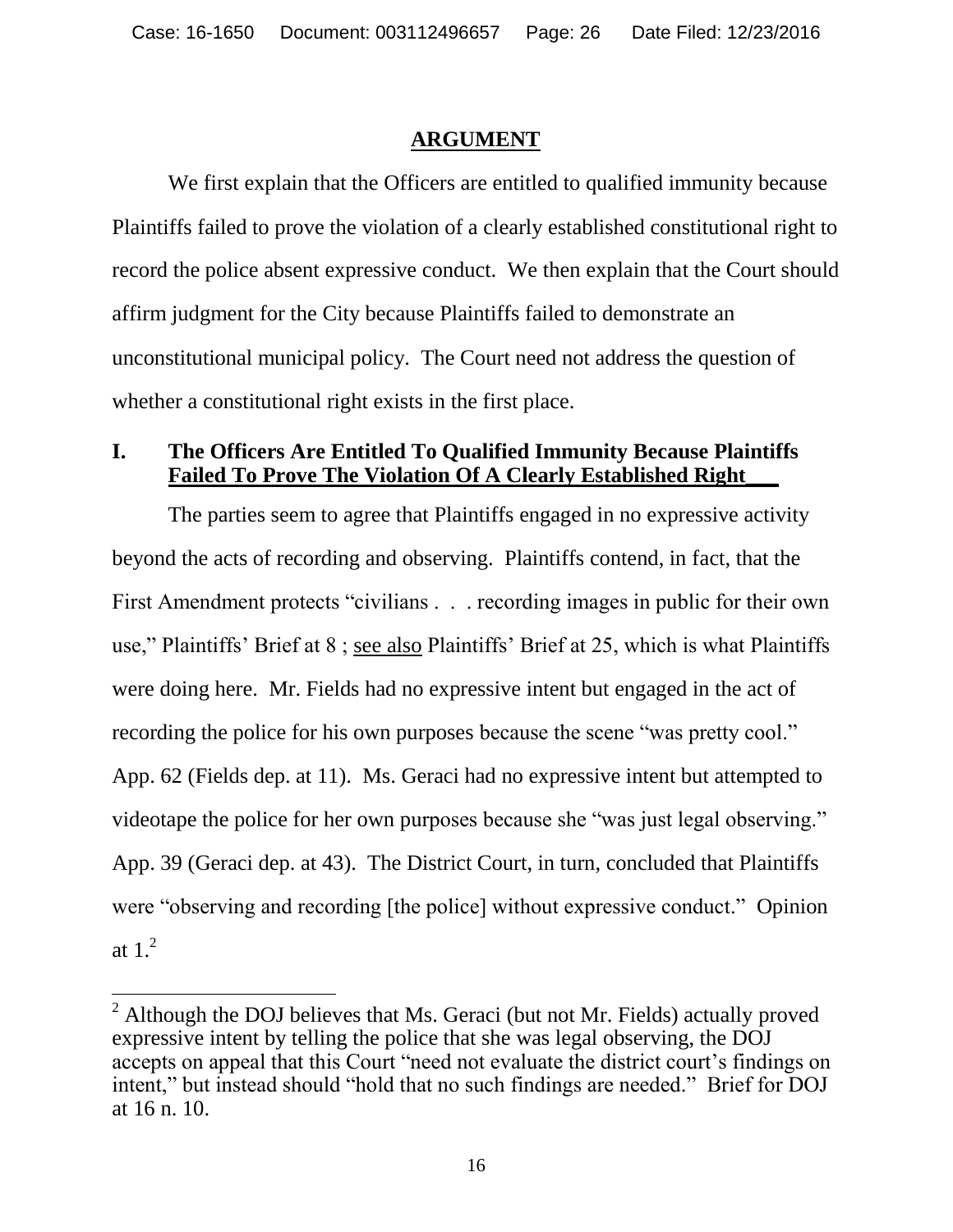Thus, at a basic level, the Officers' prohibition upon Plaintiff's actions was aimed at Plaintiffs" conduct of recording and observing, not at any intended expression relating to such recordings and observations. The question here is whether it was clearly established that such conduct was protected by the First Amendment such that the Officers would not be entitled to qualified immunity. We first explain the law of qualified immunity. We then explain why Plaintiffs cannot demonstrate the existence of a clearly established right to record the police without evidence of expressive activity.

## **A. The Law Of Qualified Immunity -- This Court Should Only Evaluate Whether The Alleged Right To Record Is Clearly Established\_\_\_\_\_\_\_\_\_\_\_\_\_\_\_\_\_\_\_\_\_\_\_\_\_\_\_\_\_\_\_\_\_\_\_\_\_\_\_\_\_**

<span id="page-26-0"></span>The doctrine of qualified immunity protects government officials "from liability for civil damages insofar as their conduct does not violate clearly established statutory or constitutional rights of which a reasonable person would have known." Harlow v. Fitzgerald, 457 U.S. 800, 818 (1982). Thus, Courts perform a two-step inquiry: (1) whether the facts alleged by the plaintiff show the violation of a constitutional right, and (2) whether the law was clearly established at the time of the violation. Saucier v. Katz, 533 U.S. 194, 201 (2001). "The relevant, dispositive inquiry in determining whether a right is clearly established is whether it would be clear to a reasonable officer that his conduct was unlawful in the situation he confronted." Id. at 202.

<span id="page-26-1"></span>This inquiry "must be undertaken in light of the specific context of the case." Id. at 201. "[O]fficials can still be on notice that their conduct violates established law even in novel factual circumstances," as long as the law gave the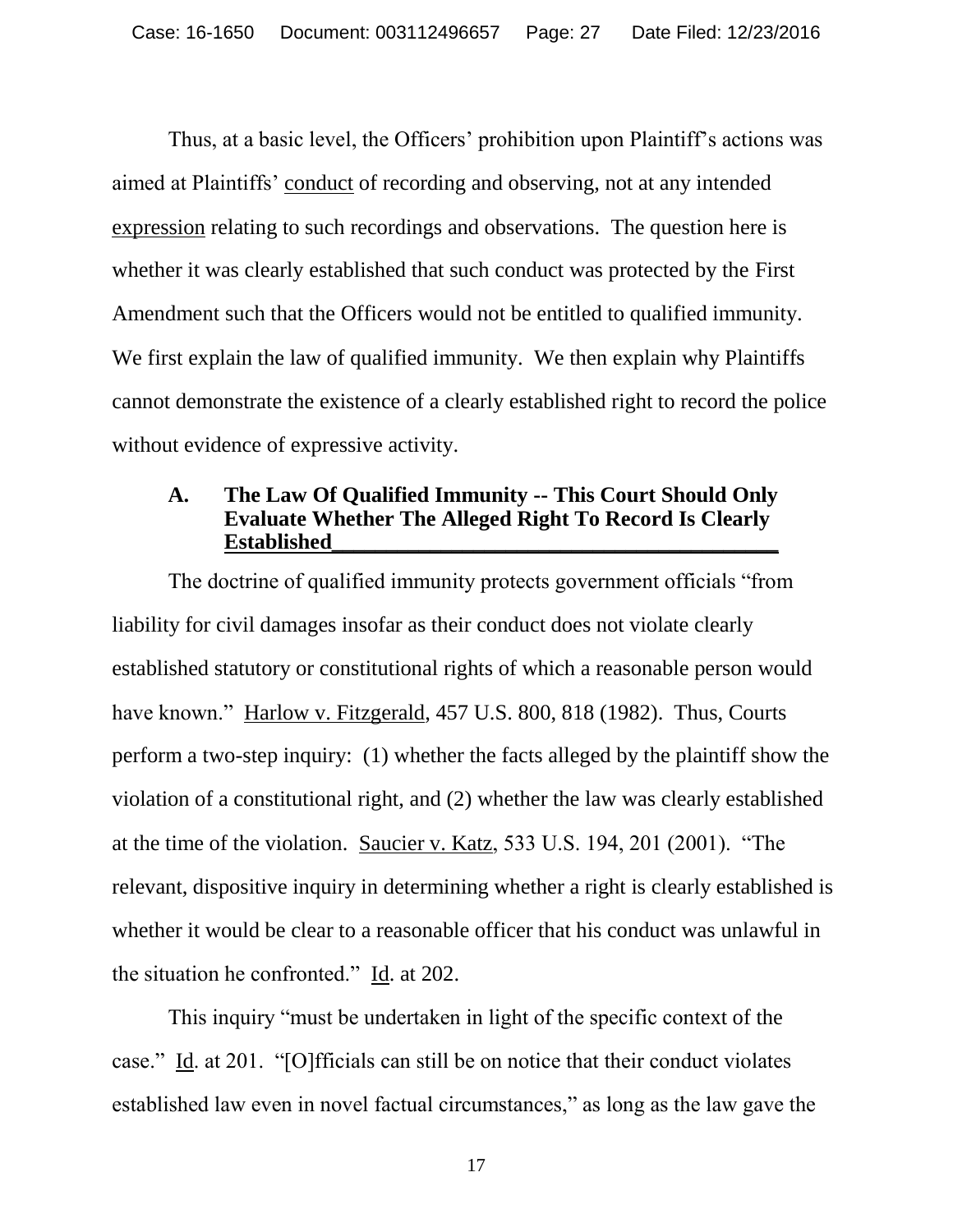<span id="page-27-1"></span>defendant officer "fair warning" that his conduct was unconstitutional. Hope v. Pelzer, 536 U.S. 730, 739, 471 (2002).

Therefore, to decide whether a right was clearly established, a court must consider the state of the existing law at the time of the alleged violation and the circumstances confronting the officer to determine whether a reasonable state actor could have believed his conduct was lawful. Anderson v. Creighton, 483 U.S. 635, 641 (1987).

<span id="page-27-3"></span><span id="page-27-2"></span><span id="page-27-0"></span>In Saucier, the Supreme Court required lower courts, in performing the twostep qualified immunity inquiry, to first determine whether a constitutional right was violated before deciding whether the law was clearly established. 533 U.S. at 201. However, in Pearson v. Callahan, 555 U.S. 223, 236 (2009), the Supreme Court overruled Saucier"s order of operations, holding that courts "should be permitted to exercise their sound discretion in deciding which of the two prongs of the qualified immunity analysis should be addressed first in light of the circumstances in the particular case at hand." Here, in order to avoid unnecessarily deciding a difficult constitutional question, we recommend that the Court address prong two first -- whether a purported right to record the police without a corresponding expressive intent is clearly established under the First Amendment.

Although the Supreme Court acknowledged that Saucier's previously mandatory two-step procedure can sometimes be advantageous, Pearson, 555 U.S. at 241, it also recognized that the costs of Saucier outweigh its benefits in some cases. As the Supreme Court explained: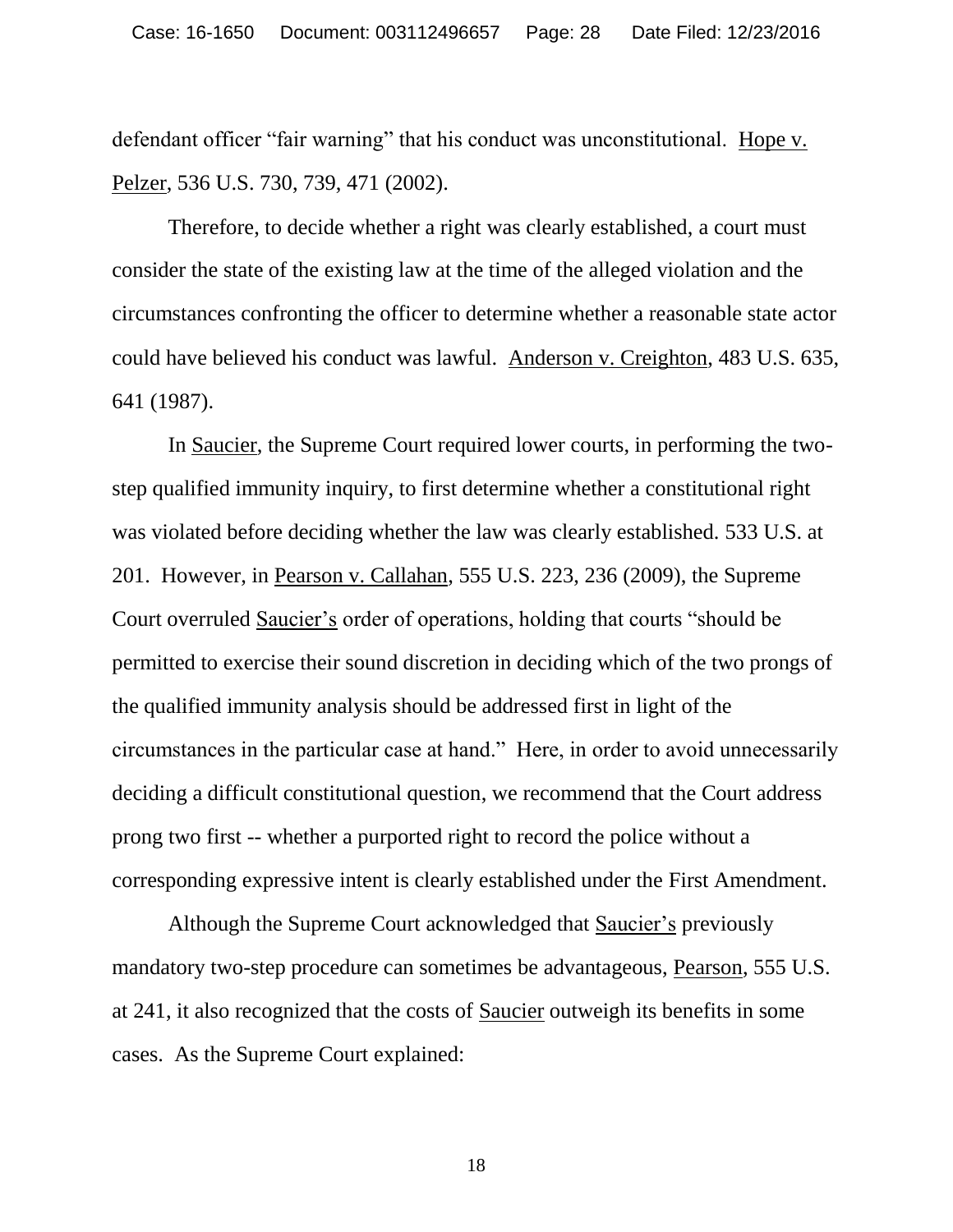<span id="page-28-2"></span>[T]he rigid Saucier procedure comes with a price. The procedure sometimes results in a substantial expenditure of scarce judicial resources on difficult questions that have no effect on the outcome of the case. There are cases in which it is plain that a constitutional right is not clearly established but far from obvious whether in fact there is such a right.

<span id="page-28-1"></span>Id. at 236-237 (emphasis added).

Moreover, unnecessarily deciding the first-step constitutional question, when a decision based upon the second-step, clearly-established question would suffice, "departs from the general rule of constitutional avoidance and runs counter to the older, wiser judicial counsel not to pass on questions of constitutionality unless such adjudication is unavoidable." Id. at 241 (citations omitted). Therefore, this Court should start (and, as we explain momentarily, end) its analysis with the steptwo question of whether Plaintiffs" claimed right to record the police was clearly established.

Indeed, this Court has already held that in this very situation -- where the question presented is whether an officer is entitled to qualified immunity after arresting an individual for recording the police without evidence of expressive intent -- it makes sense to skip step one (because it is "far from obvious" whether the underlying constitutional right to record exists) and decide the case on the basis of step two (because it was "plain" that any such alleged right is not clearly established). Kelly v. Borough of Carlisle, 622 F.3d 248, 259 n.6 (3d Cir. 2010).

<span id="page-28-0"></span>We explain in more detail below the basis for this Court's holding in Kelly that it was "plain," based upon a review of the caselaw, that the right to record was not clearly established. For now, though, our point is that if it was "plain" in Kelly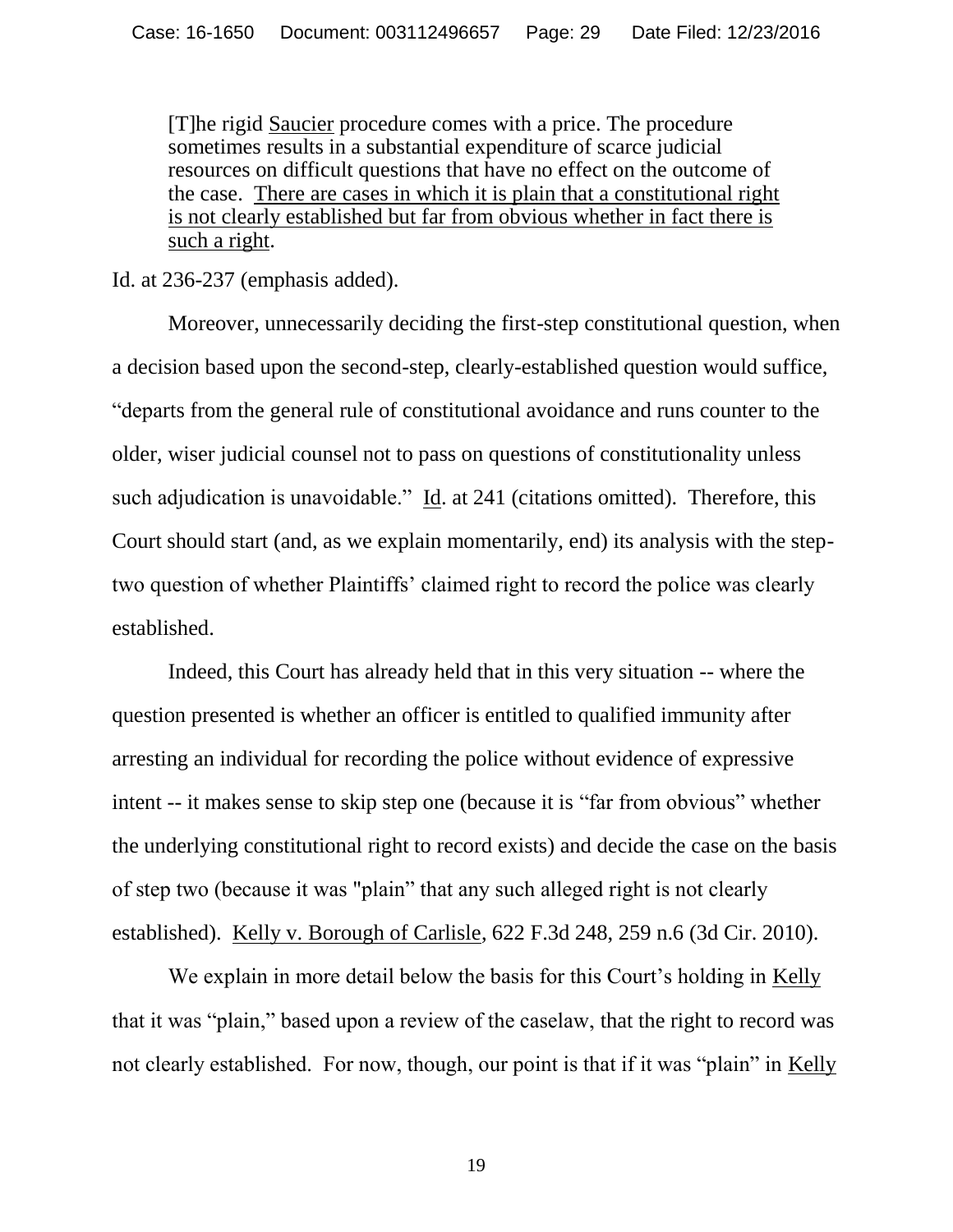<span id="page-29-0"></span>that the right was not clearly established, then it is necessarily even more "plain" here that the right is not clearly established, because this Court has the added benefit of the holding in Kelly itself finding an absence of clearly established law. Therefore, like the Court in Kelly, this Court should not hesitate to skip step one and decide this case on the basis of the step-two absence of a clearly established right. See also Werkheiser v. Pocono Twp., 780 F.3d 172, 176 (3d Cir. 2015) (similar).

<span id="page-29-2"></span><span id="page-29-1"></span>Plaintiffs may contend, in response, that the Court should decide the firststep constitutional question because the Court is obligated to reach this question anyway due to the Monell claim against the City, which allegedly requires a resolution of the constitutional issue. However, as we explain in more detail below in the section on municipal liability, the Court need not decide the constitutional issue even on the Monell claim. Assuming arguendo that there is a constitutional right to record the police even without expressive intent, Plaintiffs still have not established a municipal policy or custom sufficient to satisfy the standards of Monell.

Accordingly, the Court need not decide the constitutional issue at any point, and should instead only resolve the step-two question of whether the right to record without expressive intent is clearly established.

To determine whether a legal rule was "clearly established" at the time an official action was taken, and hence whether an officer"s actions had "objective legal reasonableness," a judge must "evaluat[e] . . . the opinions of [the] Courts,"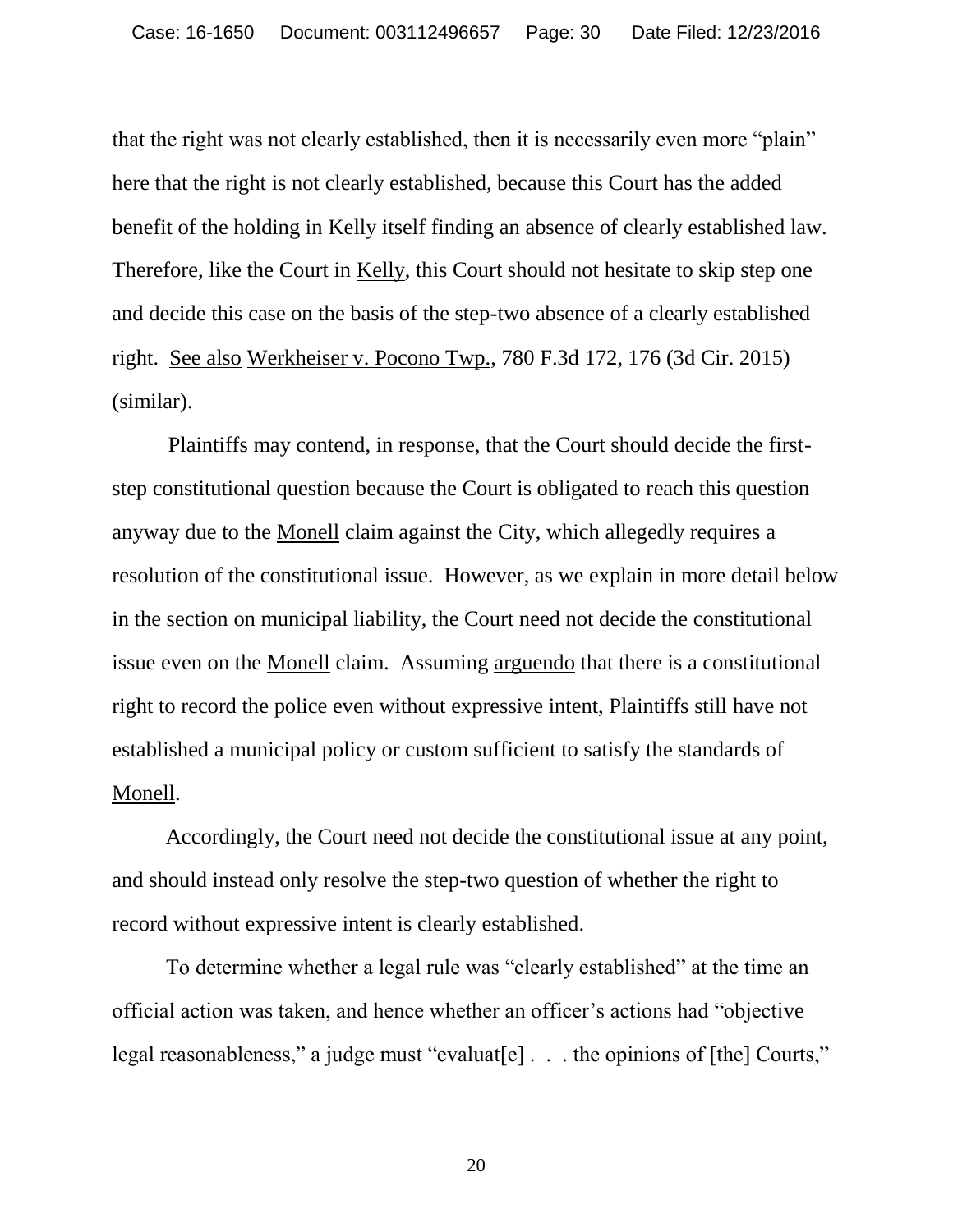<span id="page-30-7"></span><span id="page-30-5"></span>Procunier v. Navarette, 434 U.S. 555, 565 (1978), analyzing the "relevant precedents," McLaughlin v. Watson, 271 F.3d 566, 571 (3d Cir. 2001).

<span id="page-30-4"></span><span id="page-30-1"></span>The officer will be liable only if, "in light of th[is] pre-existing law," it was "apparent" that the officer"s actions at the time of the arrest were unlawful, Anderson v. Creighton, 483 U.S. 635, 640 (1987); see also McLaughlin, 271 F.3d at 571 (plaintiff must "show that in light of preexisting law the unlawfulness was apparent"); Leveto v. Lapina, 258 F.3d 156, 166 (3d Cir. 2001) (noting that presence of authority in both directions meant that constitutional right at issue was not "apparent"), meaning that "existing precedent placed the constitutional question beyond debate," Mullenix v. Luna, 136 S. Ct. 305, 308 (2015) (emphasis added); see also City & Cnty. of San Francisco, Calif. v. Sheehan, 135 S. Ct. 1765, 1774 (2015) (same); Taylor v. Barkes, 135 S. Ct. 2042, 2044 (2015) (same); Acierno v. Cloutier, 40 F.3d 597, 620 (3d Cir. 1994) (granting qualified immunity because relevant constitutional law was "subject to considerable uncertainty and differing interpretations").

<span id="page-30-8"></span><span id="page-30-6"></span><span id="page-30-3"></span><span id="page-30-2"></span><span id="page-30-0"></span>Put simply, qualified immunity "protects all but the plainly incompetent or those who knowingly violate the law." Ashcroft v. al-Kidd, 563 U.S. 731, 743 (2011). "A Government official"s conduct violates clearly established law when, at the time of the challenged conduct, the contours of a right are sufficiently clear that every reasonable official would have understood that what he is doing violates that right." Id. Plaintiffs cannot satisfy this high burden.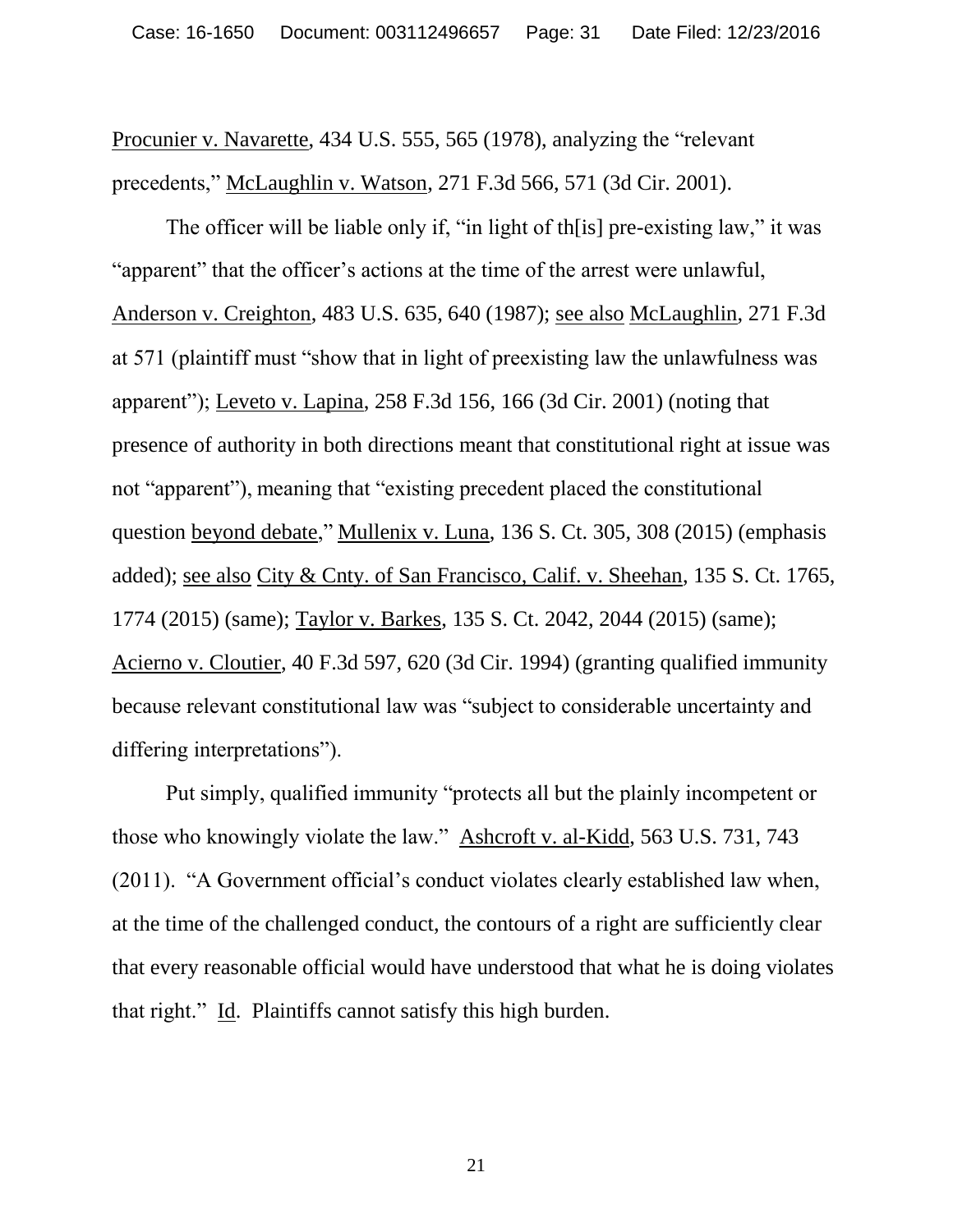## **B. Plaintiffs Cannot Demonstrate A Clearly Established Right To Record The Police Without Evidence Of Expressive Intent\_\_\_\_**

We explain next in detail why Plaintiffs have failed to demonstrate a clearly established right, but we note, at the outset, that the Court can reach this conclusion fairly quickly. Initially, this case presents a rare situation where the Court need not actually evaluate competing precedents to decide whether a right was clearly established. Instead, this Court has already specifically addressed the very question at issue here and held that Plaintiffs" claimed right to record was not clearly established in this Circuit. Kelly v. Borough of Carlisle, 622 F.3d 248 (3d Cir. 2010).

<span id="page-31-0"></span>Moreover, the District Court judge himself concluded that there was no First Amendment protection. If the District Court judge could conclude that Plaintiffs' non-expressive actions were not protected by the First Amendment, then (even if the District Court were incorrect about the existence of the right itself) certainly a police officer could reasonably believe that Plaintiffs" non-expressive actions were not protected by the First Amendment. Cf. Wilson v. Layne, 526 U.S. 603, 618 (1999) ("If judges thus disagree on a constitutional question, it is unfair to subject police to money damages for picking the losing side of the controversy.").

<span id="page-31-1"></span>Indeed, even the DOJ agrees in its amicus brief in support of Plaintiffs that this issue -- whether a right exists absent expressive intent -- is one of "first impression": "While several courts of appeals have addressed the issue of recording police activity, courts have not had to confront the issue of contemporaneous expressive intent because, in those cases, the plaintiffs"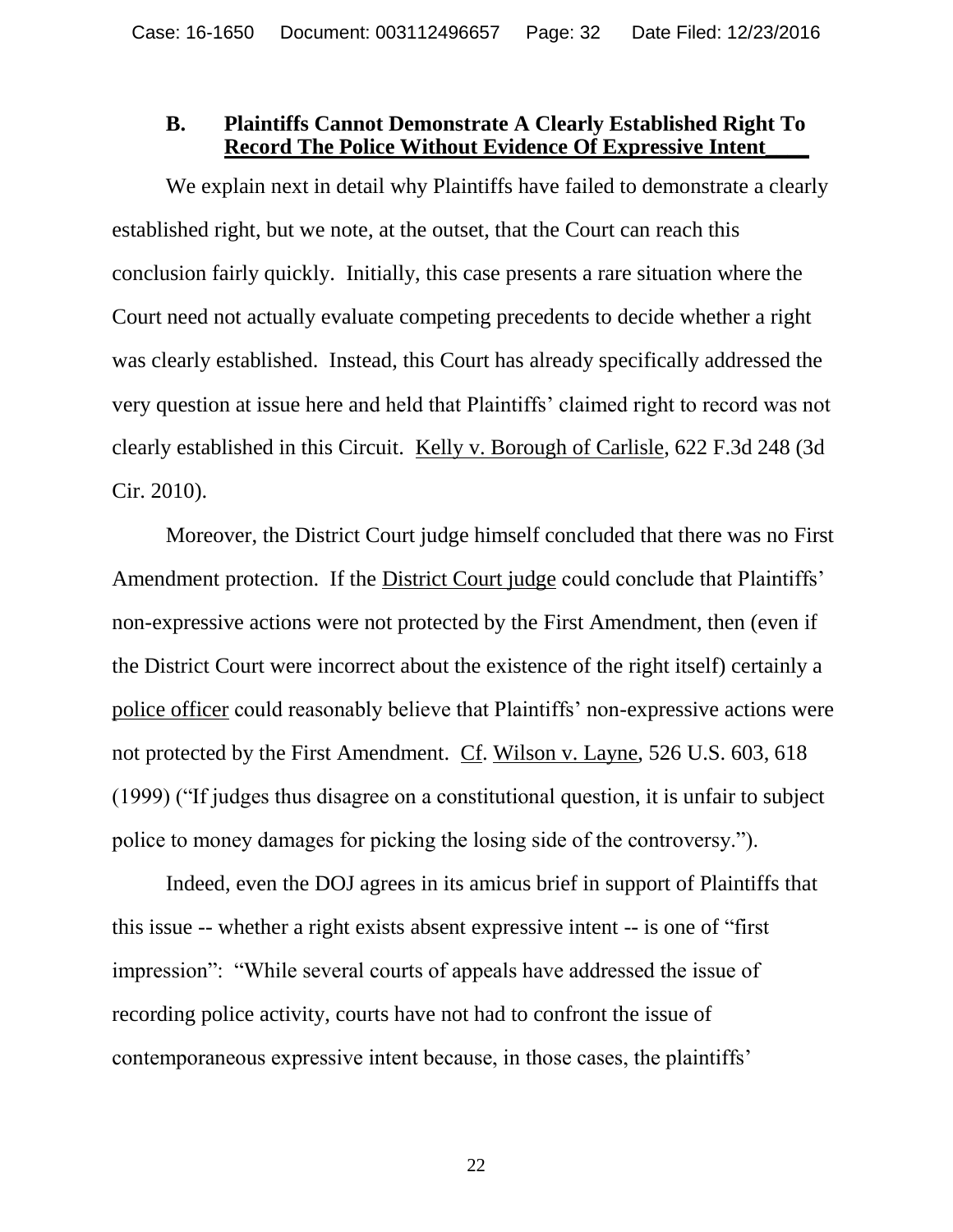objectives or opinions were apparent from context. In this respect, Fields"s case in particular is one of first impression." Brief for DOJ at 22 n.14.

Therefore, as we now describe in more detail, Plaintiffs have not proven a clearly established right. We first explain how Kelly held that there is no clearly established right to record the police without expressive intent. We then explain why Plaintiffs' attempts to limit <u>Kelly</u> fail. Finally, we explain why Plaintiffs' policy arguments in favor of the creation of a constitutional right do not prove clearly established law either.

# <span id="page-32-1"></span><span id="page-32-0"></span>**1. This Court Has Already Held In** *Kelly v. Carlisle* **That There Is No Clearly Established Right To Record The Police Absent Expressive Intent\_\_\_\_\_\_\_\_\_\_\_\_\_\_\_\_\_\_**

This Court has already specifically addressed the very question at issue here and held that Plaintiffs" claimed right was not clearly established in this Circuit.

In Kelly v. Borough of Carlisle, 622 F.3d 248 (3d Cir. 2010), a police officer pulled over a car for a routine traffic stop. The plaintiff was riding in the passenger seat and recorded the stop with a small handheld video camera held in his lap. The officer, after noticing the camera, arrested the plaintiff. The Court ultimately affirmed the grant of summary judgment to the officers on the plaintiff"s First Amendment retaliation claim, holding that the right to videotape police officers without an expressive intent was not clearly established. The Court first noted that it was appropriate for courts to skip the step-one question from Saucier regarding the existence of a constitutional right where it was "plain that a constitutional right [was] not clearly established." Kelly, 622 F.3d at 259 n.6.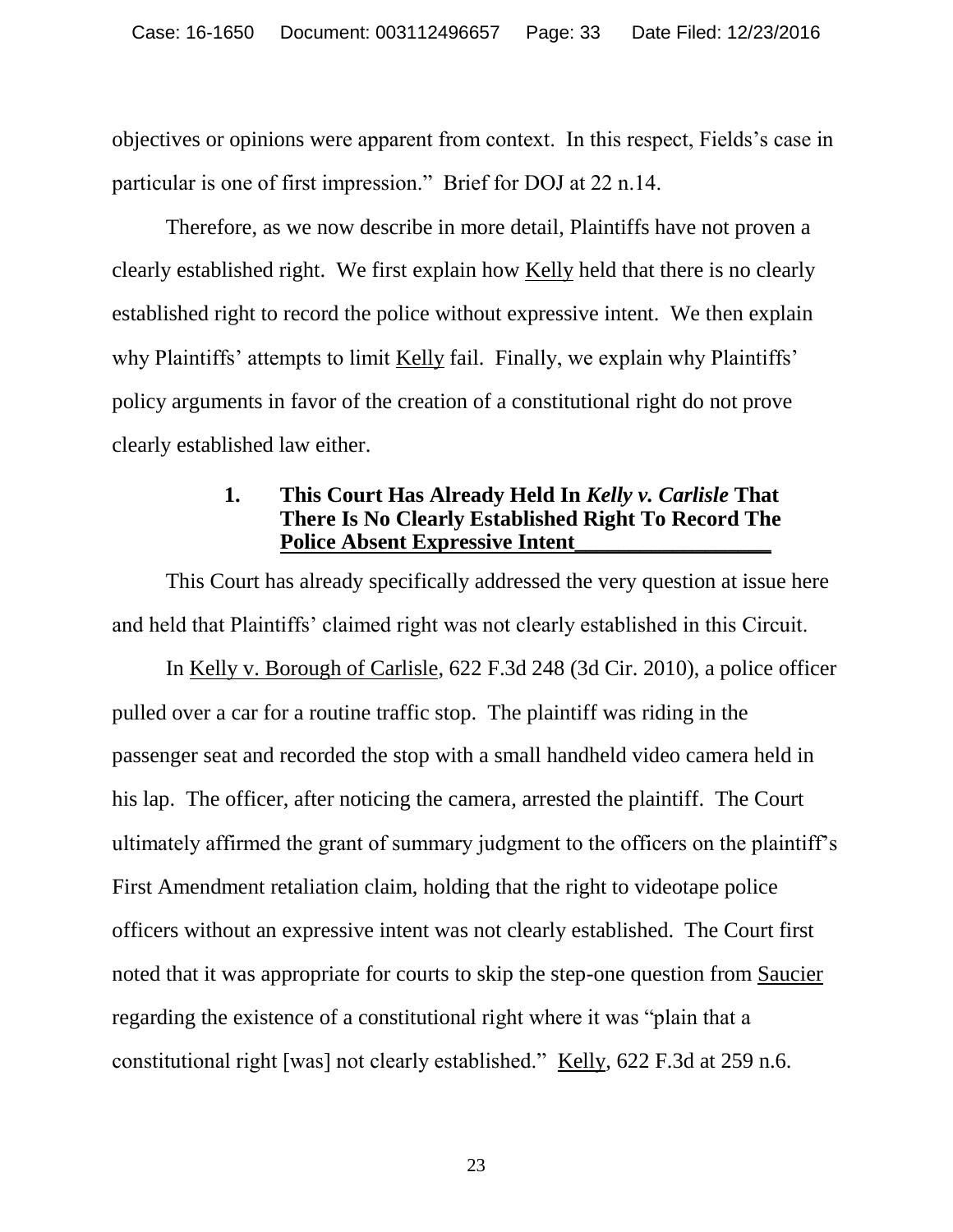<span id="page-33-1"></span>The Court then held, after evaluating the existing case law, that there was no "clearly established right to videotape police officers during a traffic stop." Kelly, 622 F.3d at 262. "[W]e conclude there was insufficient case law establishing a right to videotape police officers during a traffic stop to put a reasonably competent officer on "fair notice" that seizing a camera or arresting an individual for videotaping police during the stop would violate the First Amendment." Kelly, 622 F.3d 248, 259–60 (3d Cir. 2010).

<span id="page-33-4"></span><span id="page-33-3"></span><span id="page-33-2"></span>The Court recognized that there were certain cases holding that there is a constitutional right to record the police under certain circumstances (e.g., Smith v. City of Cumming, 212 F.3d 1332, 1333 (11th Cir.2000); Robinson v. Fetterman, 378 F. Supp.2d 534, 541 (E.D. Pa. 2005)), but these cases did not create clearly established law, because there were other cases in conflict that recognized "that videotaping without an expressive purpose may not be protected." Kelly, 622 F.3d at 262; see Pomykacz v. Borough of West Wildwood, 438 F. Supp.2d 504, 513 n.14 (D.N.J. 2006) ("An argument can be made that the act of photographing, in the abstract, is not sufficiently expressive or communicative and therefore not within the scope of First Amendment protection -- even when the subject of the photography is a public servant"); Gilles v. Davis, 427 F.3d 197, 203 (3d Cir. 2005) (implying that videotaping without an expressive purpose might not be protected).

<span id="page-33-0"></span>Plaintiffs claim (at 20) that Kelly is distinguishable because it only involved the specific situation of videotaping police officers during a traffic stop. This argument is doubly flawed. First, Kelly, by its own terms, is not so limited. The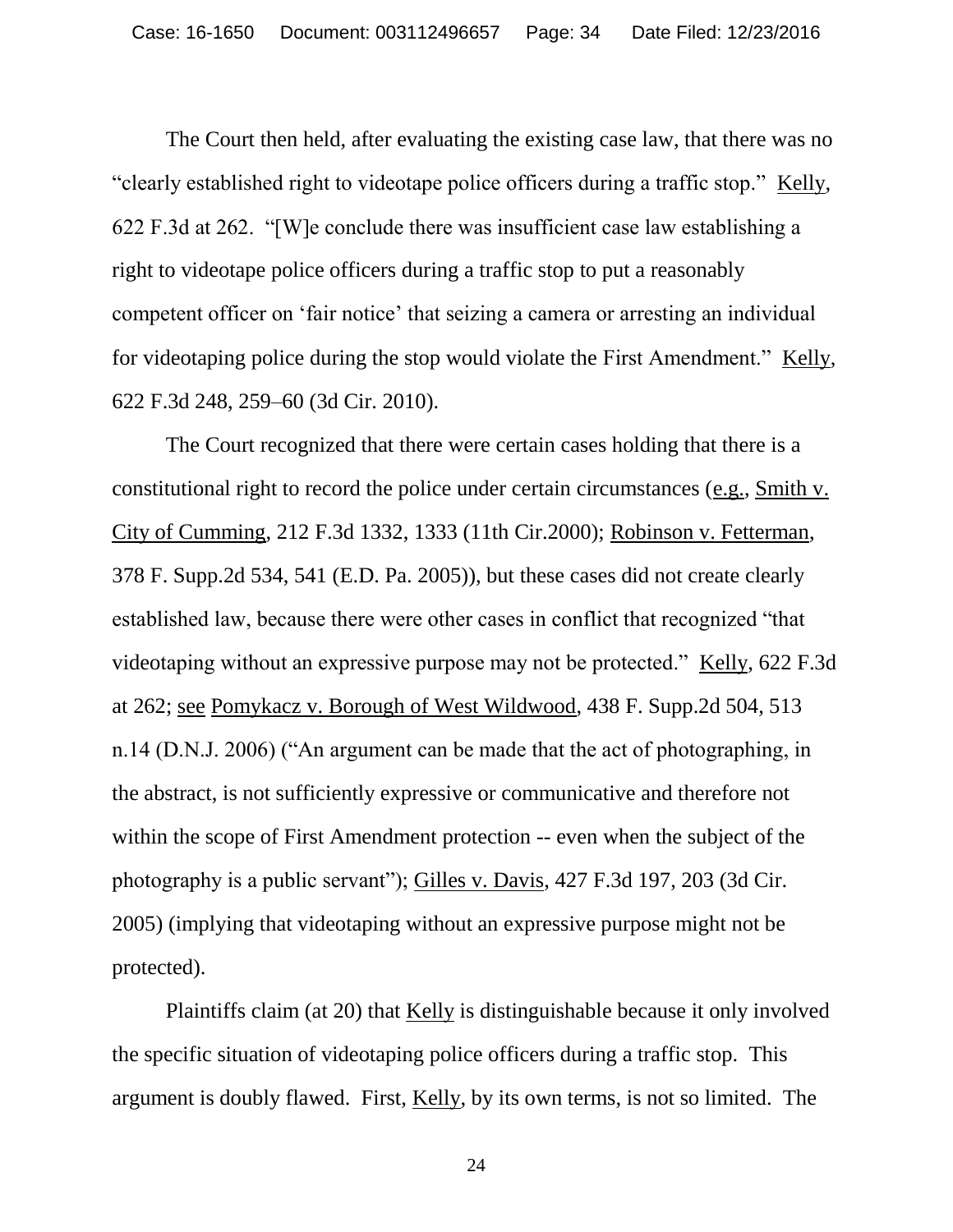<span id="page-34-1"></span><span id="page-34-0"></span>Court explained that the universal point -- that a right to videotape the police absent evidence of expressive intent is never clearly established -- "is further supported by the fact that none of the precedents upon which [the plaintiff] relies involved traffic stops." Id. (emphasis added). Thus, the fact that Kelly involved a traffic stop only further supported the already-established general conclusion that there was no clearly established right to videotape even outside the traffic-stop context.

<span id="page-34-2"></span>Moreover, even if Kelly only applies to traffic stops (and it applies more broadly), there still is no clearly established law putting an officer on notice that videotaping is constitutionally protected in non-traffic stop situations. Indeed, relevant authority agrees that there is no clearly established law relating to recording in non-traffic stop situations. In True Blue Auctions v. Foster, 528 F. App"x 190, 192 (3d Cir. 2013), a case where an officer threatened arrest for videotaping on a public sidewalk, the plaintiff argued that Kelly was distinguishable because that was a traffic stop case. The Court explained that, "[e]ven if the distinction between traffic stops and public sidewalk confrontations is as meaningful as the plaintiffs claim, such that Kelly is not dispositive," there was still no clearly established law holding that videotaping public-sidewalk confrontations was protected, because the caselaw went in both directions. Id.

Thus, under Kelly (and True Blue), Plaintiffs have not shown that the right to record the police without an expressive purpose is protected.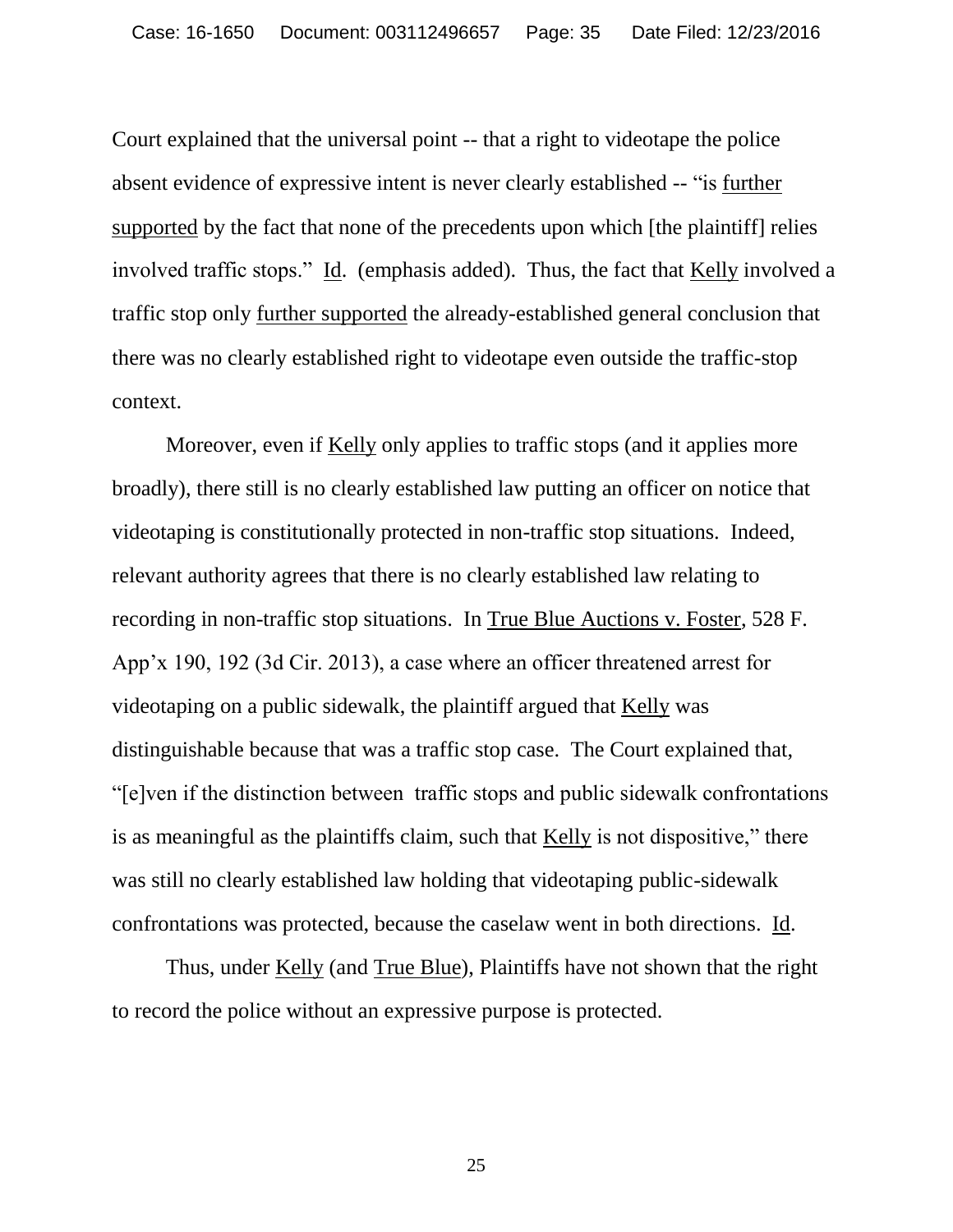### <span id="page-35-0"></span>**2. Plaintiffs' Efforts To Distinguish** *Kelly* **-- By Arguing That Non-Binding Cases Have Rendered The Law Clearly Established Since The Arrest In** *Kelly* **Occurred -- Are Misplaced\_\_\_\_\_\_\_\_\_\_\_\_\_\_\_\_\_\_\_\_\_\_\_\_\_\_\_\_\_\_\_\_\_\_\_\_\_\_\_\_\_**

Attempting to avoid the binding reach of Kelly, Plaintiffs contend that, "in the years between Mr. Kelly"s May 2007 arrest and Ms. Geraci"s September 2012 restraint and Mr. Fields" September 2013 arrest, both technology and law evolved significantly." Plaintiffs' Brief at 46. Thus, in order to survive Kelly, Plaintiffs claim that, even though this Court expressly held that the law was not clearly established as of May 2007, it became clearly established by September 2013. Plaintiffs rely upon district court cases and appellate cases from other Circuits. Plaintiffs are mistaken that the law has become clearly established since Kelly.

<span id="page-35-2"></span><span id="page-35-1"></span>True Blue is not published, but it does represent the only updated Third Circuit law on the issue (as opposed to Plaintiffs" reliance upon updated law from other Circuits). In concluding that the right to record the police was not clearly established, this Court relied upon Snyder v. Daugherty, 899 F.Supp.2d 391, 413– 14 (W.D. Pa. 2012), which analyzed the purported right to record the police as of July 2011, and held that the right was not clearly established as of that date. In particular, Snyder held that the law had not changed since the Kelly arrest: "While Kelly determined that there was no 'clearly established' right as of May 2007, there has been no significant development of First Amendment law in the Third Circuit between then and July 2011 that would suggest that the law had materially changed." Snyder v. Daugherty, 899 F. Supp. 2d 391, 414 n.11 (W.D. Pa. 2012). Given the True Blue Court's recognition of Snyder, a reasonable officer could conclude that there was no clearly established right as of July 2011.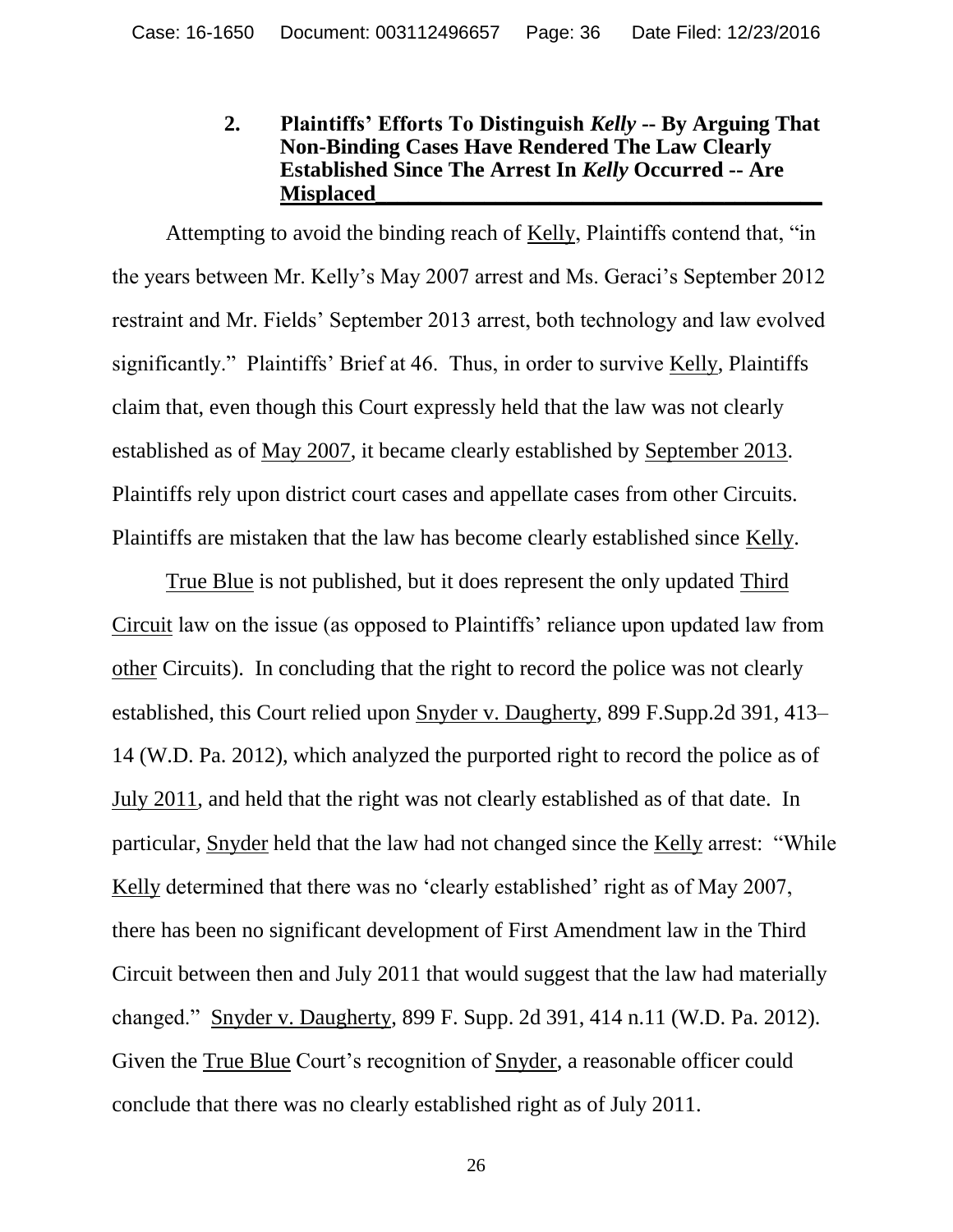<span id="page-36-1"></span><span id="page-36-0"></span>In response, Plaintiff points to  $\underline{\Lambda CLU}$  v. Alvarez, 679 F.3d 583 (7<sup>th</sup> Cir. 2012), and Glik v. Cunniffe,  $655$  F.3d 78 ( $1<sup>st</sup>$  Cir. 2011), two appellate cases from other circuits which identified a right to record the police in May 2012 and August 2011, respectively. Plaintiffs also rely upon a series of district court cases.

But these non-binding are cases are not helpful to Plaintiffs. We explain next why Plaintiffs' non-binding cases have minimal impact on the clearlyestablished analysis under any circumstances. But putting aside for the moment for the moment this point that these non-binding cases have little to no impact upon the clearly-established analysis, it is critical to remember at the outset that Plaintiffs are not relying upon these non-binding cases to show the existence of clearly established law in a vacuum; Plaintiffs instead are relying upon these nonbinding cases to show clearly established law even though there is currently binding Third Circuit law on point.

<span id="page-36-2"></span>Given the existence of Kelly, it is plain that Plaintiffs' reliance upon nonbinding cases cannot demonstrate the existence of a clearly established right. Where the non-binding law suggests the existence of a constitutional right, and the binding law holds that any such right is not clearly established, then the right is not clearly established. For this simple reason alone, the Court should affirm.

Moreover, as we explain next, Plaintiffs' non-binding cases have little to no impact on the clearly-established analysis under any circumstances (regardless of Kelly), for two independent and alternative reasons: (a) Plaintiffs' non-binding cases are distinguishable; and (b) Plaintiffs" non-binding cases (even if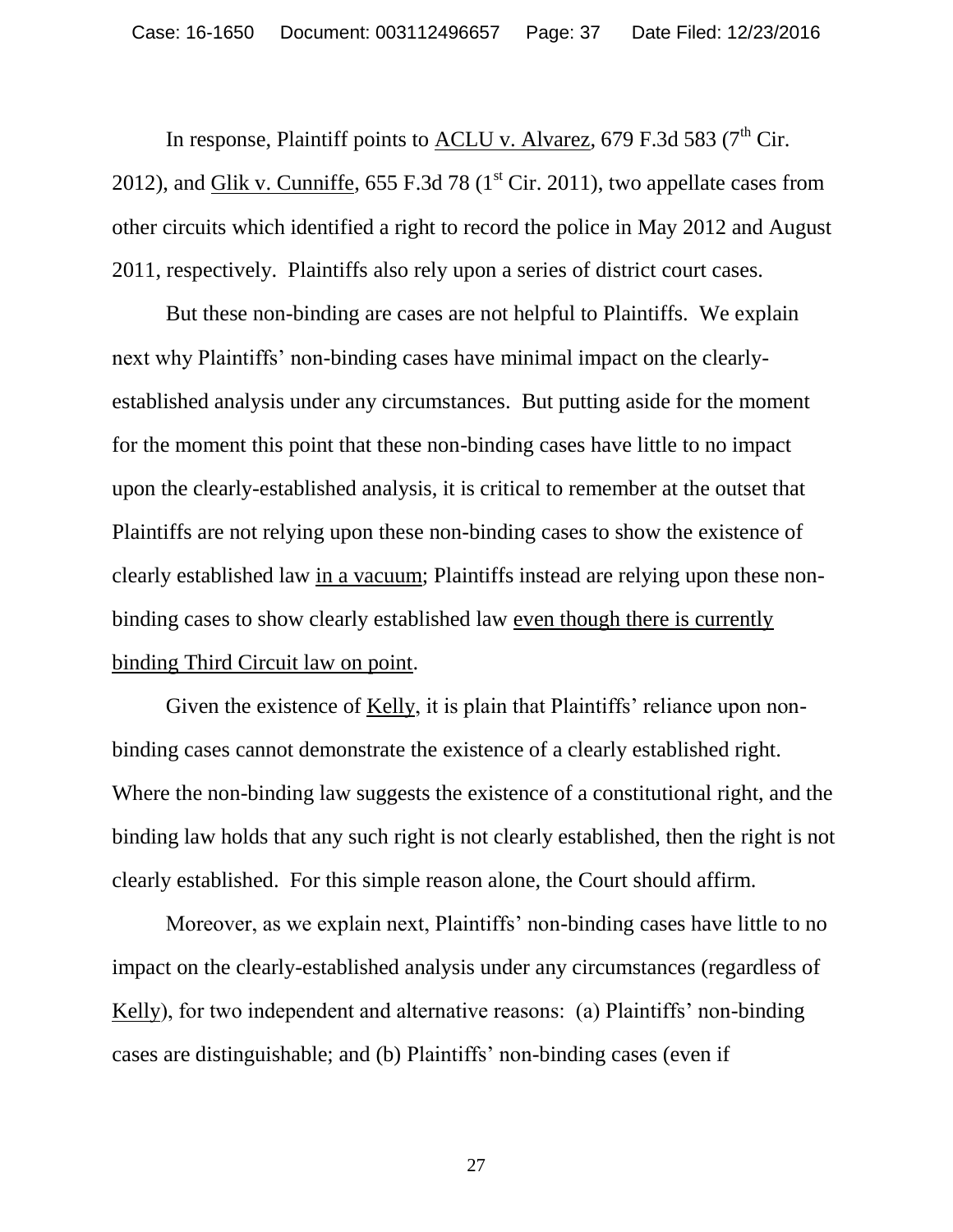indistinguishable) are contradicted by other non-binding cases, rendering the law unclear again.

# <span id="page-37-3"></span><span id="page-37-1"></span><span id="page-37-0"></span>**a. Plaintiffs' Non-Binding Cases Are All Distinguishable**

Plaintiffs' cases did not put the Officers here on notice by September 2013 of a constitutional right to record the police without expressive intent because these cases only recognized the right to record the police where there was evidence of expressive intent. See Alvarez, 679 F.3d at 588 ("The ACLU intends to publish these recordings online and through other forms of electronic media."); Glik, 655 F.3d at 82 (First Amendment protects "a range of conduct related to the gathering and dissemination of information") (emphasis added); see also Bowens v. Superintendent of Miami S. Beach Police Dep't, 557 F. App"x 857, 859 (11th Cir. 2014) (plaintiff "was covering mistreatment of citizens by Miami South Beach Police Department officers as a freelance photojournalist for an independent media outlet") (citing Smith v. Cumming, 212 F.3d 1332, 1333 (11th Cir. 2000)).<sup>3</sup>

<span id="page-37-5"></span>In this case, however, there was no such evidence of expressive intent. And, as noted above, even the DOJ agrees in its amicus brief that this issue -- whether a right exists absent expressive intent -- is one of "first impression." Brief for DOJ at 22 n.14.

<span id="page-37-4"></span><span id="page-37-2"></span> $\overline{a}$ 

<sup>&</sup>lt;sup>3</sup> Plaintiff also points to the Ninth Circuit's decision in Fordyce v. City of Seattle, 55 F.3d 436, 439 (9th Cir. 1995), but this Court has already explained that the Ninth Circuit recognized the right to record police "only in passing." Kelly, 622 F.3d at 261.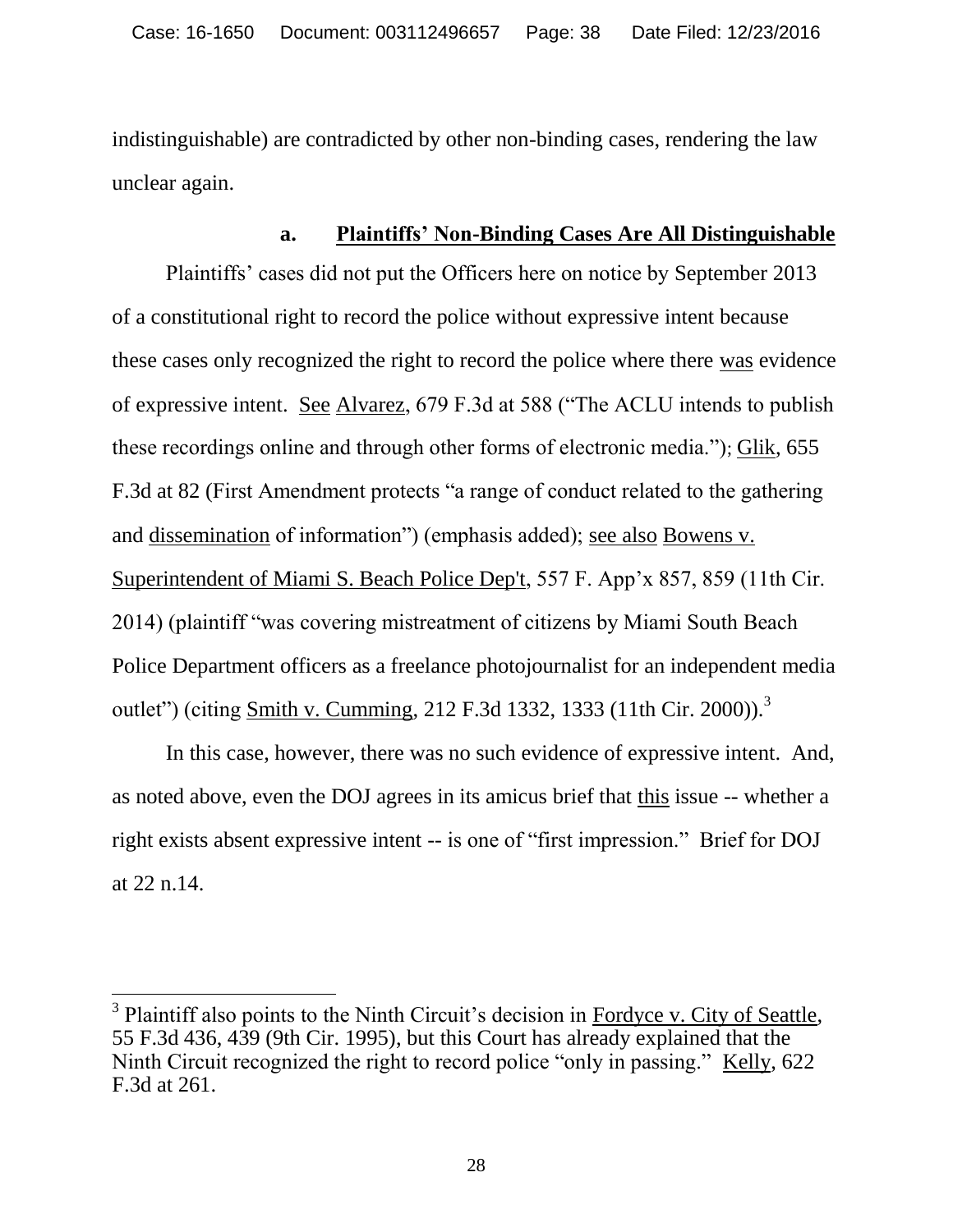<span id="page-38-4"></span><span id="page-38-0"></span>Plaintiffs also rely upon many district court cases from outside the Third Circuit, but these cases, too, contained evidence of expressive intent. Higginbotham v. City of N.Y., 105 F. Supp. 3d 369, 378 (S.D.N.Y. 2015) (distinguishing another case on the basis that the plaintiff in that case, "although he called himself a "citizen journalist," did not allege that he ever intended to disseminate his videos"); Buehler v. City of Austin, 2015 WL 737031, at \*8 (W.D. Tex. Feb. 20, 2015) ("The First Amendment protects a private citizen's right . . . to record . . . information for the purpose of conveying that information."), aff"d sub nom. Buehler v. City of Austin/Austin Police Dep't, 824 F.3d 548 (5th Cir. 2016); Lambert v. Polk Cty., Iowa, 723 F. Supp. 128, 133 (S.D. Iowa 1989) (similar; also, limited by Kelly as only recognizing right "in passing," 622 F.3d at 261-262); Channel 10, Inc. v. Gunnarson, 337 F. Supp. 634, 638 (D. Minn. 1972) (similar).

<span id="page-38-8"></span><span id="page-38-7"></span><span id="page-38-6"></span><span id="page-38-5"></span><span id="page-38-3"></span><span id="page-38-2"></span><span id="page-38-1"></span>Similarly, the District Court here correctly distinguished other cases from the Eastern District of Pennsylvania on the basis that those cases "all contained some element of expressive conduct." Opinion at 10; see Gaymon v. Borough of Collingdale, 150 F. Supp. 3d 457, 468 (E.D. Pa. 2015) (acknowledging "First Amendment right to verbally express . . . disagreement" with officers); Robinson v. Fetterman, 378 F. Supp. 2d 534, 541 (E.D. Pa. 2005) ("Videotaping is a legitimate means of gathering information for public dissemination."). The District Court here also discussed Fleck v. Trustees of Univ. of Pennsylvania, 995 F. Supp. 2d 390, 408 (E.D. Pa. 2014), and Montgomery v. Killingsworth, 2015 WL 289934, at \*15 (E.D. Pa. Jan. 22, 2015), but those cases did not actually find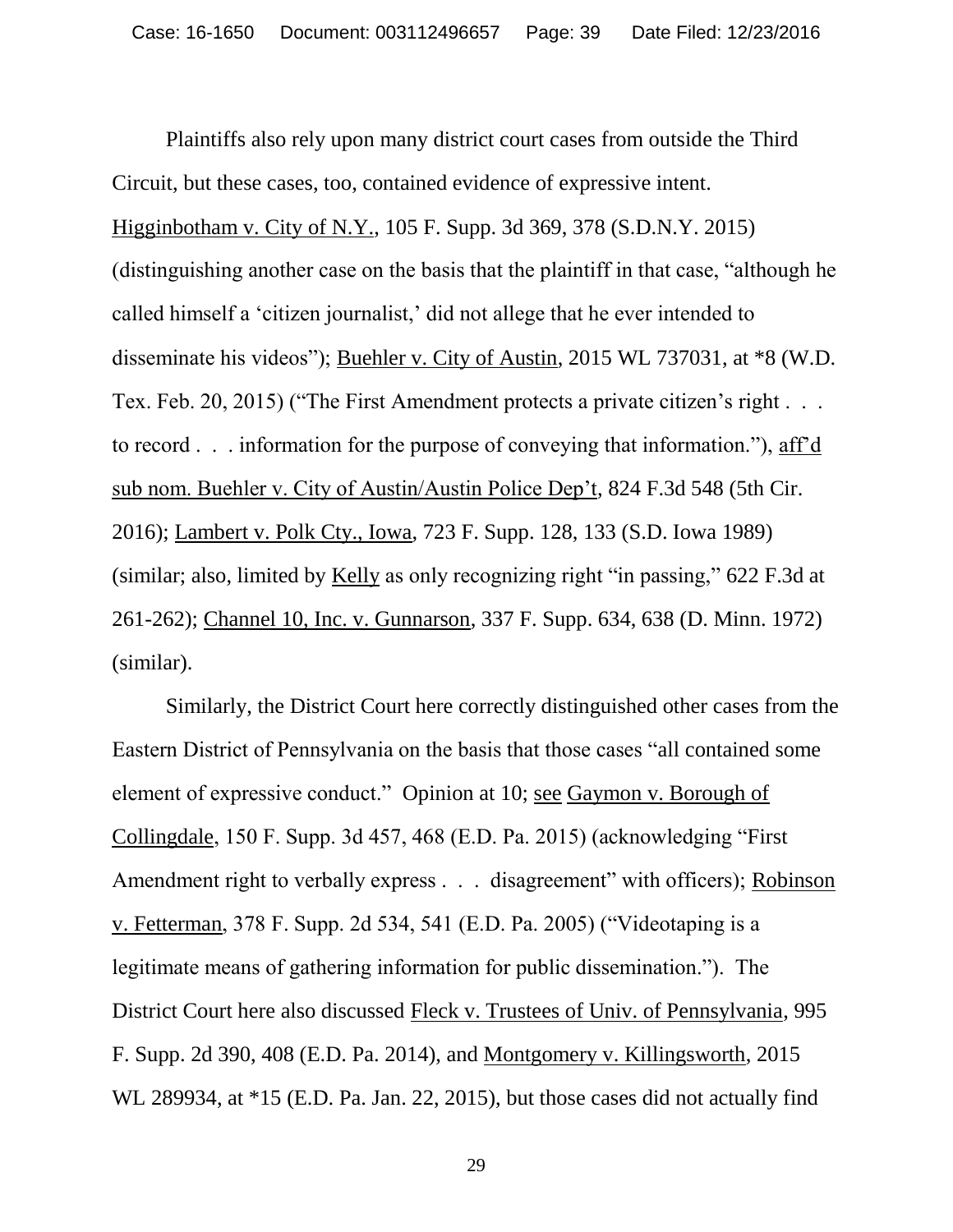that there was a right to videotape the police (whether expressive or not); instead, they found that such an alleged right was not clearly established for arrests in 2010 and 2011, respectively.

<span id="page-39-2"></span>Finally, we note that Plaintiffs' non-binding caselaw has only a minimal impact upon the clearly-established law analysis anyway. Regarding the district court decisions, this Court has recognized that although district court decisions play a role in the qualified immunity analysis, see, e.g., Pro v. Donatucci, 81 F.3d 1283 (3d Cir.1996), they "do not establish the law of the circuit, and are not even binding on other district courts within the district." Doe v. Delie, 257 F.3d 309, 321 n.10 (3d Cir. 2001).

<span id="page-39-3"></span><span id="page-39-1"></span><span id="page-39-0"></span>Moreover, although a consensus of non-binding circuit court decisions is certainly relevant to the clearly-established law analysis, even that consensus may not demonstrate a clearly established right. On this point, the Supreme Court has only recognized that, "to the extent that a robust consensus of cases of persuasive authority in the Courts of Appeals could itself clearly establish the federal right respondent alleges," it would conditionally consider the holdings of such nonbinding precedent (and, upon such conditional consideration, the Court explained that the non-binding precedent did not demonstrate a clearly established right anyway). Taylor v. Barkes, 135 S. Ct. 2042, 2044 (2015) (citing City and County of San Francisco v. Sheehan, 135 S. Ct. 1765, 1779 (2015)) (emphasis added). However, the Court declined to actually hold that a consensus of non-binding circuit decisions could demonstrate clearly established law in the first place.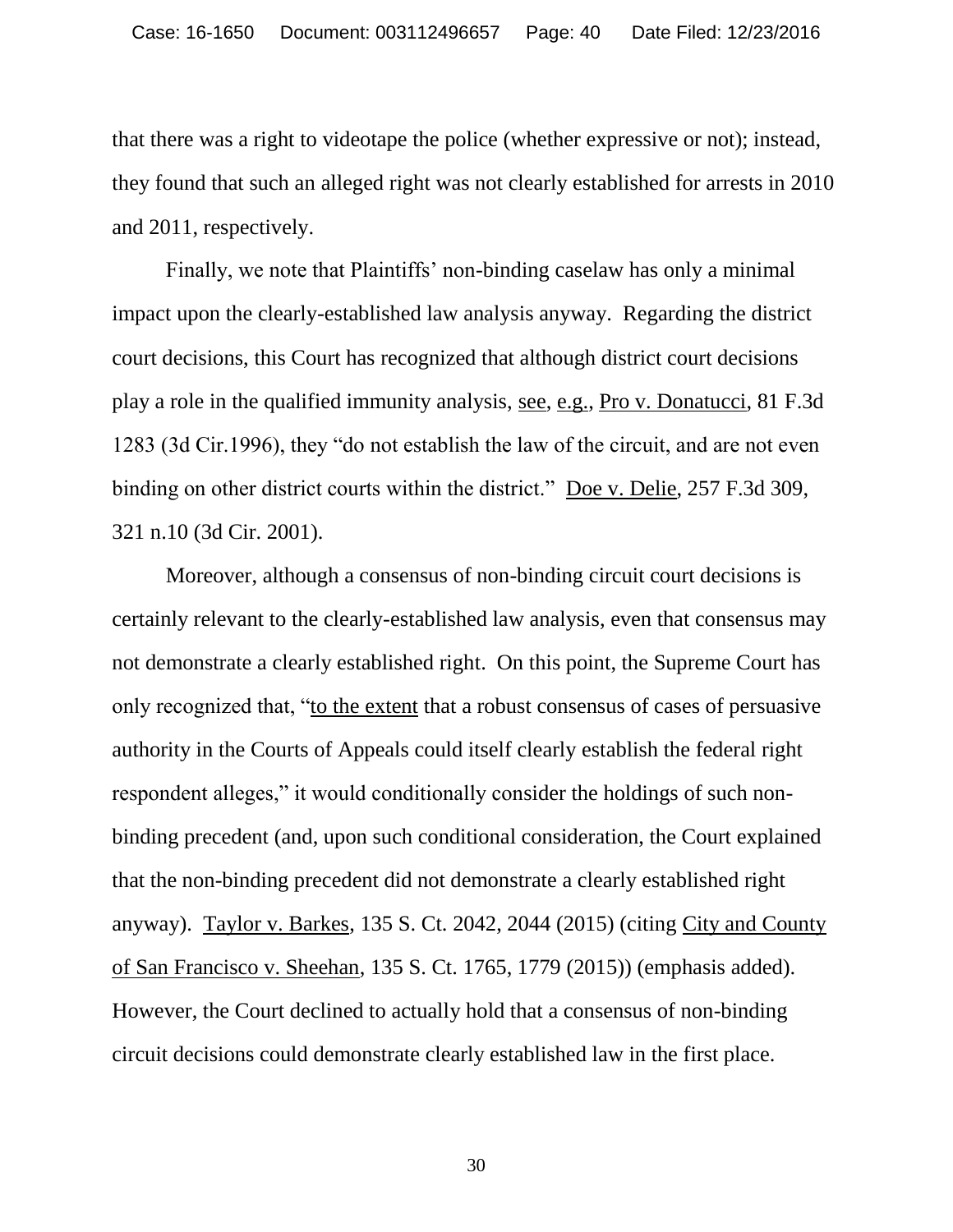Therefore, given that Plaintiffs" cases are distinguishable anyway, the Court should find the Officers qualifiedly immune.

## <span id="page-40-5"></span><span id="page-40-3"></span><span id="page-40-1"></span>**b. Even If Indistinguishable, Plaintiffs' Non-Binding Cases Do Not Create Clearly Established Law Because There Is Conflicting Precedent Elsewhere**

<span id="page-40-2"></span>Additionally, Plaintiffs" non-binding cases do not create clearly established law because there is conflicting precedent elsewhere, thereby rendering the law uncertain once more. See, e.g., Szymecki v. Houck, 353 F. App"x 852, 853 (4th Cir. 2009) (no clearly established right to record police); see also Crawford v. Geiger, 131 F. Supp. 3d 703, 714 (N.D. Ohio 2015) (no clearly established right as of August 2012), affd in part, rev"d in part and remanded, 2016 WL 4245480 (6th Cir. Aug. 11, 2016); Garcia v. Montgomery Cty., Maryland, 145 F. Supp. 3d 492, 508 (D. Md. 2015) (no clearly established right as of June 2011); Lawson v. Hilderbrand, 88 F. Supp. 3d 84, 100 (D. Conn. 2015) (no clearly established right as of November 2010), rev'd and remanded on other grounds, 642 F. App'x 34 (2d) Cir. 2016); Williams v. Boggs, 2014 WL 585373, at \*5 (E.D. Ky. Feb. 13, 2014) (no clearly established right as of January 2013); Mocek v. City of Albuquerque, 3 F. Supp. 3d 1002, 1075 (D.N.M. 2014) (no clearly established right as of November 2009), aff"d on other grounds, 813 F.3d 912 (10th Cir. 2015); Banks v. Gallagher, 2010 WL 1903597, at \*12 (M.D. Pa. Mar. 18, 2010) (similar), report and recommendation adopted, 2010 WL 1903596 (M.D. Pa. May 10, 2010).

<span id="page-40-6"></span><span id="page-40-4"></span><span id="page-40-0"></span>Accordingly, Plaintiffs have not demonstrated a clearly established right to record the police absent evidence of expressive intent.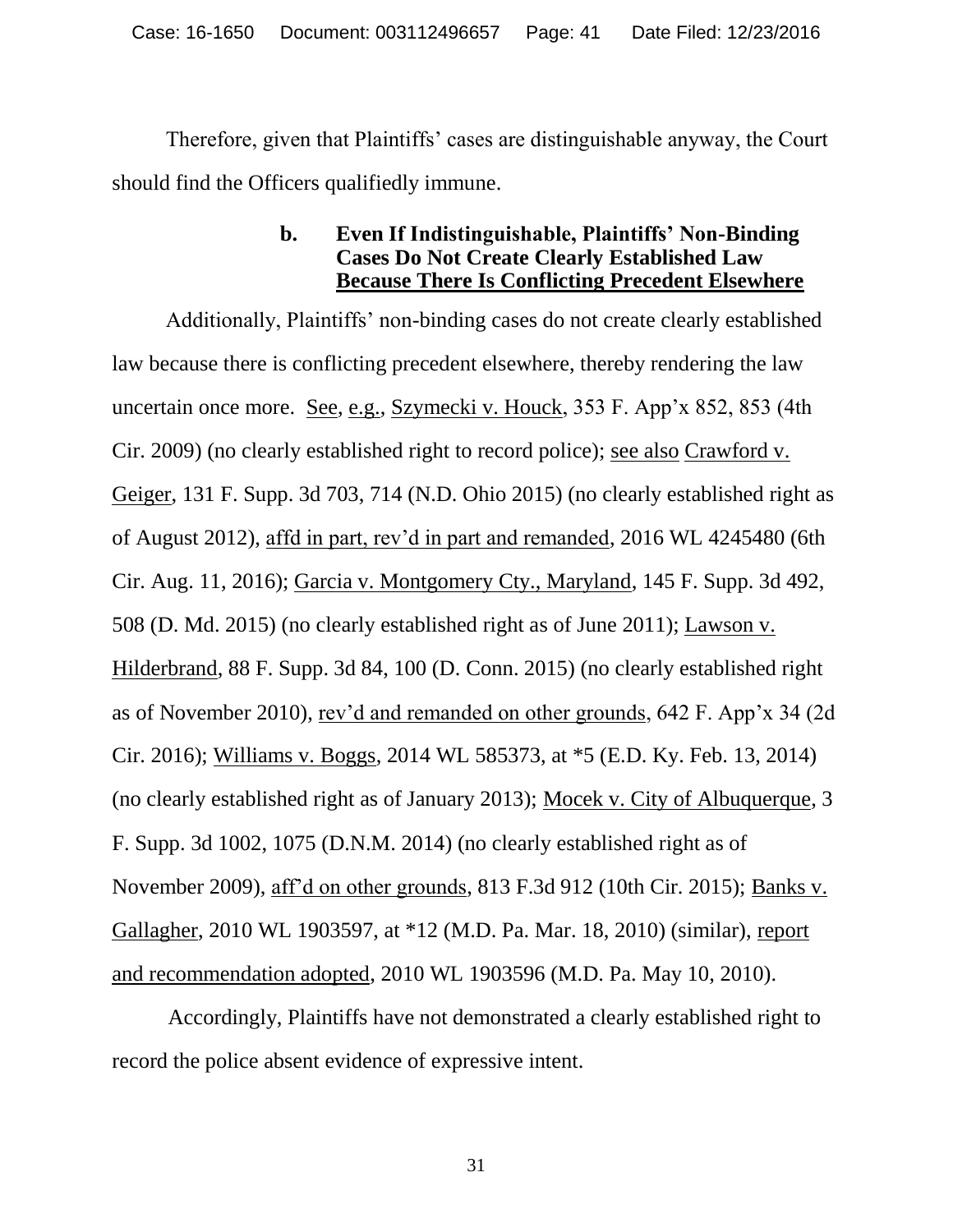<span id="page-41-4"></span><span id="page-41-2"></span><span id="page-41-1"></span><span id="page-41-0"></span>In fact, several courts (including the District Court here) have affirmatively held that recording without expressive intent is not protected. As one court explained, the act of capturing an image "does not partake of the attributes of expression; it is conduct, pure and simple." D"Amario v. Providence Civic Ctr. Auth., 639 F. Supp. 1538, 1541 (D.R.I. 1986), aff"d, 815 F.2d 692 (1st Cir. 1987); see also Larsen v. Fort Wayne Police Department, 825 F.Supp.2d 965, 979 (N.D. Ind. 2010) (father's videotaping of his daughter's school performance for "personal" archival purposes" and "family documentation" also did not qualify for First Amendment protection); Jones v. Lakeview Sch. Dist., 2007 WL 2084341, at \*7 (N.D. Ohio July 19, 2007) (capturing an image is conduct); Porat v. Lincoln Towers Cnty. Ass"n, 2005 WL 646093, at \*4-5 (S.D.N.Y. Mar. 21, 2005) (denying protection to "purely private recreational, non-communicative photography" taken for photographer"s personal use), aff"d, 464 F.3d 274 (2d Cir. 2006); Montefusco v. Nassau Cty., 39 F. Supp. 2d 231, 242 n.7 (E.D.N.Y. 1999) (similar); cf. Barry P. McDonald, The First Amendment and the Free Flow of Information: Towards A Realistic Right to Gather Information in the Information Age, 65 Ohio St. L.J. 249, 348 (2004) ("[W]e should also require that "qualifying" information be sought for the purpose of disseminating it to the public, and not just for individual consumption or dissemination to a limited audience selected for personal reasons.").

<span id="page-41-5"></span><span id="page-41-3"></span>Therefore, Defendants are entitled to qualified immunity.<sup>4</sup>

 $\overline{a}$  $4$  Moreover, the fact that the City's Directive 145 (issued in November 2012) identified the right to record as a protected First Amendment right does not create clearly established law, for four reasons. First, the issue in this case concerns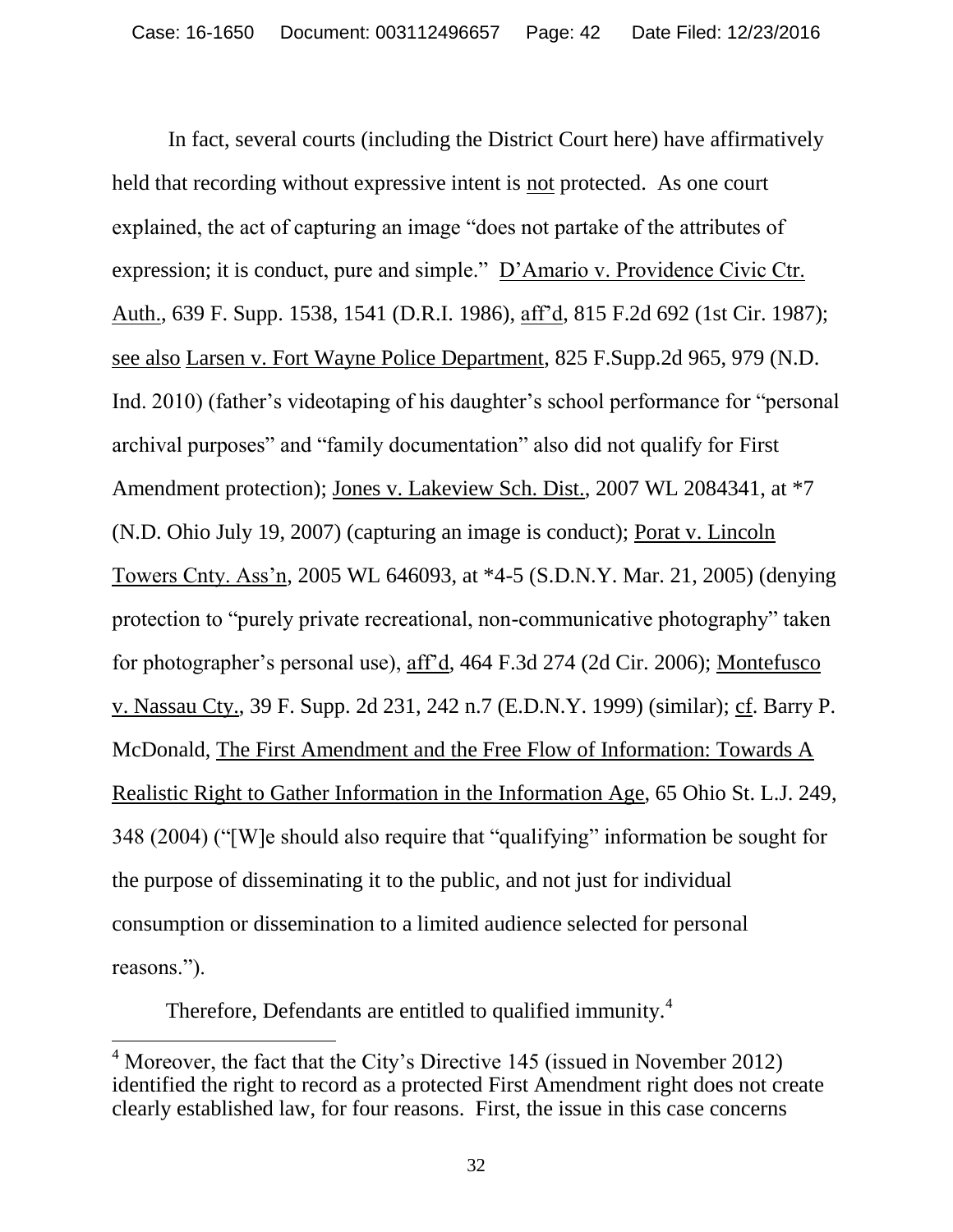### **3. Plaintiffs' Policy Arguments In Favor Of The Creation Of A Constitutional Right Do Not Prove Clearly Established**  Law Either

Plaintiffs (as well as several amici, see, e.g., Brief for DOJ at 16-18; Brief for Cato Institute at 9; Brief for Rutherford Institute at 11; Brief for Electronic Frontier Foundation at 29; Brief for National Police Accountability Project at 9), argue that, even without evidence of expressive intent, the Court should nonetheless find that recording and observing is protected First Amendment activity because such a conclusion represents sound policy. At the outset, we note that these policy arguments cannot create clearly established law. At most, the arguments create a debate, but do not "place[] the constitutional question beyond debate." City & Cnty. of San Francisco, Calif. v. Sheehan, 135 S. Ct. 1765, 1774 (2015) (emphasis added).

<span id="page-42-0"></span>Moreover, the policy arguments are insufficient. Plaintiffs claim that courts should not demand a showing of expressive intent at the time of the taking of the photograph because the photographer may not know that she intends to use the photographs until after she actually takes the photographs. They also claim that

 $\overline{a}$ 

whether a right exists absent expressive intent, whereas the Directive contemplates an expressive intent. App. 1187 ("observing, gathering, and disseminating of information . . . is a form of free speech") (emphasis added). Second, the record demonstrates that many individual officers did not appreciate at the time of the issuance of the Directive that recordings were protected by the First Amendment. App. 229 (2015 Healy dep. at 40) ("[The officers] see First Amendment as free speech, as vocal or written. They don't see [the act of recording] as being First Amendment."). Third, clearly established law is defined by the Courts, not by the Police Commissioner. And the City is certainly free to provide greater protections than those required by the Constitution. Finally, we note that, at worst, the Directive applies to Mr. Fields, who was arrested in September 2013; it cannot apply to the September 2012 confrontation with Ms. Geraci.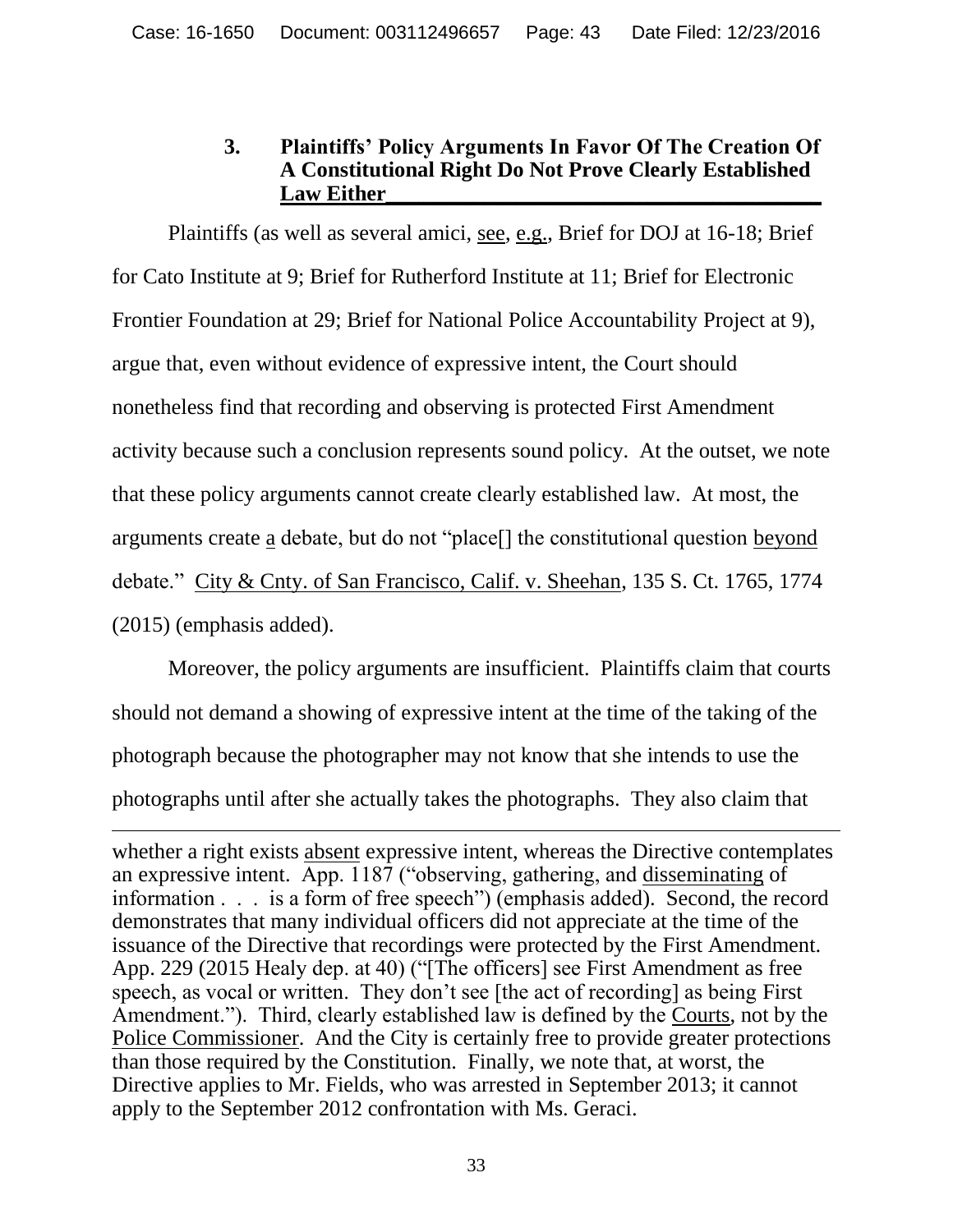courts should not demand a showing of expressive intent at the time of the taking of the photograph because such a requirement could increase confrontation with the police.

These arguments are flawed. As for Plaintiffs' assertion that they might not know if the photographs would be useful prior to taking the photographs, neither Plaintiff ever stated even a potential desire to share any photographs, if such photographs had been permitted. Indeed, Plaintiff Fields had the opportunity to take the photograph, and still only claimed that he took the photograph because it "was pretty cool," JA62 (Fields dep. at 11), not because he potentially wanted to share it.

Notably, one of the Amici Curiae, the First Amendment Law Professors, argue that taking a photograph should be protected even if the photographer does not intend to share her photograph. Brief for First Amendment Law Professors at 28-30 (arguing against "requiring an intent to distribute"); see also Brief for Society for Photographic Education at 9 ("Some [photographers allegedly entitled to protection] . . . do not intend to share any of their work, ever."); Brief for the Reporters Committee for Freedom of the Press and 31 Media Organizations at 14- 15 (similar).

This brief was filed on behalf of "professors who write in First Amendment law." Id. at 1. But even these Law Professors do not cite any cases holding that such intent is irrelevant; they cite only to their own law review articles. Brief for First Amendment Law Professors at 28-30. And one of these Law Professors recognized, in an article that she independently authored, that many courts require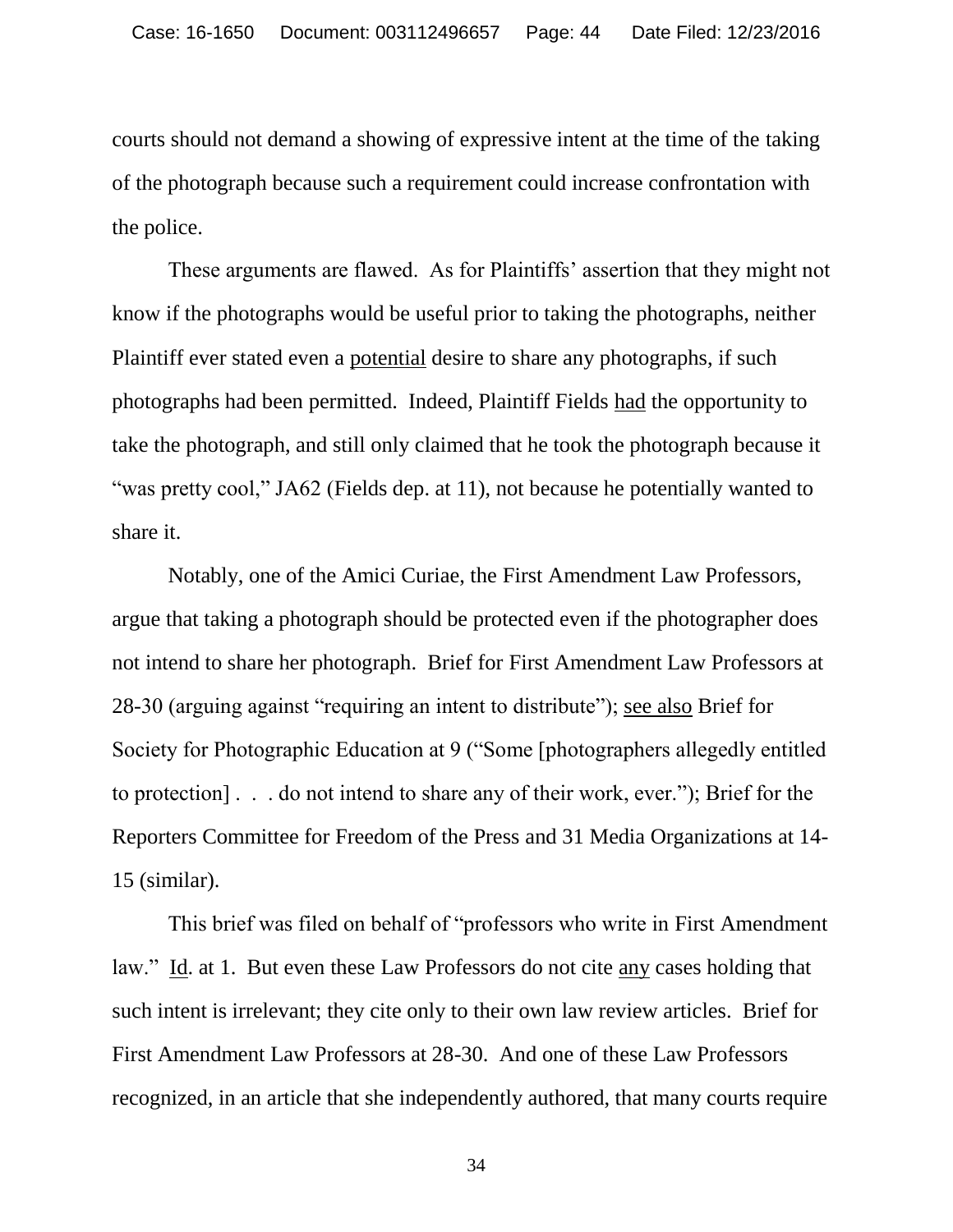<span id="page-44-0"></span>an "intended audience." E.g., Jane Bambauer, Is Data Speech?, 66 Stan. L. Rev. 57, 82 (2014).

And a different one of these Law Professors appeared to concede that, in 2016, there simply is no clearly established law: "Although four circuit courts - the First, Seventh, Ninth, and Eleventh Circuits -- have found such a First Amendment right to record the police, in many other federal jurisdictions, courts have yet to clearly articulate a right to record, and some courts have even expressed doubt as to whether the right should exist at all. Indeed, in 2015, district courts within at least five different circuits held that there is not yet a "clearly established" First Amendment right to record police activity in public, a finding that results in qualified immunity for police officers accused of violating the right." Jocelyn Simonson, Beyond Body Cameras: Defending A Robust Right to Record the Police, 104 Geo. L.J. 1559, 1561-1562 (2016).

<span id="page-44-1"></span>These concessions are consistent with the DOJ's "first impression" concession. Brief for DOJ at 22 n.14.

Therefore, at a minimum, Plaintiffs' claim -- that there is a First Amendment right to record the police without a showing of expressive intent -- is not clearly established.

Also, as for Plaintiffs" claim that courts should not demand a statement of intent because such a showing would increase the likelihood of a confrontation with police, a plaintiff could still testify after the fact that such fear dissuaded her from informing the police of her expressive intent. Here, however, there is no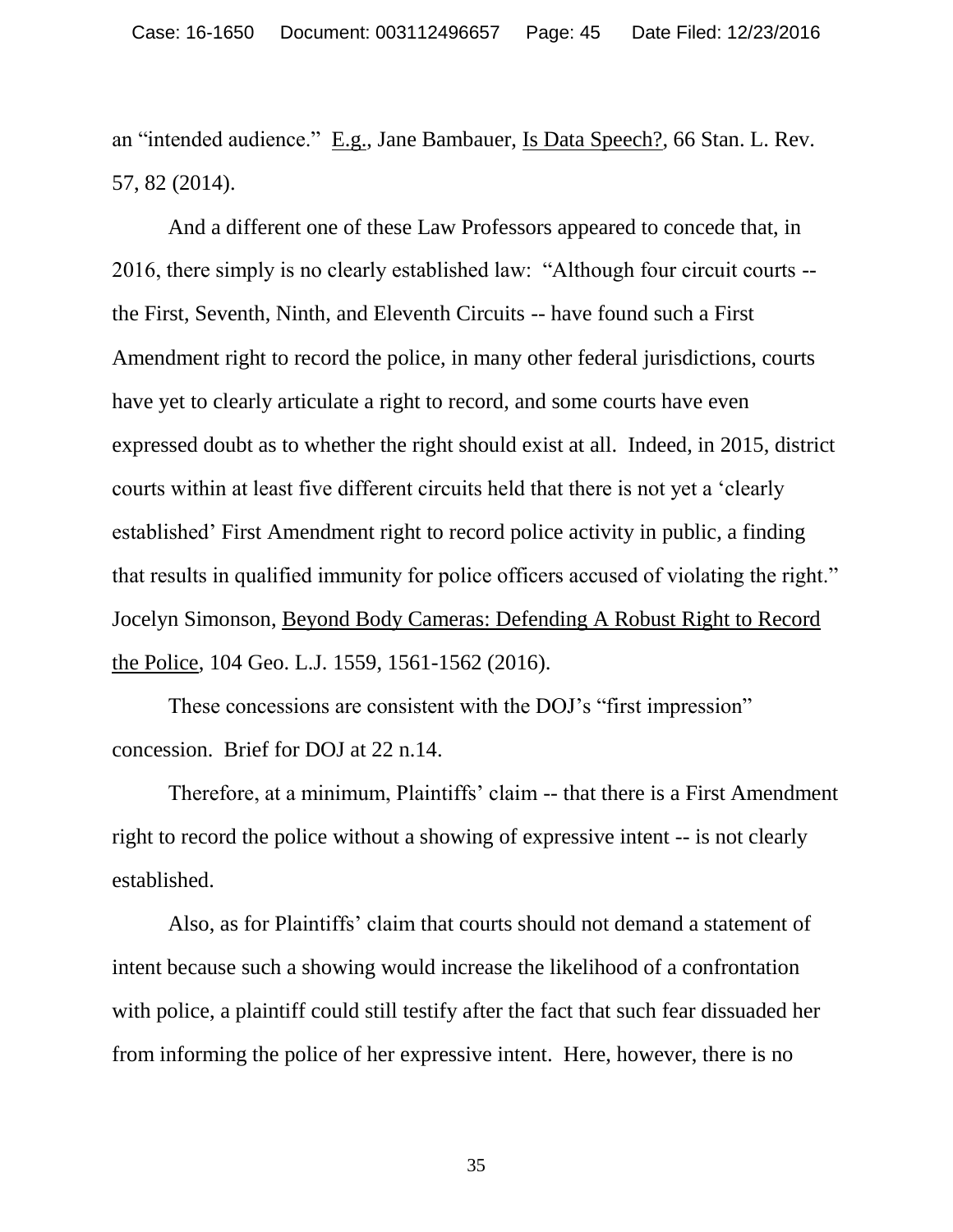evidence of expressive intent at all, let alone evidence of expressive intent that was purposefully repressed in order to avoid a confrontation with police.<sup>5</sup>

<span id="page-45-2"></span>Finally, we note that the DOJ (at 18) also relies upon Heffernan v. Patterson, 136 S. Ct. 1412 (2016). There, the Court held that the government violated an employee"s First Amendment rights by firing him for perceived political activity (even though he apparently did not actually engage in political activity). Heffernan, however, was decided in 2016, and cannot demonstrate clearly established law as of September 2013. Indeed, the underlying appellate decision arose in this Circuit, which held that perceived political activity was not actual speech. Heffernan v. City of Paterson, 777 F.3d 147, 152-153 (3d Cir. 2015).

<span id="page-45-1"></span>Regardless, Heffernan is fully distinguishable. In Heffernan, the plaintiff held up a politician's sign, and spoke in public with the politician's staff members outside the politician"s office. 136 S. Ct. at 1417. The Supreme Court held that

<span id="page-45-3"></span><span id="page-45-0"></span><sup>&</sup>lt;sup>5</sup> Plaintiffs (at 26-32) also rely heavily upon the claim that the First Amendment protects not only the right to express, but also the right to gather information. But, as Plaintiffs' cases state, the right to gather information itself must be accompanied by a subsequent plan to disseminate. See, e.g., Glik, 655 F.3d at 82 ("Gathering information about officials in a form that can readily be disseminated to others serves a cardinal First Amendment interest."). Merely gathering information for oneself, without an intent to subsequently express or disseminate that information, is likewise unprotected. Indeed, the concept of a First Amendment right to access information is based upon the supposition that such access will lead to dissemination of information. "Because a major purpose of the First Amendment was to protect the free discussion of governmental affairs, the public and press have the right to attend certain types of governmental proceedings." Whiteland Woods, L.P. v. Twp. of W. Whiteland, 193 F.3d 177, 180 (3d Cir. 1999) (citations omitted) (holding that, even if an individual has a right of access, such access does not imply a right to videotape). Plaintiffs here, however, did not suggest an intent to disseminate.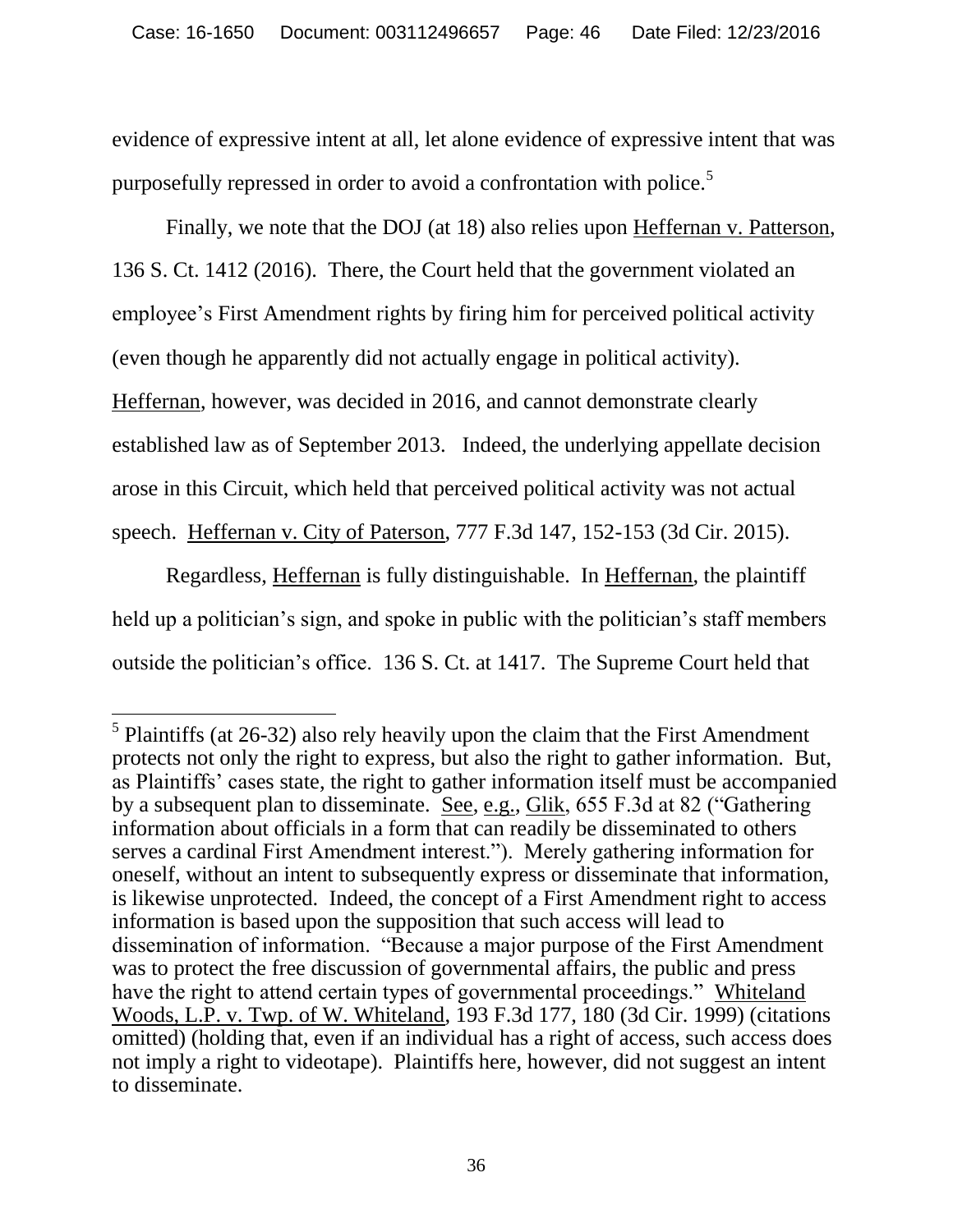<span id="page-46-0"></span>such conduct was protected by the First Amendment. There is a big difference, however, between the eminently speech-like actions in Heffernan (holding up a political sign) and the actions at issue here, where Plaintiffs simply took, or attempted to take, photographs of the police. It is no surprise that the actions in Heffernan, unlike the actions here, would be protected, particularly given that the perceived speech there was of a political nature, which receives extra protection.

### **II. The Court Should Affirm The Entry Of Judgment For The City Because Plaintiffs Failed To Prove A Municipal Policy Or Custom**

In addition to affirming judgment for the Officers because Plaintiffs failed to demonstrate a clearly established right, the Court should also affirm judgment for the City because Plaintiffs failed to establish a municipal policy or custom.

As explained above, the District Court here never reached the issue of municipal liability because it held that there was no right to record the police in the first place. We offer an alternative route to affirmance here; this Court need not reach the difficult constitutional question of whether the First Amendment protects Plaintiffs" right to record the police absent evidence of expressive intent, because (1) as just explained, regarding individual liability, Plaintiffs plainly failed to demonstrate the existence of a clearly established constitutional right, and (2) as we now explain, regarding municipal liability, Plaintiff did not prove the existence of a genuine issue of material fact regarding the existence of a municipal policy or custom showing that the City was deliberately indifferent to the need to train its officers regarding the right to record.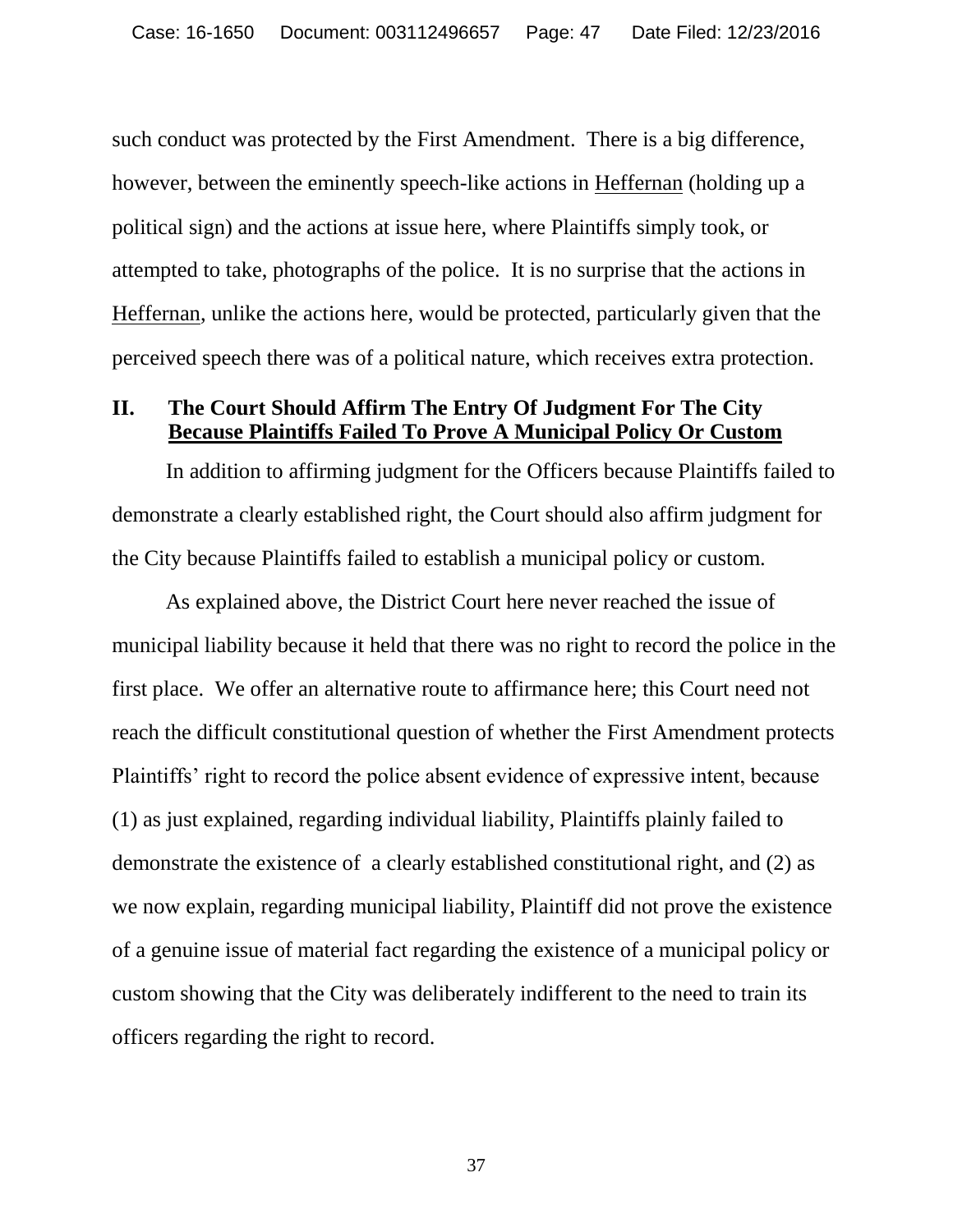Therefore, this Court can assume arguendo that a right to record the police exists, but still reject Plaintiffs" claim for municipal liability against the City (and individual liability against the Officers).

We recognize that sometimes, without the benefit of a District Court ruling on the municipal liability issue, the Court might remand so that the District Court would rule first on this issue. However, as we now demonstrate, this Court can easily conclude on its own, as a matter of law, that Plaintiffs failed to create a fact issue as to the existence of municipal policy or custom showing that the City acted with deliberate indifference to the need to train its officers that they must not retaliate against citizens who recorded their actions.

Therefore, this Court should affirm the District Court's entry of judgment for Defendants, without remanding and without ever reaching the constitutional question. We first explain the law of municipal liability, and we then explain why Plaintiffs failed to carry their stringent burden of proving the City liable.

## <span id="page-47-0"></span>**A. To Establish An Unconstitutional Policy, Plaintiffs Must Prove That The City Acted With Deliberate Indifference To The Need To Train Or Discipline Its Officers To Prevent Them From Violating Citizens' Constitutional Rights\_\_\_\_\_\_\_\_\_\_\_\_\_\_\_\_\_\_\_**

As this Court is well-aware, under Monell v. New York City Dept. of Social Services, 436 U.S. 658, 691-92 (1978), a municipality is not responsible for its employees' unconstitutional conduct merely because it employs them. A municipality can only be responsible for unconstitutional conduct when it can truly be said that a municipal "policy or custom" has caused an employee to commit a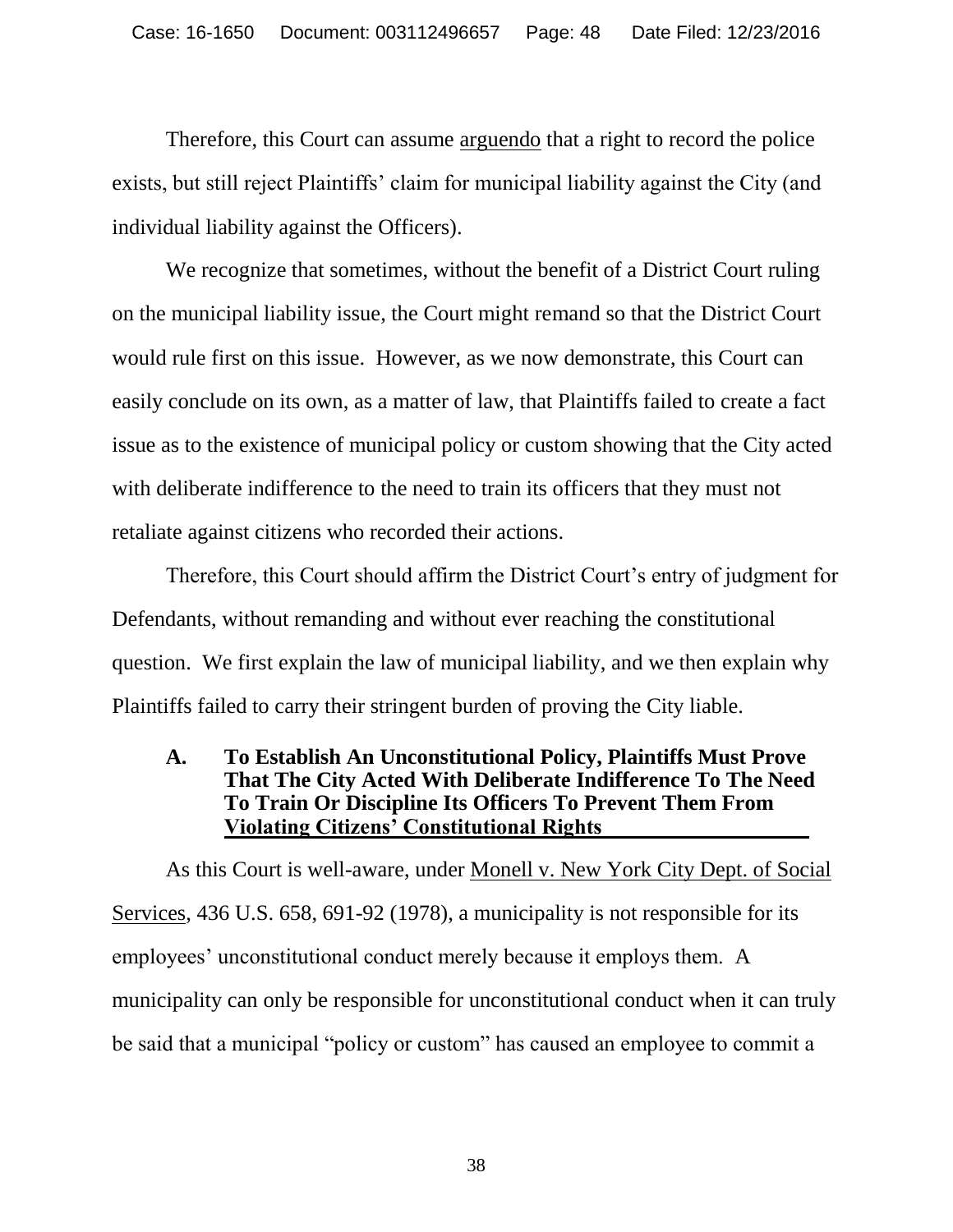<span id="page-48-0"></span>constitutional violation. See Board of Bryan County v. Brown, 520 U.S. 397, 404 (1997).

 There are three ways in which a plaintiff can demonstrate that a policy or custom caused the violation of her rights: (1) where a governmental policy is unconstitutional on its face; (2) where a policymaker acts personally to violate a citizen"s constitutional rights; or (3) when the policymaker has failed to act to train or discipline its employees to avoid violating citizens" constitutional rights such that it could be said that the policymaker was deliberately indifferent to the rights of its citizens. See Bryan County, 520 U.S. at 404.

 There is no evidence in this case that it was official City policy for police to retaliate against citizens that recorded police activity (in fact, our official policy was that police were supposed to allow it, App. 1185 (Memorandum 11-01); App. 1187 (Directive 145)), or that a City policymaker specifically approved of the actions of Officer Sisca or Officer Brown. Thus, Plaintiffs must proceed under the third category of Monell cases, in which it is alleged that policymakers were deliberately indifferent to need to train or discipline employees to prevent them from violating citizens" constitutional rights. See Bryan County, 520 U.S. at 404.

<span id="page-48-1"></span> "When a plaintiff claims that the municipality has not directly inflicted an injury, but nonetheless has caused an employee to do so, rigorous standards of culpability and causation must be applied to ensure that the municipality is not held liable solely for the actions of its employee." Id. at 405 (emphasis added). Thus, the municipal custom or policy at issue must have been the "moving force" behind the individual officer"s constitutional violation with a "direct causal link" to the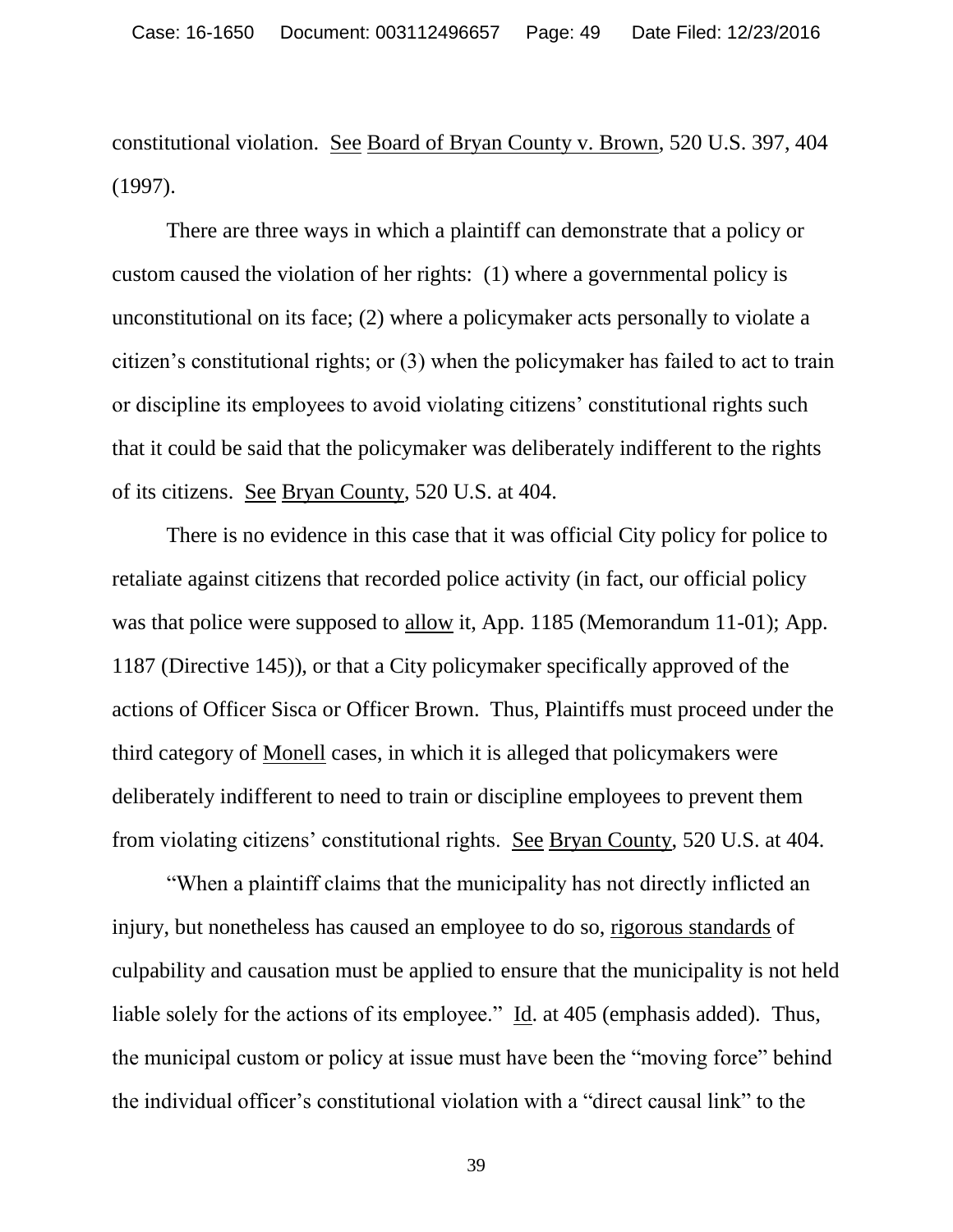<span id="page-49-4"></span><span id="page-49-0"></span>constitutional violation. Id. at 404; see also Doe v. Luzerne Cty., 660 F.3d 169, 180 (3d Cir. 2011) (same).

<span id="page-49-2"></span>Moreover, while courts have held that a lack of training and discipline could support constitutional liability on the part of policymakers, these deficiencies in training and discipline must be "so obvious, and the inadequacy [of existing practice] so likely to result in the violation of constitutional rights, that the policymaker . . . can reasonably be said to have been deliberately indifferent to the need." City of Canton v. Harris, 489 U.S. 378, 390 (1989). "A showing of simple or even heightened negligence will not suffice." Bryan County, 520 U.S. at 407; see also Chambers ex rel. Chambers v. Sch. Dist. Of Philadelphia Bd. Of Educ., 587 F.3d 176, 193 (3d Cir. 2009) (same). Further, the fact that one employee demonstrates that his training was not satisfactory is insufficient. Canton, 489 U.S. at 390-91.

<span id="page-49-3"></span><span id="page-49-1"></span>"Deliberate indifference is a stringent standard of fault, requiring proof that a municipal actor disregarded a known or obvious consequence of his action." Connick v. Thompson, 563 U.S. 51, 61 (2011) (emphasis added).

Generally, this stringent and rigorous burden of proof is satisfied by showing, at a minimum, that municipal decisionmakers were aware of a pattern of improper conduct by their subordinates such that the policymakers were on notice that their current training or disciplinary policies were obviously insufficient to prevent constitutional violations. See id.; see also City of Canton, 489 U.S. at 397 (O"Connor, J., concurring in part and dissenting in part) ("Municipal liability for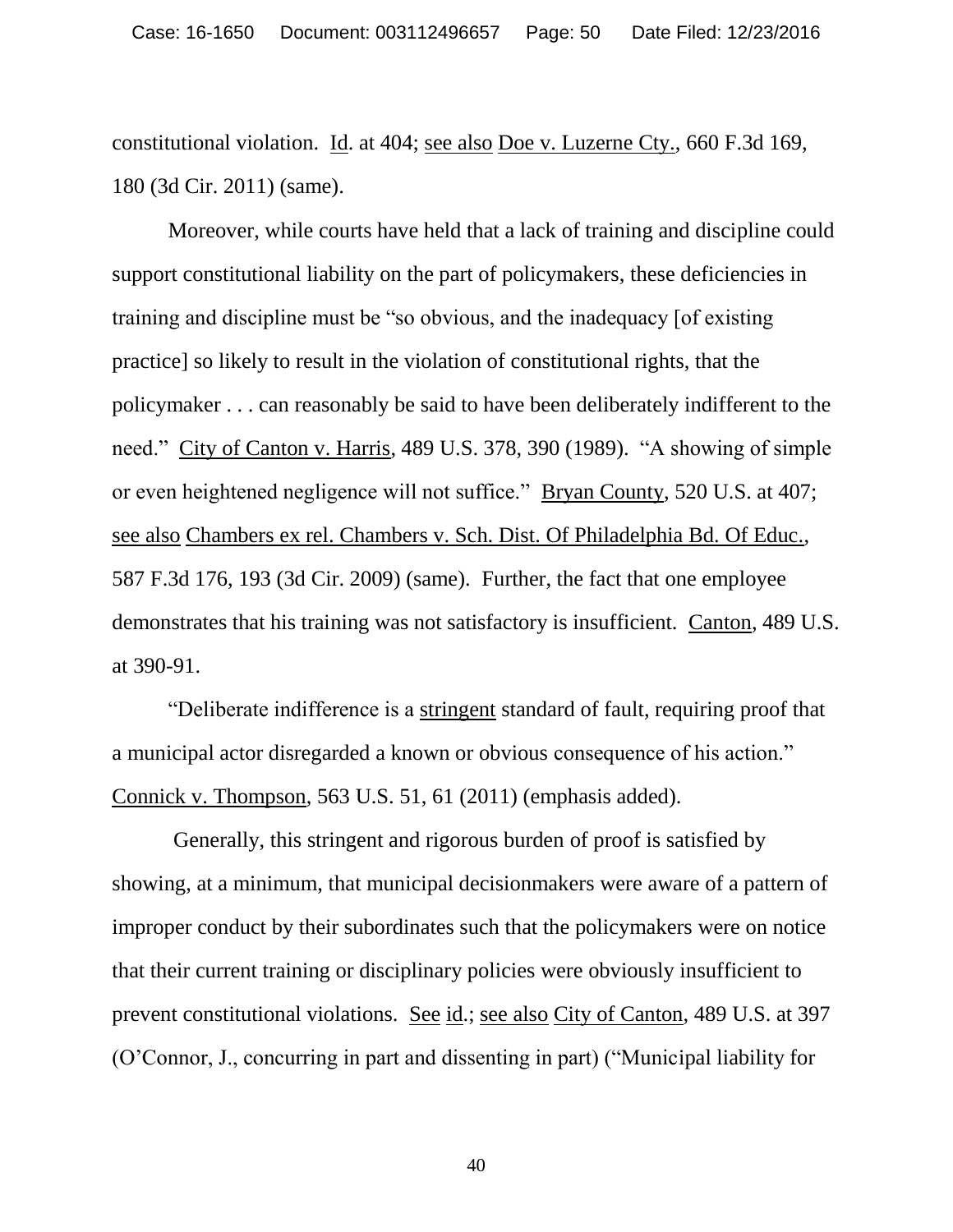failure to train may be proper where it can be shown that policymakers were aware of, and acquiesced in, a pattern of constitutional violations.").

<span id="page-50-1"></span>"Without notice that a course of training is deficient in a particular respect, decisionmakers can hardly be said to have deliberately chosen a training program that will cause violations of constitutional rights." Connick v. Thompson, 563 U.S. 51, 62 (2011). A pattern of violations puts municipal decisionmakers on notice that a new program is necessary, and their "continued adherence to an approach that they know or should know has failed to prevent tortious conduct by employees may establish the conscious disregard for the consequences of their action -- the deliberate indifference -- necessary to trigger municipal liability." Id.; cf. Bryan County, 520 U.S. at 410 (ability to prove deliberate indifference absent pattern of conduct to put policymakers on notice applies to "narrow range of circumstances").

<span id="page-50-0"></span>Furthermore, this Court has "held that a failure to train, discipline or control can only form the basis for section 1983 municipal liability if the plaintiff can show both contemporaneous knowledge of the offending incident or knowledge of a prior pattern of similar incidents and circumstances under which the supervisor's actions or inaction could be found to have communicated a message of approval to the offending subordinate." Montgomery v. De Simone, 159 F.3d 120, 127 (3d Cir. 1998).

<span id="page-50-2"></span>As we now explain, Plaintiffs cannot satisfy their stringent burden of because they cannot show that the City -- once it purportedly became aware of any occasional flaws with its training and discipline -- adhered to those flaws or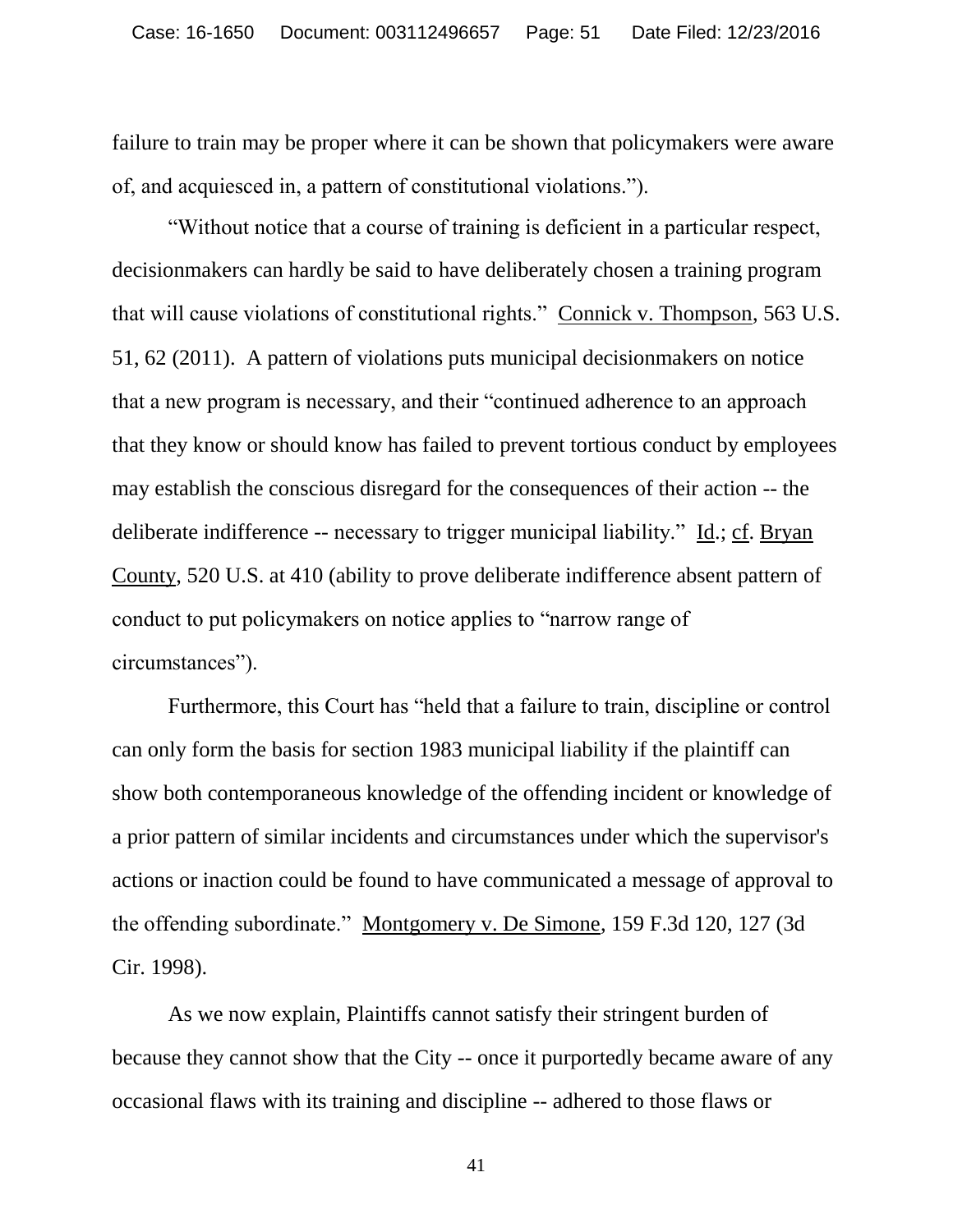communicated a message of approval of those flaws. Quite to the contrary, the City proactively cured any breaches in its policy requiring officers to allow recordings.<sup>6</sup>

# **B. Plaintiffs Failed To Establish That The City Was Deliberately Indifferent To The Need To Train Or Supervise Its Officers\_\_\_**

We first explain why Plaintiffs failed to show deliberate indifference. We then explain why Plaintiffs" contentions to the contrary are flawed.

# **1. The City's Consistent Policy Was To Proactively Prohibit Officers From Retaliating Against Those Who Recorded The Police, And To Cure Any Breaches In That Policy\_\_\_**

This Court should conclude as a matter of law that Plaintiffs failed to show deliberate indifference. At the outset, it is difficult to see how City policymakers could be deliberately indifferent to the constitutional rights of citizens when, as explained above, those constitutional rights were not clearly established in the first place.

Moreover, at every step of the way, the City proactively tried to protect citizens" rights to record the police every time it realized there was a potential deficiency; it certainly did not deliberately and indifferently ignore, or communicate a message of approval of ignoring, those rights. The chronology is straightforward and telling.

<span id="page-51-1"></span><span id="page-51-0"></span> $\overline{a}$  $6$  Apart from alleging a failure to train, Plaintiffs also alleged that there was an unconstitutional custom of PPD officers retaliating against citizens for recordings. Given that an unconstitutional custom claim also requires proof of acquiescence, this claim fails too. See, e.g., Baker v. Monroe Township, 50 F.3d 1186, 1191 (3d Cir. 1995); cf. Kelly, 622 F.3d at 263 (showing of deliberate indifference required for claims of unconstitutional municipal custom).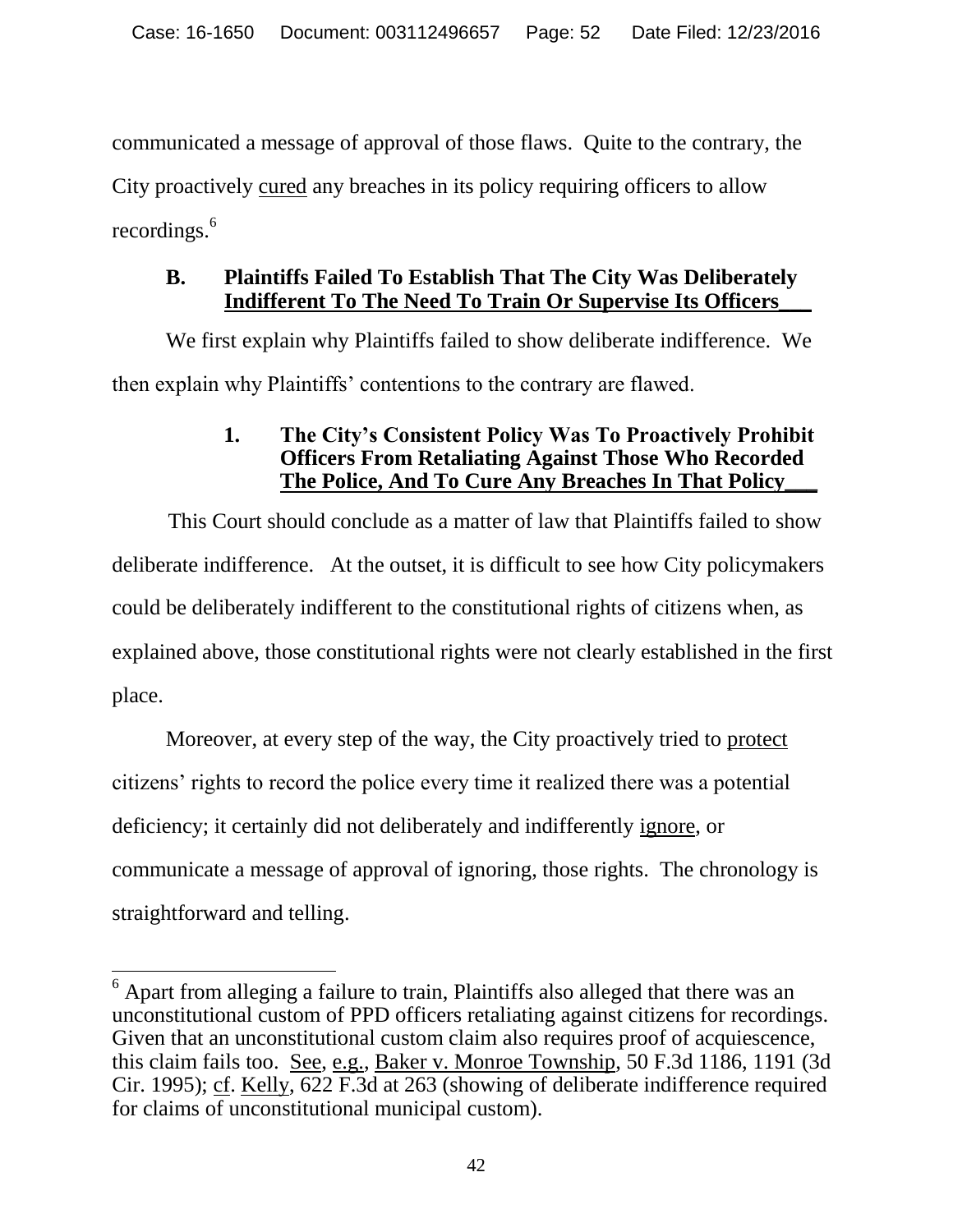## **a. When The City Realized That Officers Were Confused In 2011, The City Proactively Published Memorandum 11-01\_\_\_\_\_\_\_\_\_\_\_\_\_\_\_\_\_\_\_\_\_**

In late summer 2011, after attending a conference, Commissioner Ramsey first understood that officers did not understand that police were allowed to be recorded. App. 118 (2013 Healy dep. at 50); see also App. 119 (2013 Healy dep. at 54).

Accordingly, Commissioner Ramsey immediately requested the development of a policy requiring police to allow citizens to record the police, App. 118 (2013 Healy dep. at 52), so that "the officers knew what their duties [were]," App. 120 (2013 Healy dep. at 59).

On September 23, 2011, the City published Memorandum 11-01, which unambiguously commanded Philadelphia police officers that they "shall not interfere . . . [with] photographing, videotaping, or audibly recording police personnel." App. 1185.

The City viewed the Memorandum as "clear and succinct." App. 125 (2013 Healy dep. at 77). "As long as the people are not impeding your investigation or interfering with officer safety issues, they can tape whatever they want." App. 127 (2013 dep. at 84-85).

When the City published Memorandum 11-01 on September 23, 2011, it was distributed to supervisors and read verbatim to officers during roll call for three straight days. App. 125 (2013 Healy dep. at 80). Such training was "standard procedure" for policy changes. App. 200 (2015 Healy dep. at 10).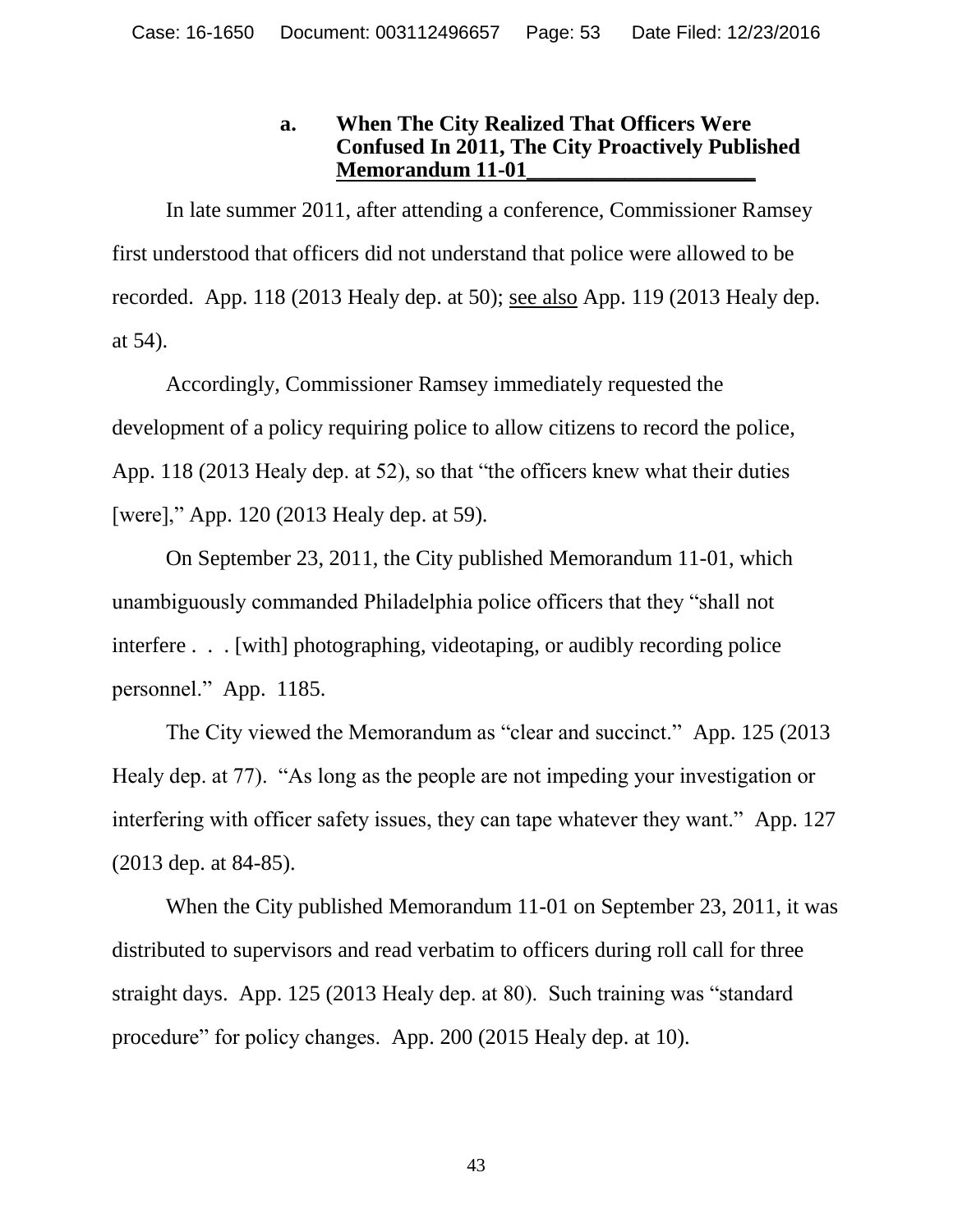# **b. In 2012, The City Continued Its Proactive Stance By Converting The Memorandum Into A Directive\_\_\_\_**

In May 2012, after there were some occasional instances where officers violated the policy, and after the DOJ drafted a letter in a separate litigation where the DOJ outlined its detailed position on the basic elements of a constitutionally adequate policy, App. 1675, the Commissioner once again set out to proactively reform the policy and repair any breaches. App. 129 (2013 Healy dep. at 93-94).

On November 9, 2012, the City completed Directive 145. App. 1187. The Directive stated on its face that it was issued in response to the DOJ"s letter, offered the articulated purpose of "protect[ing] the constitutional rights of individuals to record police officers engaged in the public discharge of their duties," and specifically instructed Philadelphia police officers not to "block[], obstruct[], or otherwise hinder[]" recording activities unless the recording interfered with police work. Id.

Upon publication, Directive 145 was issued via teletype notice and a sergeant read the relevant contents during roll call for three days. App. 111 (2013 Healy dep. at 22); App. 132 (2013 Healy dep. at 108). The City sent copies to each district and unit, and each police officer and supervisor received a copy of Directive 145 and was required to verify their receipt by signature. App. 132 (2013 Healy dep. at 106-107); App. 205 (2015 Healy dep. at 16). After being notified of the new Directive, each officer was then responsible for knowing and following the Directive. App. 132-133 (2013 Healy dep. at 108-109).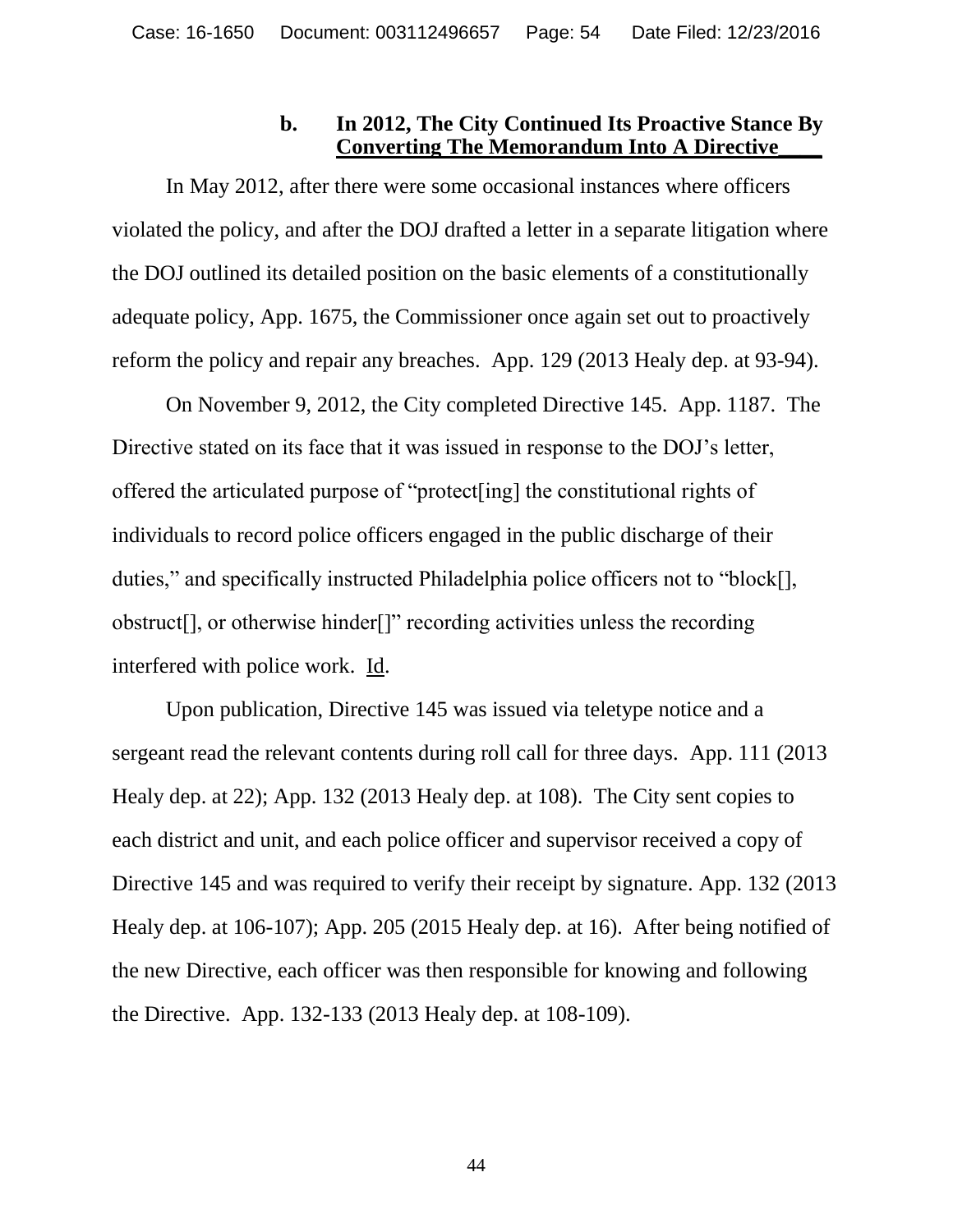# **c. In 2013, The City Actively Enforced Directive 145**

Throughout 2013, after Captain Healy heard there were occasional violations, he directed additional roll call instructions where commanding officers would provide further reminders to officers to comply with Directive 145. App. 285-298 (2015 Healy dep. at 96-109); see also App. 369, 374, 378, 380, 398.

On November 26, 2013, Plaintiffs" counsel deposed Captain Healy in connection with three other right-to-record lawsuits. App. 143 (2013 Healy dep. at 150-152). Based upon the information presented to him at the November 2013 deposition, Captain Healy "realized that we should, or could have done more for the training." App. 260 (2015 Healy dep. at 71); see also App. 208, 235, 249.

Just thereafter, on December 18, 2013, less than a month after the deposition, Captain Healy "recommended . . . a training module . . . associated with Directive [145]." App. 335.

Then, immediately starting in January 2014, App. 213 (2015 Healy dep. at 24), in response to the deficiencies identified after the deposition, and fully consistent with the PPD"s desire to remain proactive and ahead of the curve, the Police Department developed advance training on Directive 145, which was given to every one of the more than 6500 PPD officers as part of their annual Municipal Police Officer training in 2014. App. 211-213 (2015 Healy dep. at 22-24).

Thus, at every step of the way, the City set out to resolve recording-of-police problems, not exacerbate them, when those problems came to the City"s attention. Accordingly, Plaintiffs failed to satisfy their "stringent" burden of showing that the City "adhered" to any known flaws in the execution of its, or "communicated a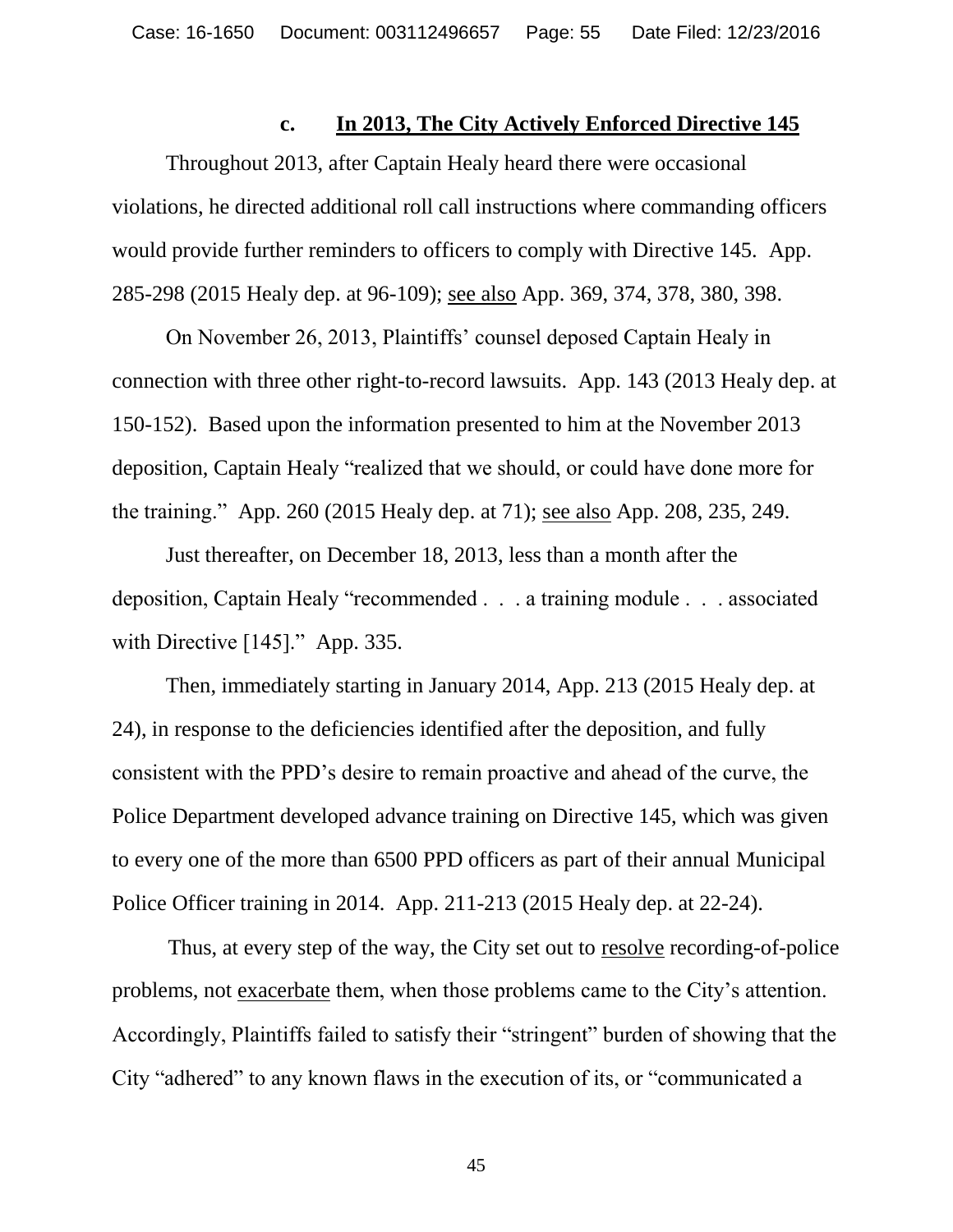<span id="page-55-1"></span>message of approval" of those flaws. Connick v. Thompson, 563 U.S. 51, 62 (2011); Montgomery v. De Simone, 159 F.3d 120, 127 (3d Cir. 1998). Therefore, the Court should affirm the entry of judgment for the City.

#### <span id="page-55-0"></span>**2. Plaintiffs' Arguments To The Contrary Are Flawed**

Plaintiffs pointed to several pieces of evidence allegedly creating a fact issue as to the existence of deliberate indifference. See Geraci v. City, E.D. Pa. No. 14- 5264, Docket No. 27 (Plaintiffs" summary judgment response); Fields v. Geraci, E.D. Pa. No. 14-4424, Docket No. 27 (same). Upon further review, however, Plaintiffs" proffered evidence makes no such showing. Almost all of this evidence relates to non-compliance before the enactment of the City"s policies. E.g., App. 1403, 1419, 1464 (Plaintiffs are relying upon complaints in Fleck v. City, Montgomery v. City, and Loeb v. City; all of these cases concerned alleged retaliation occurring prior to Memorandum 11-01). Such evidence cannot demonstrate deliberate indifference after the enactment of the policies.

And as for those few instances of non-compliance after the enactment of the policies, Plaintiffs can only point to, at most, a total of eleven violations of the policy across a 6500-member police department over a two-year period between the issuance of Memorandum 11-01 in September 2011 and the arrest of Mr. Fields in September 2013. Assuming arguendo that the City's policymakers were actually aware of these violations, Plaintiffs" offering of eleven violations is de minimis.

Put differently, even if the City took no further action, these eleven instances fail to demonstrate either an unconstitutional custom or deliberate indifference to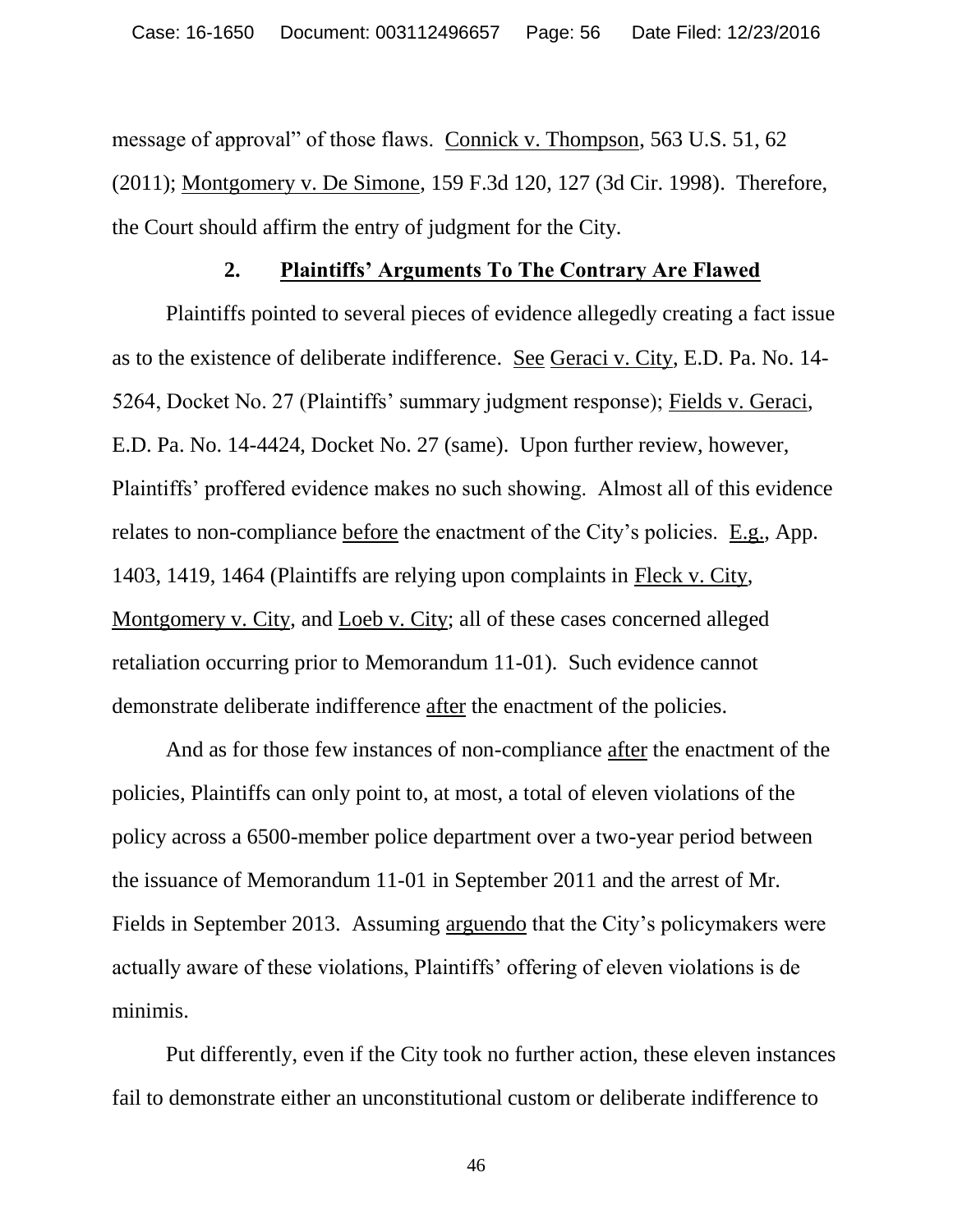an unconstitutional policy. App. 278 (2015 Healy dep. at 89: "But out of 6500 officers, I don"t see a rampant problem. I see a problem with maybe a handful of officers not compl[ying] with policy."). Indeed, even Ms. Geraci conceded that she had at least twenty different interactions with the police, and the September 21, 2012 incident represented the only time there was a confrontation. App. 39 (Geraci dep. at 43).

Moreover, even if City acquiescence in these eleven instances could demonstrate municipal liability if the City failed to respond, Plaintiffs" proof fails because the City did respond. Most notably, out of the eleven examples, eight took place prior to the City"s affirmative enactment of Directive 145 in 2012. App. 1362, 1569, 1617, 1636, 1640, 1643, 1644, 1647. And it was during this pre-Directive time frame that the City was already actively working to improve its policy of allowing citizens to record the police. App. 129 (2013 Healy dep. at 93- 94).

Put differently, the enactment of Directive 145 itself constitutes response to notice of an alleged deficiency. So Plaintiffs' reliance upon pre-Directive violations to show deliberate indifference cannot succeed.<sup>7</sup>

 $\overline{a}$ 

 $7$  Plaintiffs rely heavily upon a March 2013 letter to Commissioner Ramsey from the Police Advisory Commission ("PAC"), advising the Commissioner that the PAC did not believe that officers were adhering to the City"s policies relating to recording of officers. App. 1653. However, although the letter was written in March 2013, after the Directive, the letter relied upon incidents in late 2011 and early 2012, prior to the issuance of the Directive, and at a time when the City was actively curing any policy breaches. App. 1360 (letter from Captain Healy: "the PPD was in the process of changing the exi[s]ting culture without the PAC memo"). Accordingly, the PAC's letter cannot support deliberate indifference.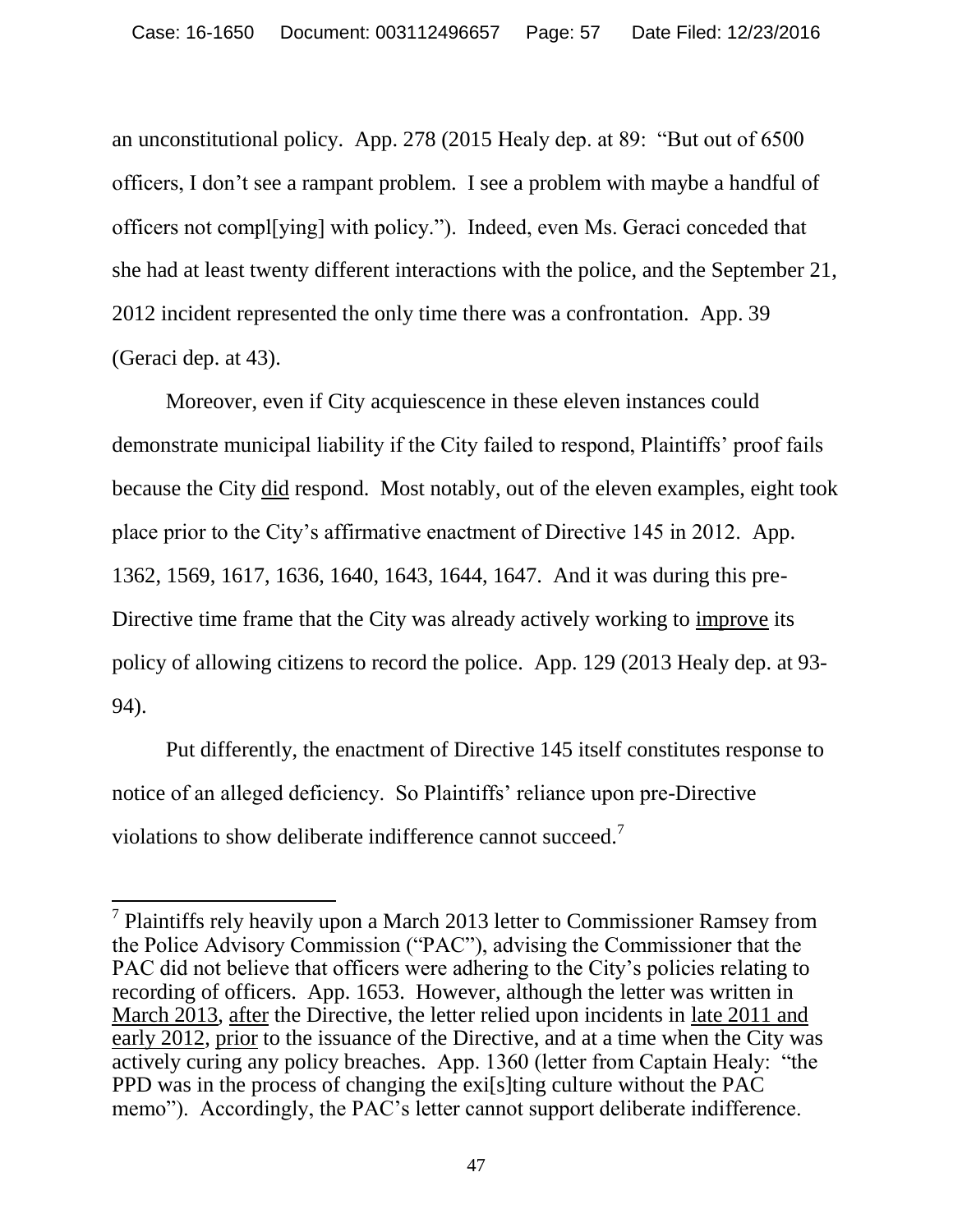This leaves only three post-Directive instances of non-compliance. App. 1642, 1649, 1740. Putting aside the fact that these three instances are only relevant to Mr. Fields" claim (and not Ms. Geraci"s claim), these three violations, standing alone, surely do not support a municipal liability theory, as they are de minimis.

Moreover, as explained above, the City reacted curatively with respect to even these few, post-Directive violations. Specifically, Captain Healy ordered additional roll call readings throughout 2013, and ordered a training immediately after his November 2013 deposition identified certain training flaws.

Plaintiffs" claim -- that Captain Healy"s admission that he knew that there was a training error demonstrates municipal liability, because we should have started training earlier -- is flawed.

As noted, as soon as he realized there was a training deficiency (at the November 2013 deposition), he immediately initiated a training program (in December 2013). $8$ 

Moreover, even if Captain Healy were aware of alleged training deficiencies in early 2013 (and he was not), he still acted to fix these deficiencies within a year. Plaintiffs did not prove that taking a year to overhaul an entire training module

See also App. 1362 (PAC advising Commissioner Ramsey of additional breach in early 2012).

 $\overline{a}$ 

<sup>8</sup> Moreover, Plaintiffs failed to prove that any knowledge of Captain Healy equates to knowledge on behalf of the City.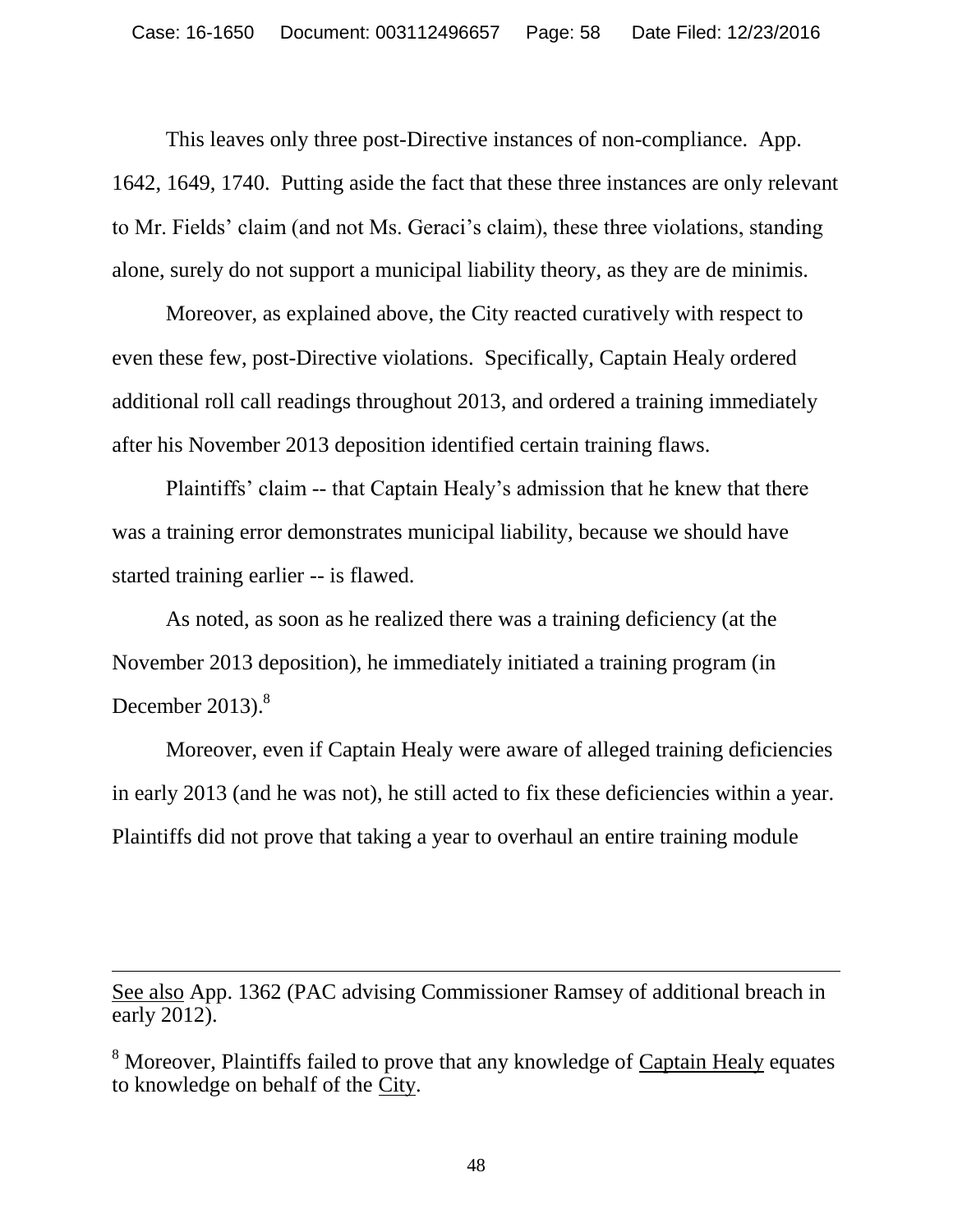establishes constitutional deliberate indifference, particularly where Captain Healy ordered additional roll call readings throughout 2013 anyway.<sup>9</sup>

Therefore, Plaintiffs failed to show the necessary deliberate indifference, and this Court should affirm.

<span id="page-58-0"></span><sup>&</sup>lt;sup>9</sup> Even if the City should have initiated a training program earlier than December 2013 (which Plaintiffs do not prove), this does not create municipal liability for failure to train, because Plaintiffs did not prove that the training deficiencies rose to a constitutional level anyway. At best, Plaintiffs established that the City "could have done more for the training." App. 260 (2015 Healy dep. at 71). This is insufficient. City of Canton, 489 U.S. at 392.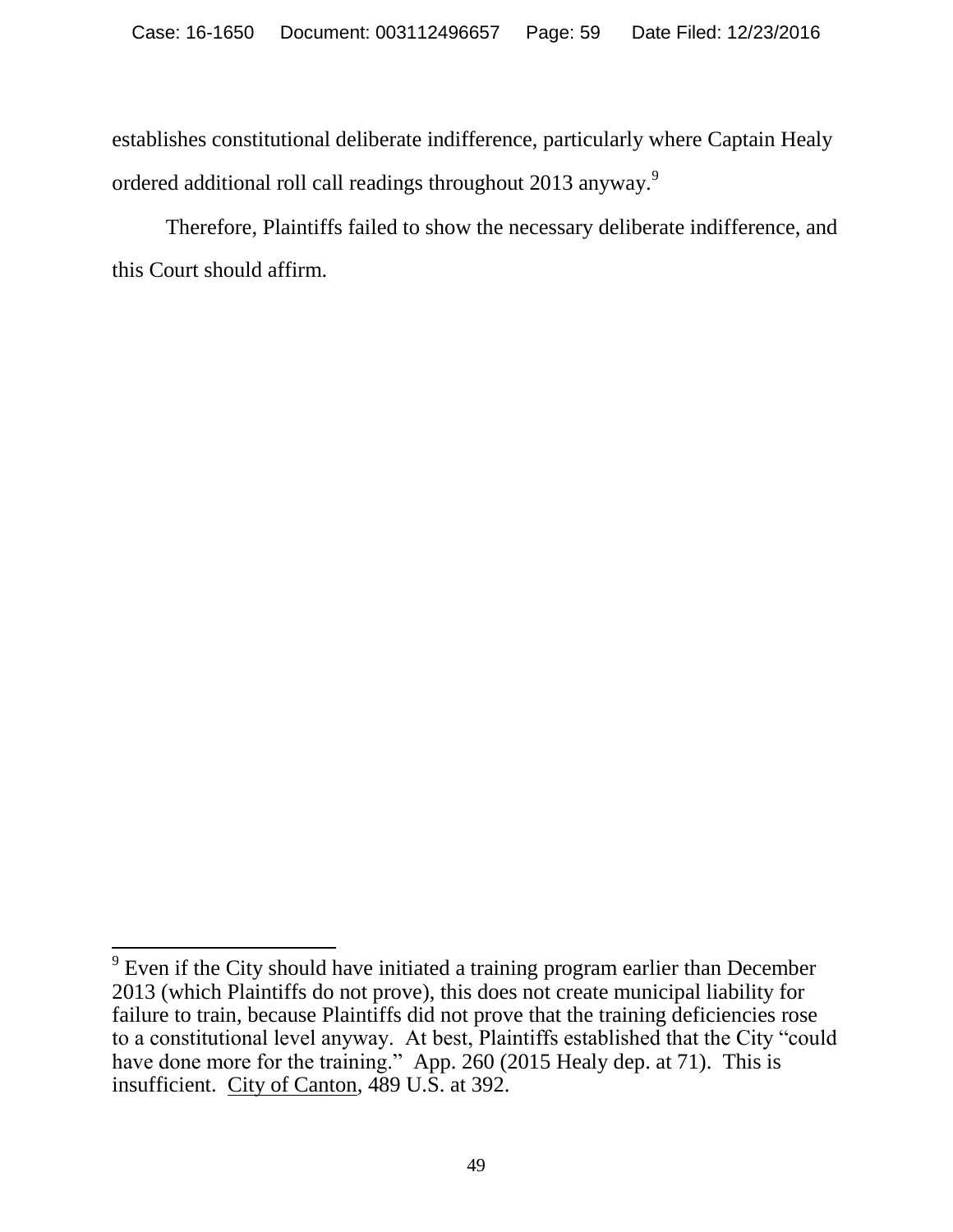# **CONCLUSION**

For the foregoing reasons, this Court should affirm the District Court's Order of February 19, 2016, entering judgment for Defendants The City of Philadelphia, Police Officer Dawn Brown, and Police Officer Joseph Sisca on Plaintiffs' First Amendment claim.<sup>10</sup>

Respectfully submitted,

 $\overline{a}$ 

Dated: December 23, 2016 CITY OF PHILA. LAW DEPT. SOZI PEDRO TULANTE, City Solicitor

> /s/ Craig Gottlieb Craig Gottlieb, Senior Attorney City of Philadelphia Law Department Philadelphia, PA 19102 (215) 683-5015 Attorney for Appellees The City of Philadelphia, Police Officer Dawn Brown, Police Officer Joseph Sisca

 $10$  Should the Court remand for a qualified immunity trial (which the Court should not do), the Officers would seek to demonstrate, even if it is clearly established that an individual has the right to record the police absent interference, that Plaintiffs here actually interfered with the police.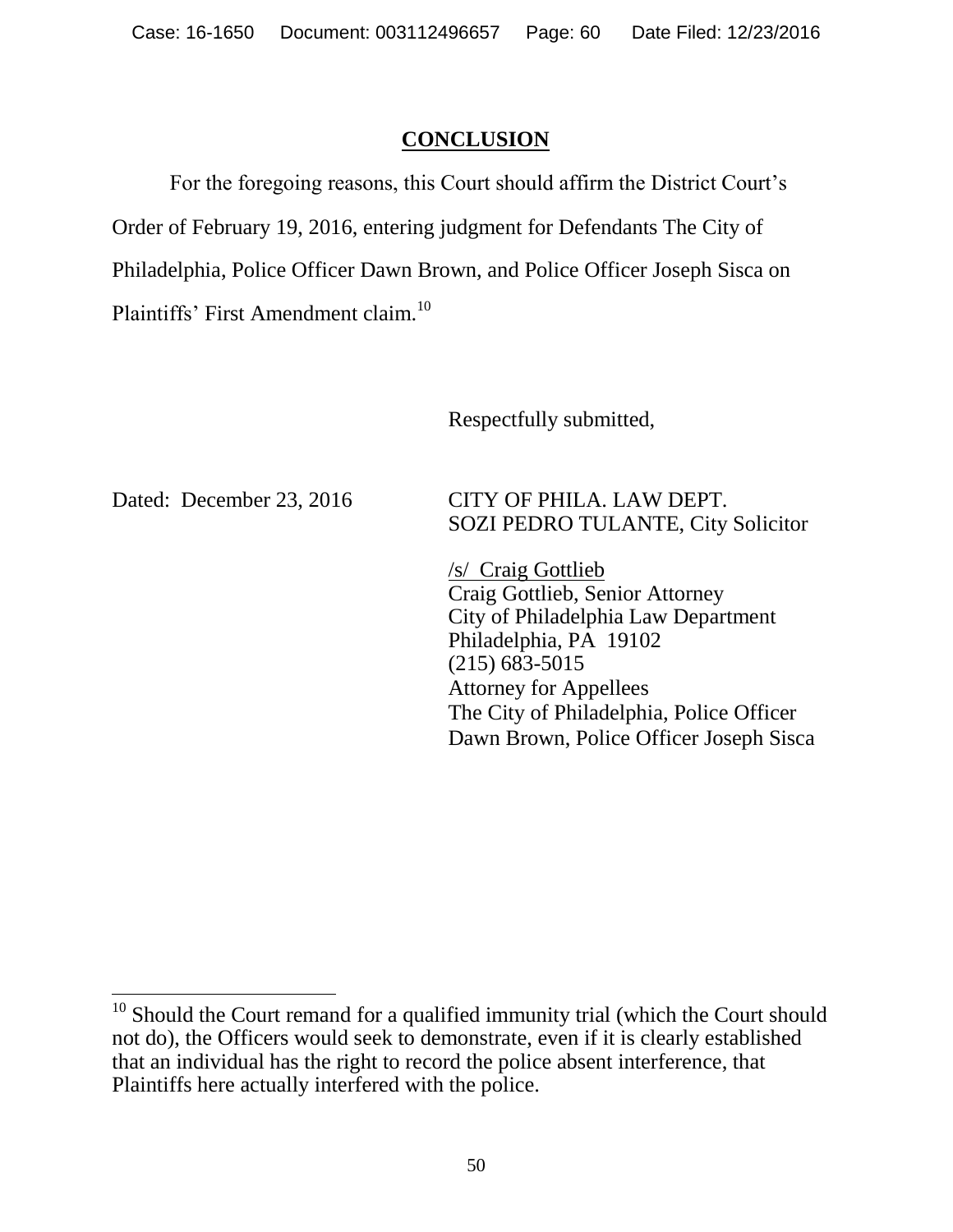# **CERTIFICATION OF BAR MEMBERSHIP**

Pursuant to Third Circuit Local Appellate Rule 46.1(e), I hereby certify that I am a member of the bar of this Court.

Date: December 23, 2016 /s/ Craig Gottlieb

Craig Gottlieb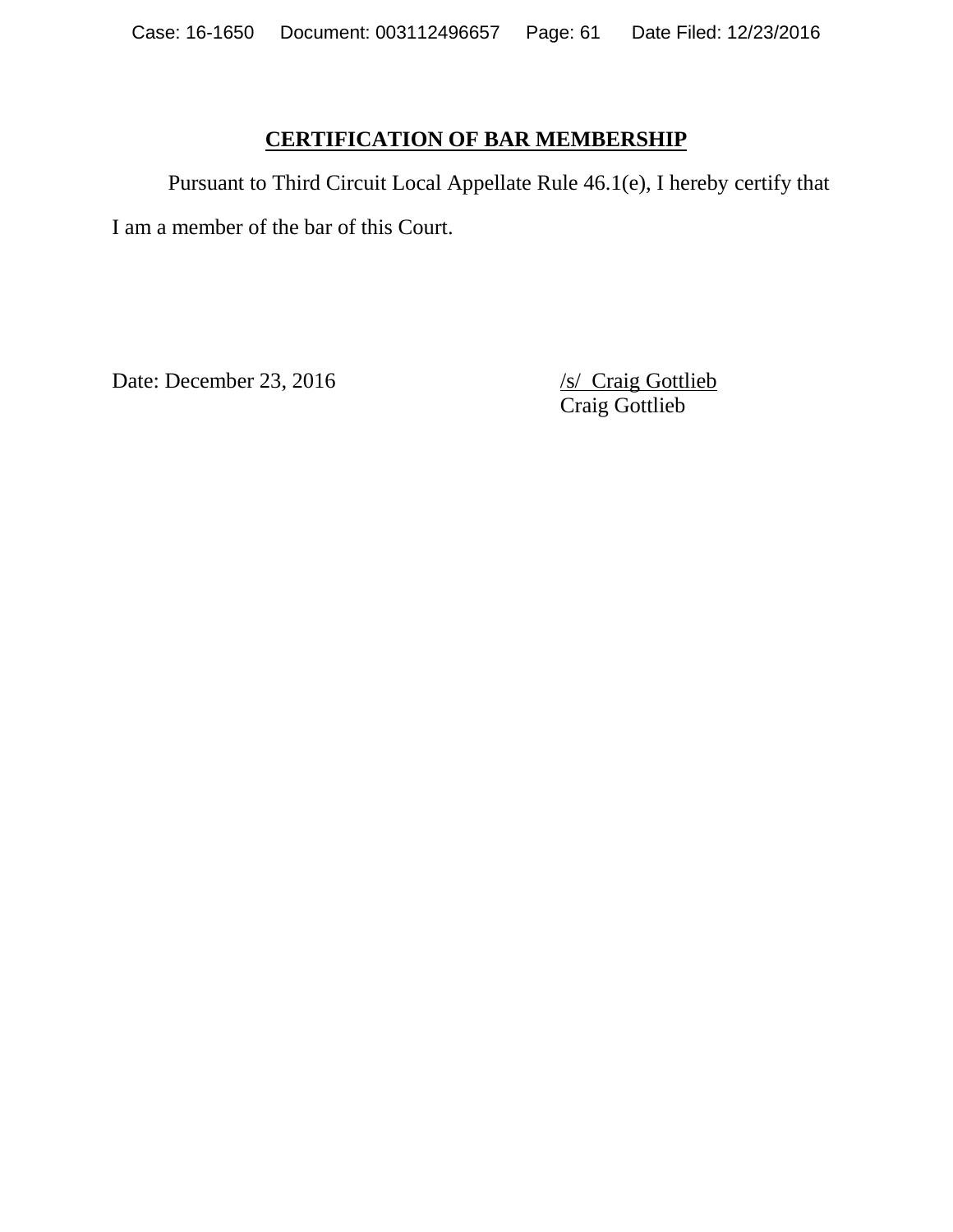# **CERTIFICATION OF COMPLIANCE WITH RULE 32(a) AND REQUIREMENTS FOR ELECTRONIC FILING**

1. This brief complies with the type-volume limitation of Federal Rule of Appellate Procedure 32(a)(7)(B) because this brief contains 12,584 words, excluding the parts of the brief exempted by Federal Rule of Appellate Procedure  $32(a)(7)(f)$ .

2. This brief complies with the typeface requirements of Federal Rule of Appellate Procedure 32(a)(5) and the type style requirements of Federal Rule of Appellate Procedure 32(a)(6) because this brief has been prepared in a proportionally spaced typeface using Microsoft Word in 14-point Times New Roman.

3. Pursuant to the Third Circuit Local Appellate Rule 31.1(c), I hereby certify that the text of the electronic brief is identical to the text in the hard, paper copies of the brief.

4. Pursuant to the Third Circuit Local Appellate Rule 31.1(c), I hereby certify that a virus detection program was performed on this electronic brief/file using McAfee VirusScan Enterprise 8.8.0, and that no virus was detected.

Date: December 23, 2016 /s/ Craig Gottlieb

Craig Gottlieb